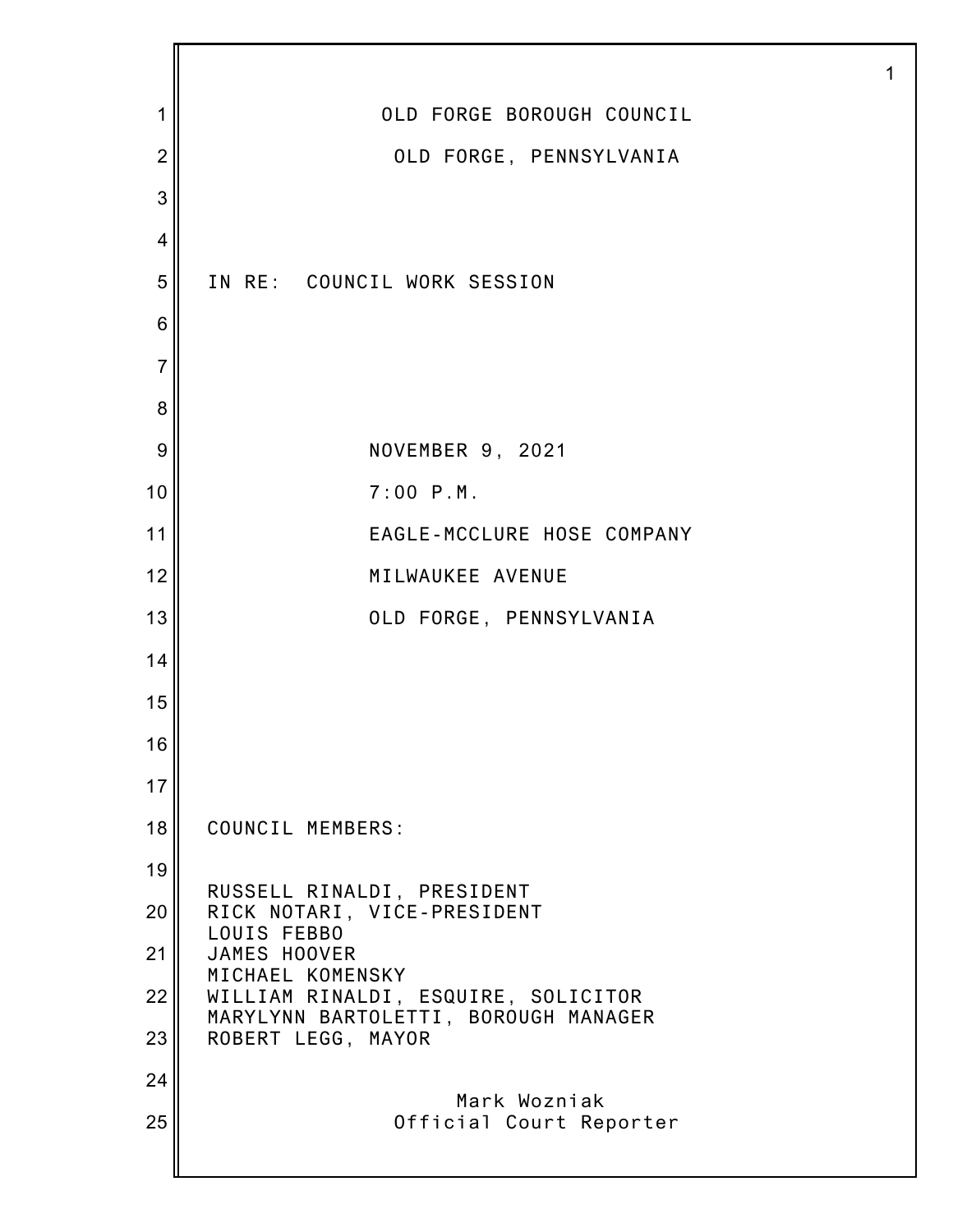|                | 2                                            |
|----------------|----------------------------------------------|
| 1              | MR. RUSSELL RINALDI:<br>Good evening,        |
| $\overline{c}$ | ladies and gentlemen. I'd like to call the   |
| 3              | work session to order with the Pledge of     |
| 4              | Allegiance.                                  |
| 5              | (The Pledge of Allegiance was                |
| 6              | recited.)                                    |
| 7              | MR. RUSSELL RINALDI: Roll call,              |
| 8              | please, Marylynn.                            |
| 9              | MS. BARTOLETTI: Councilman Febbo?            |
| 10             | MR. FEBBO:<br>I am present.                  |
| 11             | MS. BARTOLETTI: Councilman Notari?           |
| 12             | MR. NOTARI: Present.                         |
| 13             | MS. BARTOLETTI: Councilman Hoover?           |
| 14             | MR. HOOVER:<br>Here.                         |
| 15             | MS. BARTOLETTI:<br>Councilman                |
| 16             | Komensky?                                    |
| 17             | MR. KOMENSKY: Here.                          |
| 18             | MS. BARTOLETTI: Councilman Rinaldi?          |
| 19             | MR. RUSSELL RINALDI:<br>Here.<br>Once        |
| 20             | again, ladies and gentlemen, welcome to      |
| 21             | tonight's November 9th work session of the   |
| 22             | Old Forge Borough. The purpose of our        |
| 23             | meeting, we're going to go to our department |
| 24             | heads, see if they have anything for the     |
| 25             | agenda for our next regular meeting          |
|                |                                              |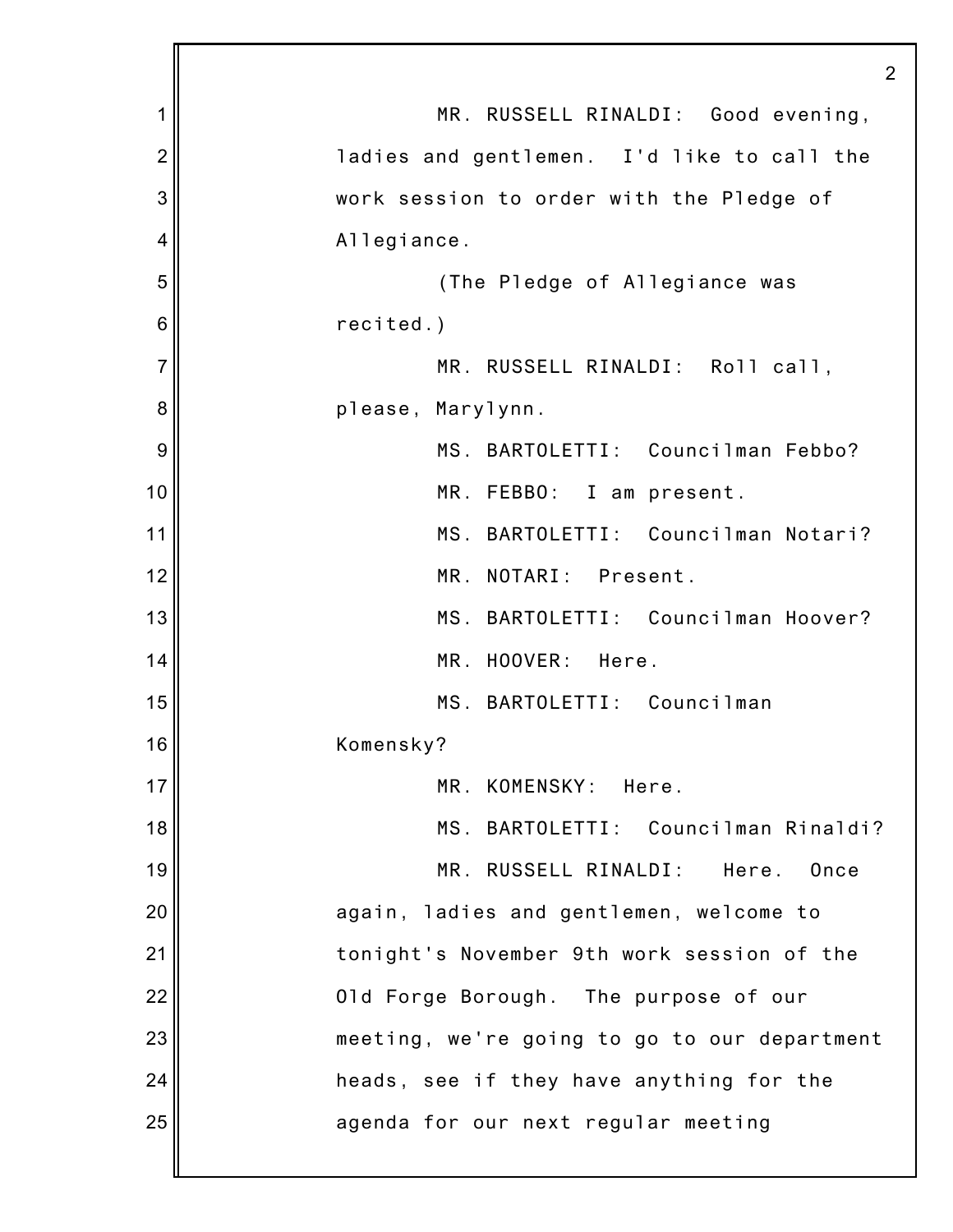|                | 3                                            |
|----------------|----------------------------------------------|
| 1              | scheduled Tuesday, November 16th. We'll go   |
| $\overline{2}$ | down the table, see if our council members   |
| 3              | have anything they want for the agenda, our  |
| 4              | borough manager and our solicitor.           |
| 5              | There's a public sign-in sheet if            |
| 6              | anybody from the public would like to speak. |
| $\overline{7}$ | Before we go to our department               |
| 8              | heads, we have a gentleman here from the     |
| 9              | Lackawanna Heritage Trail, Owen. If you      |
| 10             | could state your name, who you're here with. |
| 11             | We're going to let you go first with the     |
| 12             | presentation.                                |
| 13             | MR. WOROZBYT: My name is Owen                |
| 14             | Worozbyt. I am the trail and environmental   |
| 15             | project manager for the Lackawanna Heritage  |
| 16             | Valley Authority. I was talking with Rick a  |
| 17             | couple months ago. I guess Old Forge         |
| 18             | Borough is in the process of updating their  |
| 19             | open space plan or public recreation plan,   |
| 20             | and one of the things that we are very       |
| 21             | focused on in the borough is the Lackawanna  |
| 22             | River Heritage Trail.                        |
| 23             | As many of you may know, the trail           |
| 24             | currently stops at Keyser Creek in Taylor,   |
| 25             | and then working our way south from Taylor   |
|                |                                              |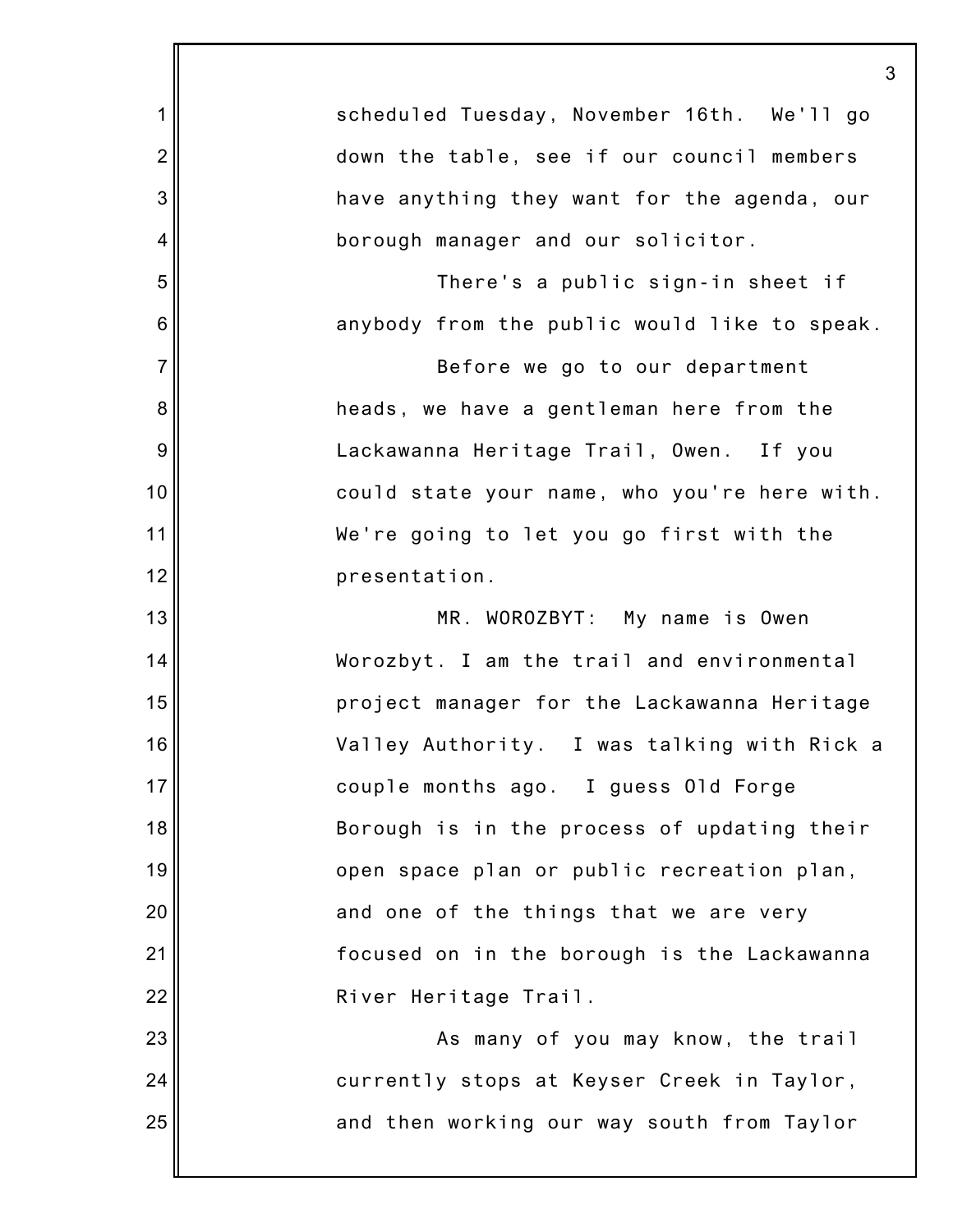|                | 4                                            |
|----------------|----------------------------------------------|
| $\mathbf 1$    | has been kind of a struggle over the past    |
| $\overline{2}$ | couple years. We've been working with        |
| 3              | Pittston, we've been working with Duryea.    |
| 4              | Old Forge is right in the middle of          |
| 5              | everything.                                  |
| 6              | So one of the things I wanted to             |
| $\overline{7}$ | present to you guys today, we just finished  |
| 8              | a feasibility study for our trail corridor   |
| 9              | from Taylor down to Pittston. Paul Bechtel   |
| 10             | is here from McLane Associates. McLane was   |
| 11             | the firm that we had hired to take this on.  |
| 12             | We looked at all of the different avenues on |
| 13             | how we could fit the trail through the       |
| 14             | borough. There's a lot of private            |
| 15             | properties. We do have a chunk of land that  |
| 16             | was donated by Mr. Mariotti a couple years   |
| 17             | ago. Part of what we were looking at doing   |
| 18             | is seeing how we can expand upon that        |
| 19             | footprint.                                   |
| 20             | Originally, the trail was just               |
| 21             | planned to come down the Reading & Northern  |
| 22             | Railroad corridor, which is not possible.    |
| 23             | Reading & Northern are currently in          |
| 24             | litigation with Lackawanna County and it's   |
| 25             | just not a viable corridor. It was kind of   |
|                |                                              |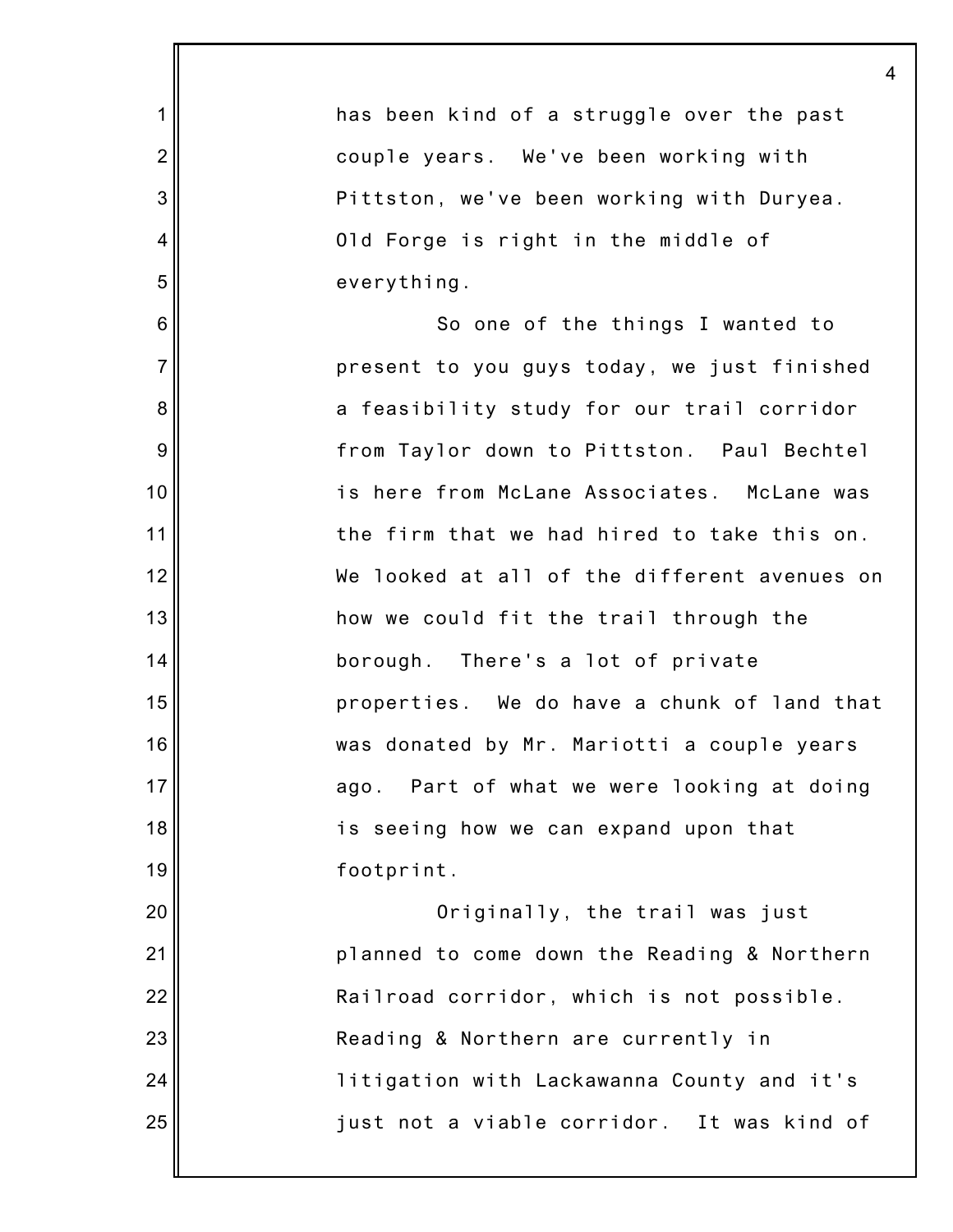1 2 3 4 5 6 7 8 9 10 11 12 13 14 15 16 17 18 19 20 21 22 23 24 25 5 just the easy way out when people were looking at how we were going to come down through Old Forge. It's just not possible. So that's why we were looking at all the other different avenues to make our way down through Old Forge and into Duryea and, eventually, down to Pittston. So I'll let Paul Bechtel address any of the key issues. We're here for any questions council may have, but I'll turn it over to Paul. MR. BECHTEL: I can leave this map for you after the fact. So we're looking at a couple options when we're coming out of, as Owen mentioned, up by Keyser Creek. We're actually looking at the Heritage Trail as potentially a large loop trail that's going to come on both sides, both the east and west bank of the river. The one option, because there's only one larger property owner on the east bank, I believe Fred Rinaldi, we're looking at trying to work with him to try to get access to the old rail line on the east bank of the river.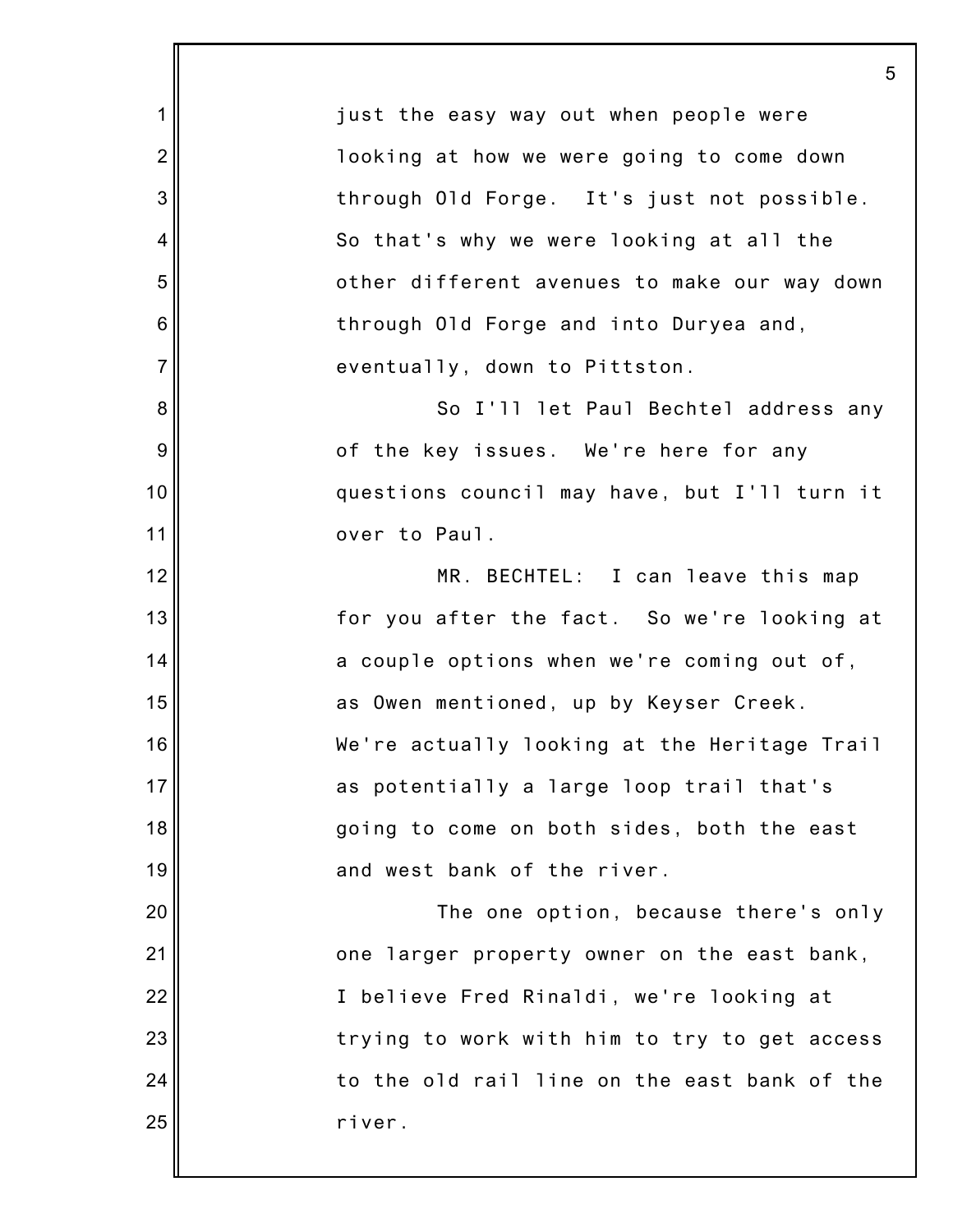1 2 3 4 5 6 7 8 9 10 11 12 13 14 15 16 17 18 19 20 21 22 23 24 25 The west side, which is on the Taylor side, we would be looking at trying to come underneath -- we'd have to get across the river, get underneath the Davis Street bridge, and we have a couple options to eventually get over to the Mariotti parcel that they have. It's a little more tricky, perhaps more costly because there's a lot more property owners on that side. There's some steep banks that are leading right down to the rail line, which we would be above that location. Then once we get down to Moosic Road the option here is, again, the constraint is the Reading & Northern rail line. So although we would like to follow that to get onto the property that's owned by the Lackawanna Valley Conservancy, they call it the old Lehigh Electric land that was purchased, I believe, by Lackawanna Valley Conservancy, that doesn't seem to be the ideal option just because of the constraints of the railroad. So we would be looking at coming across the existing rail line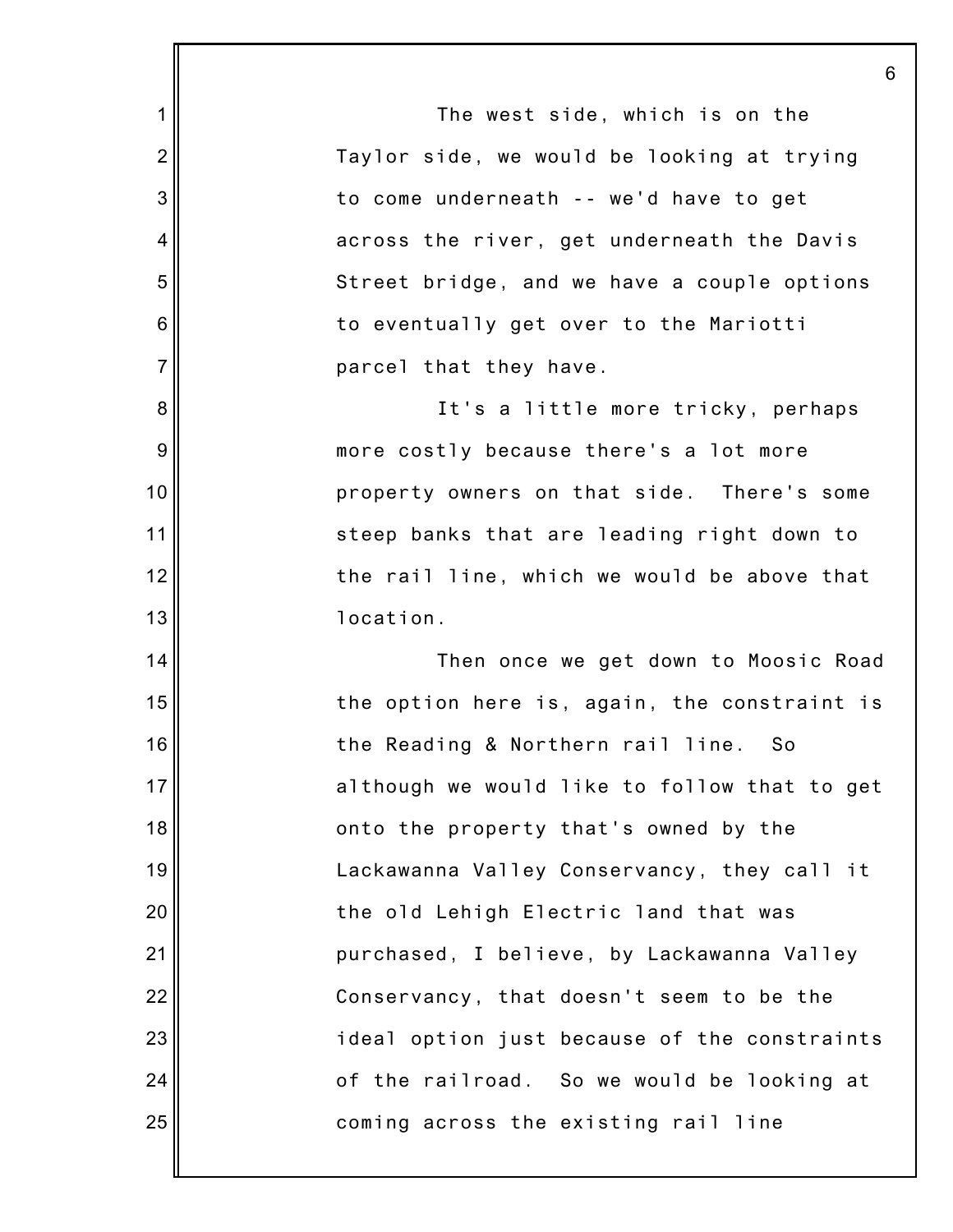crossing at Moosic Road, going down the existing -- and improving the streetscaping in front of Picc's, the ice cream, and then crossing over the river at that location.

1

2

3

4

5

6

7

8

9

10

11

12

13

14

15

16

17

18

19

20

21

22

23

24

25

Once we get over into Moosic we would either take a spur trail that would take you over on the levy by the Moosic Little League and then over towards Lonesome Road, or we'd continue right up North Third Street to get on Main Street to get us over to Lonesome Road.

From Lonesome Road, we would then work our way up to Main Street back in Old Forge, follow it down on Main Street to get to Union, where the Old Forge bore hole is.

We would then work our way over toward Ripple Street, down that dead-end road, and eventually get into along the river heading to Duryea along the Popple colliery site we'd be proposing along the edge of that waterway there.

One of the big constraints still is the narrow width -- if you can imagine, it's a narrow road, Main Street, there, before Union, so in order to get a trail there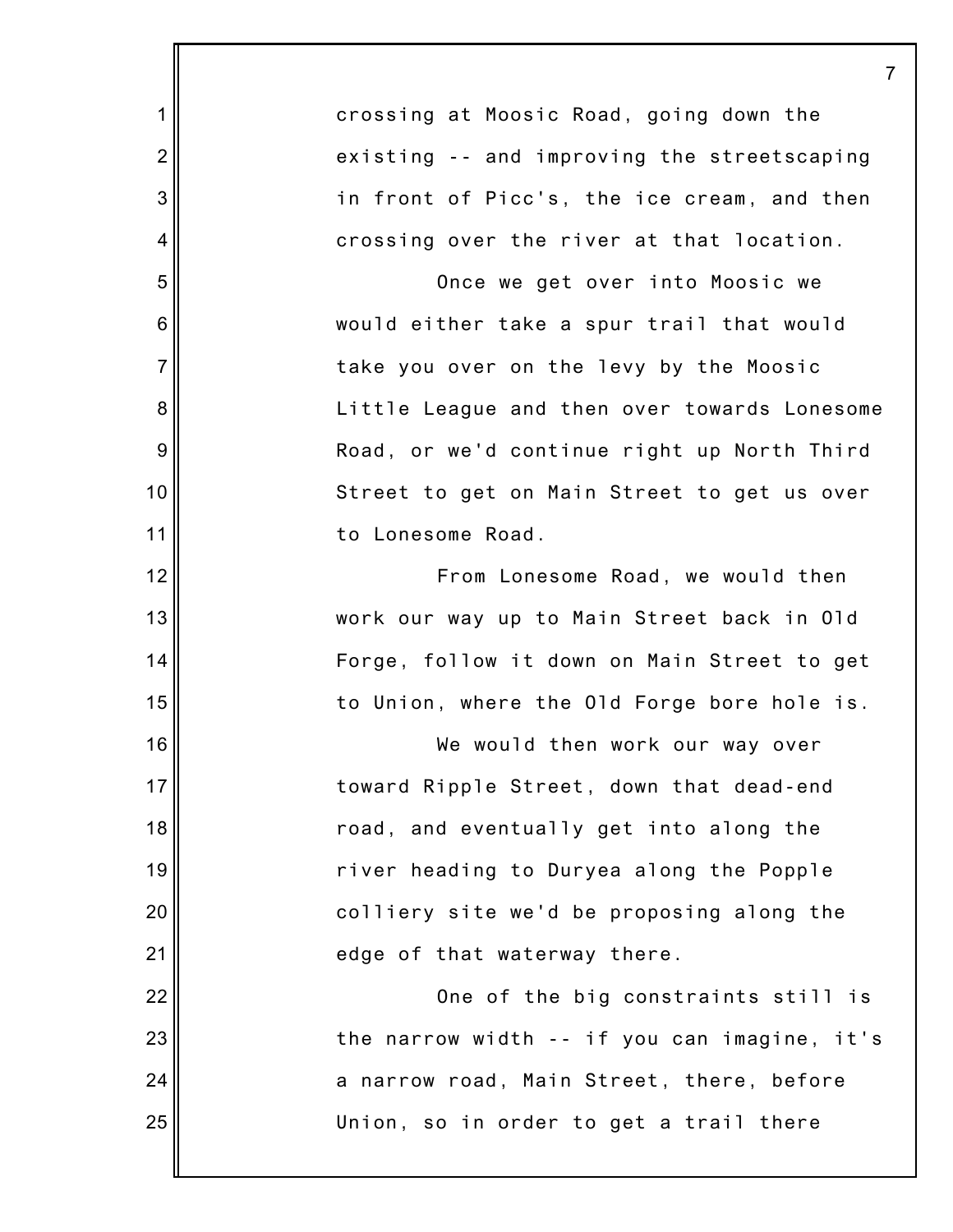safely it would include brand new streetscaping, curbs, sidewalks, working with all the property owners there to assure they have adequate parking and still have safety that can allow people to have a trail. But there are several constraints related to a trail through there.

8

1

2

3

4

5

6

7

8

9

10

11

12

13

14

15

16

17

18

19

20

21

22

23

24

25

However, being on the public right-of-way on the streetscape has opportunities. There's different pots of money that can be opened up along those lines as far as some either CDBG funding or some other funds that allow for municipal infrastructure, as well as tying in with recreation that might help push the dollar further for some grant opportunities.

Some other opportunities we saw going through the Popple land, even, there's an old stream that may be historic, I think it was called Red Spring Run, as well as some portions of Saint John's Creek if we wanted to get a spur trail off of the Heritage Trail up toward Old Forge High School. There could be some other funding through EPA or trying to get some joint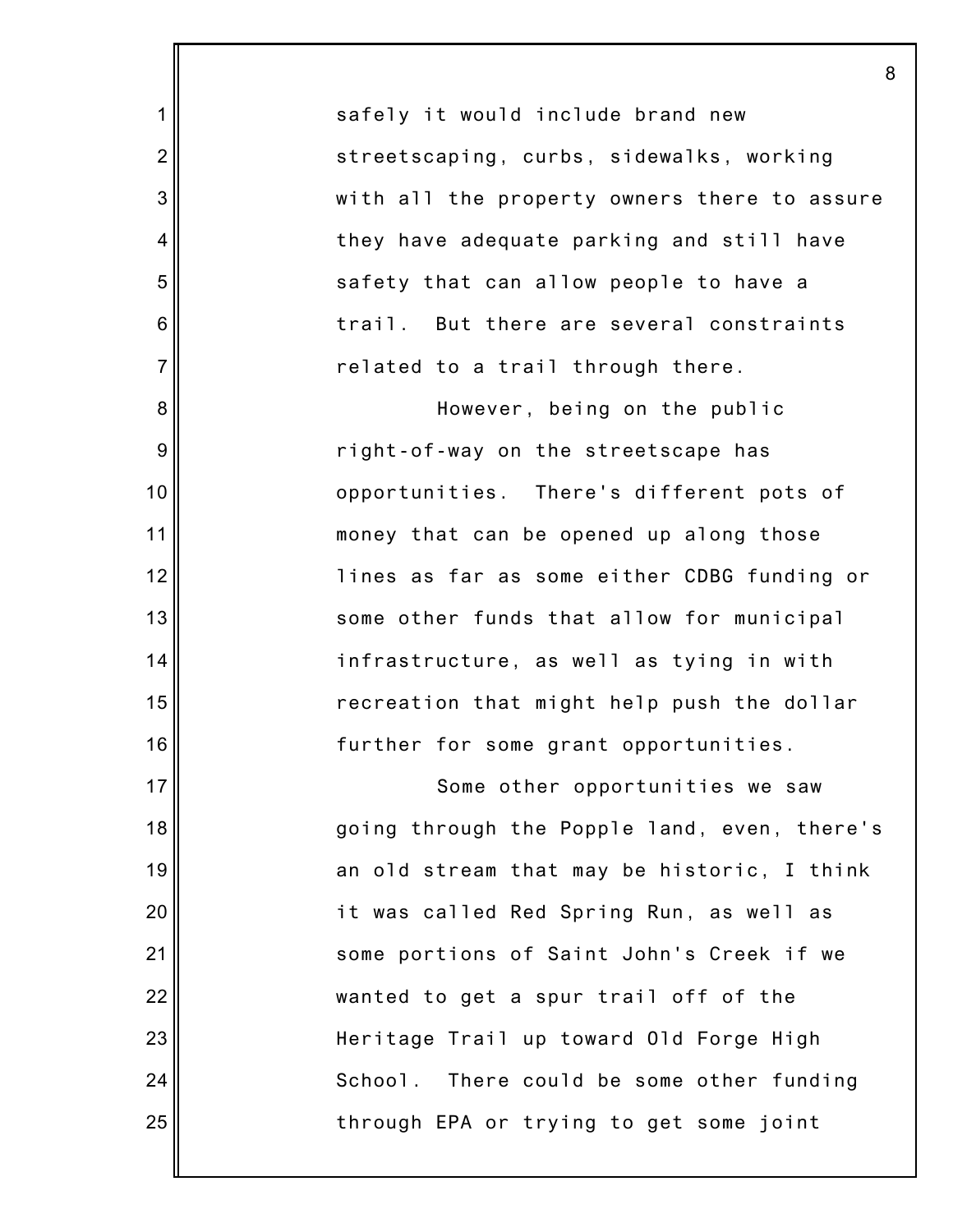|                | 9                                            |
|----------------|----------------------------------------------|
| 1              | public-private partnership money to help     |
| $\overline{2}$ | push recreation as well as environmental     |
| 3              | restoration as part of it. So in the report  |
| 4              | we did talk about some of those options on   |
| 5              | how to fund these initiatives.               |
| 6              | So I think Heritage Valley has a             |
| $\overline{7}$ | really good track record up and down the     |
| 8              | Lackawanna Valley. It's really the spine,    |
| 9              | the largest recreational and linear corridor |
| 10             | we have in the valley, and one value is it   |
| 11             | allows people and municipalities to          |
| 12             | interact.                                    |
| 13             | So having a spur trail off toward            |
| 14             | Pagnotti Field is very viable, especially if |
| 15             | we can come through some of these old roads  |
| 16             | that are in the Popple area, or use the -- I |
| 17             | think it's a PPL line that comes through     |
| 18             | here, electric line. We can try and get      |
| 19             | into with the Pagnotti Field area.<br>But    |
| 20             | having that field connected to the trail --  |
| 21             | and our larger goal as well is the Duryea    |
| 22             | swamps. If we could create that into a more  |
| 23             | wildlife preserve, was the thought process,  |
| 24             | to be a catalyst, because I think a wildlife |
| 25             | preserve could bring money in and hopefully  |
|                |                                              |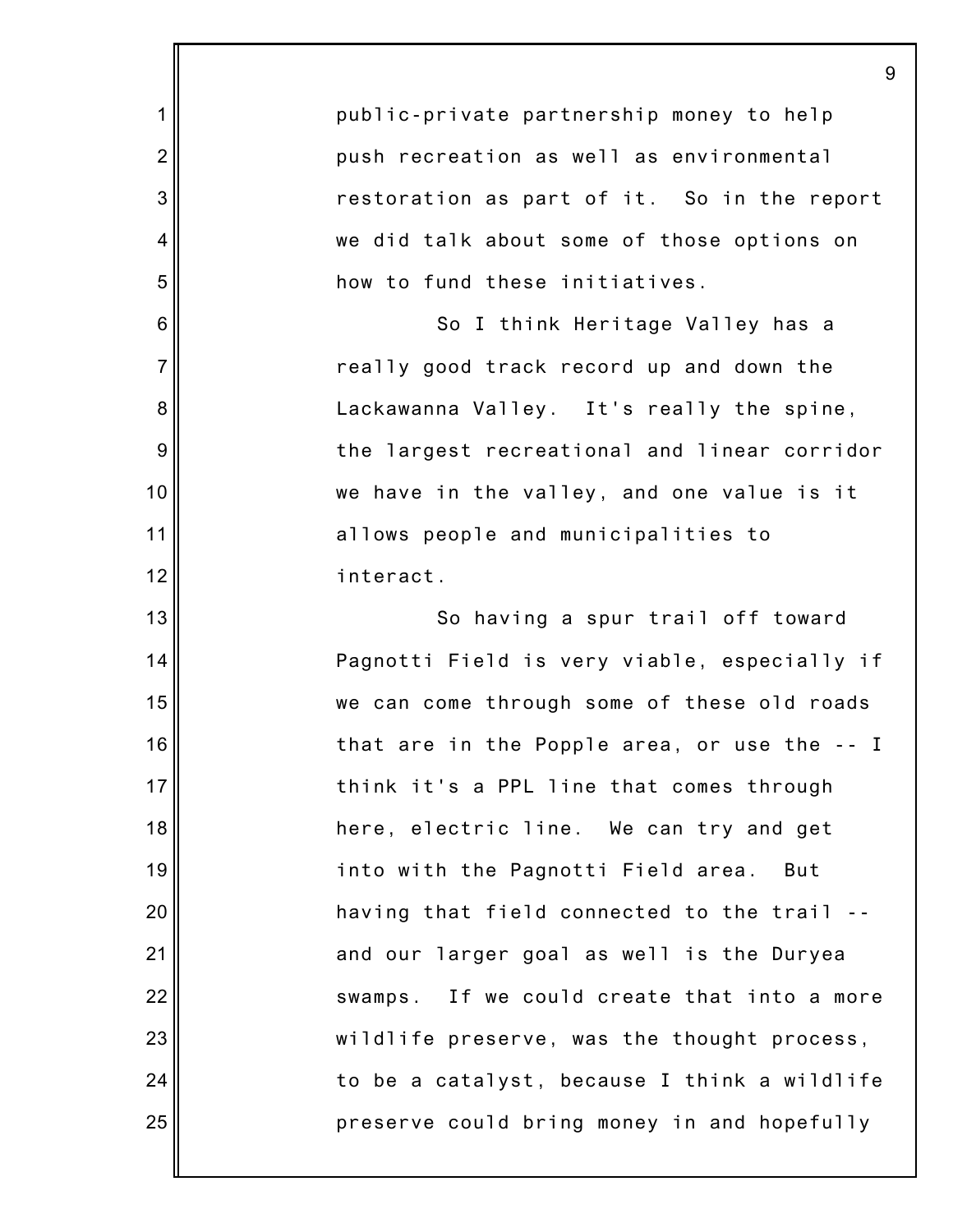|                | 10                                                |
|----------------|---------------------------------------------------|
| 1              | spur the development of the trail going both      |
| $\overline{2}$ | north and south of Duryea, towards Pittston,      |
| 3              | as well as up into Old Forge.                     |
| 4              | That's basically it. I mean,                      |
| 5              | ideally I think spur trails coming off the        |
| 6              | trail into the Main Street, where all the         |
| $\overline{7}$ | pizza places -- the critical mass is              |
| 8              | important. I think some valley cities like        |
| 9              | Olyphant and some others have benefitted          |
| 10             | being so close to the Heritage Trail.             |
| 11             | Others like Mayfield, they have not fully         |
| 12             | embraced it at this time. But getting a           |
| 13             | spur into your downtown I think really helps      |
| 14             | with economic development.                        |
| 15             | So although our focus is to be as                 |
| 16             | close to the river as we can, we really need      |
| 17             | to go where the infrastructure allows, where      |
| 18             | the constraints are the least, and just try       |
| 19             | to get a trail that's contiguous from Taylor      |
| 20             | to Pittston to really connect the vision of       |
| 21             | everybody in past plans to get that 40 miles      |
| 22             | from Pittston up into Simpson and then to         |
| 23             | the D&H trails up there.                          |
| 24             | So I'll open up to any questions.<br>$\mathbf{I}$ |
| 25             | know it's a lot to see. I can put this up         |
|                |                                                   |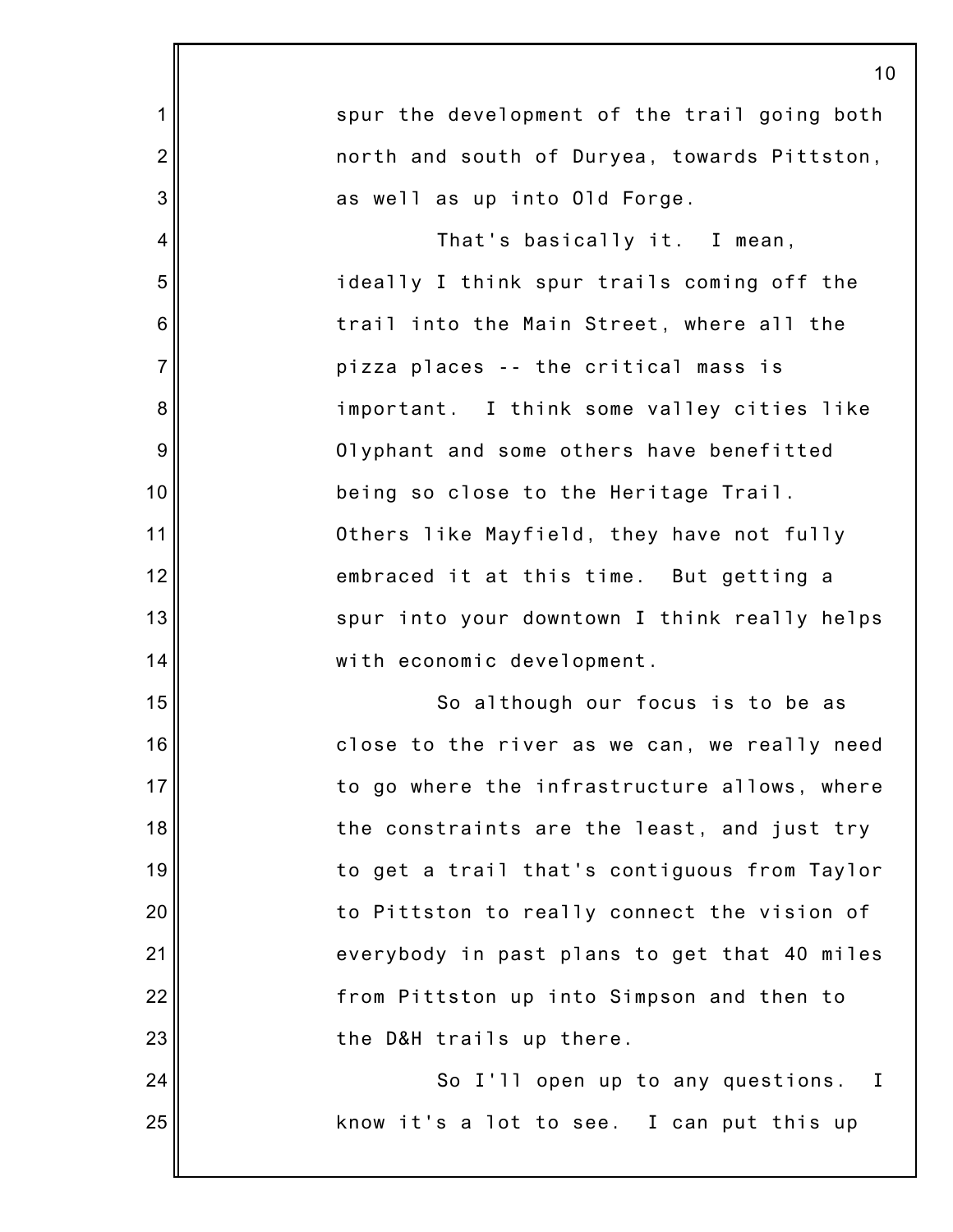front if you'd like to see, or if you have any other thoughts or suggestions on where you thought a trail may be viable in the borough that we're not aware of. We did this during Covid, so we didn't have a lot of public meetings, and we went out and did a lot of field work. However, we did not go on private properties. So if there is opportunities that you're aware of please let us know. MR. WOROZBYT: We did bring a hard copy of the report. I believe, Rick, I sent you a digital copy. Share that with everybody. Like Paul said, it's kind of hard to get it just holing up the map here. It would be easier to take a look at it. MR. NOTARI: So my question right off the bat is you're looking, more or less, to cross the river at some point in Taylor and Moosic. That might even be Scranton. So it would be the back side of the K Mart plaza? MR. BECHTEL: Behind that. MR. NOTARI: Then you would cross back over at another point in the Moosic

1

2

3

4

5

6

7

8

9

10

11

12

13

14

15

16

17

18

19

20

21

22

23

24

25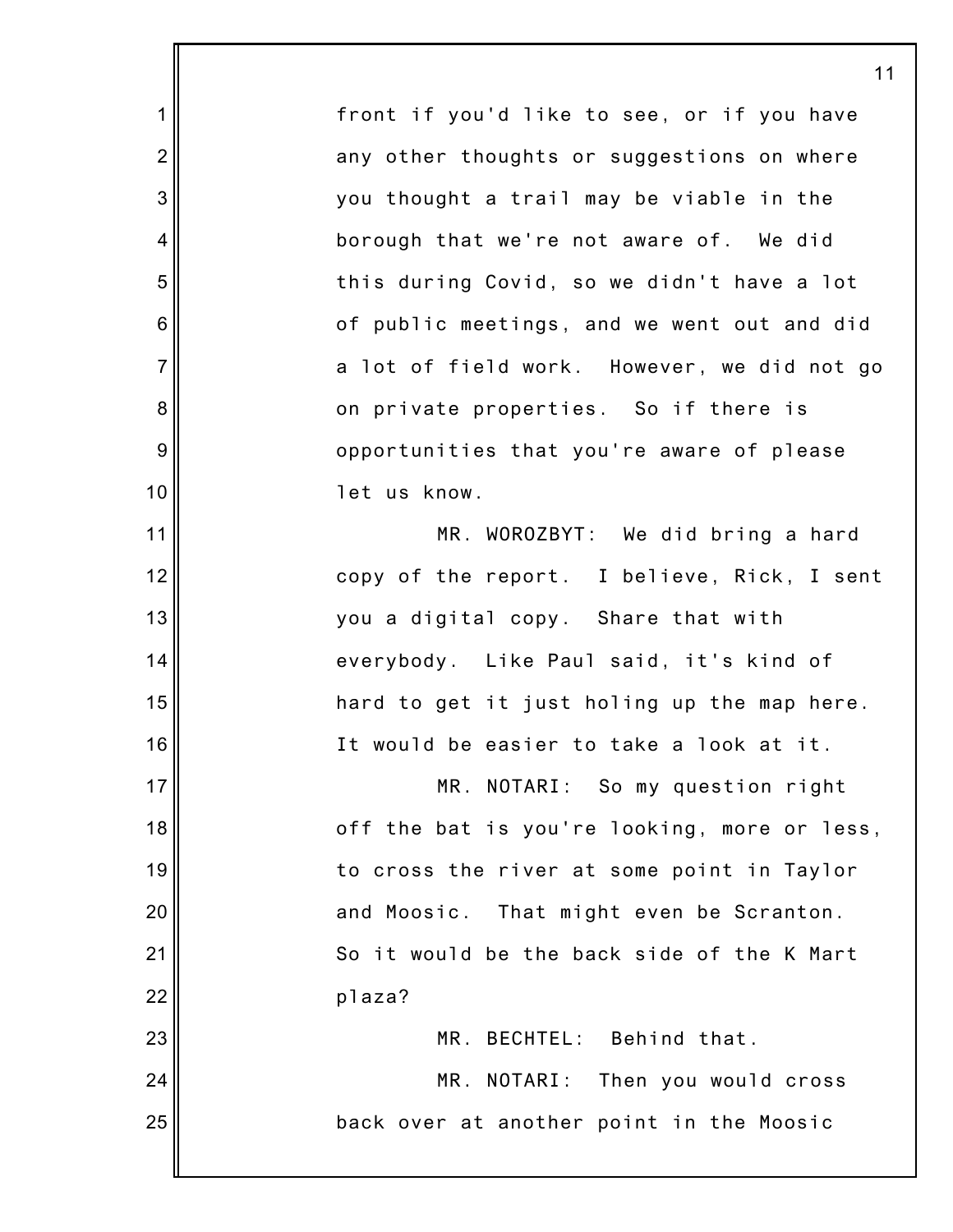Road area?

1

2 3 4 5 6 7 8 9 10 11 12 13 14 15 16 17 18 19 20 21 22 23 24 25 MR. BECHTEL: If we were able to create a giant loop, that's what we would do. There's a big island in the Lackawanna River right by the Davis Street Bridge, so a thought we had there was right at Keyser Creek we would build a pedestrian bridge to that island. We would have a small trail along the linear length of that island, cross back over the other portion of the Lackawanna River to get underneath the Davis Street bridge. From that portion we would be on Mr. Rinaldi's land and take that all the way down to Birney Avenue. From there we would have a ramp that would go down to get into Moosic. So that would be one way that would head over toward Lonesome Road, but we could cross back over on North Third Street by Picc's. That's the bridge existing we would look to cross back and forth between Old Forge and Moosic. MR. NOTARI: So at the bottom of Moosic Road is the old Panel Prints building. It's now called UNIMAC or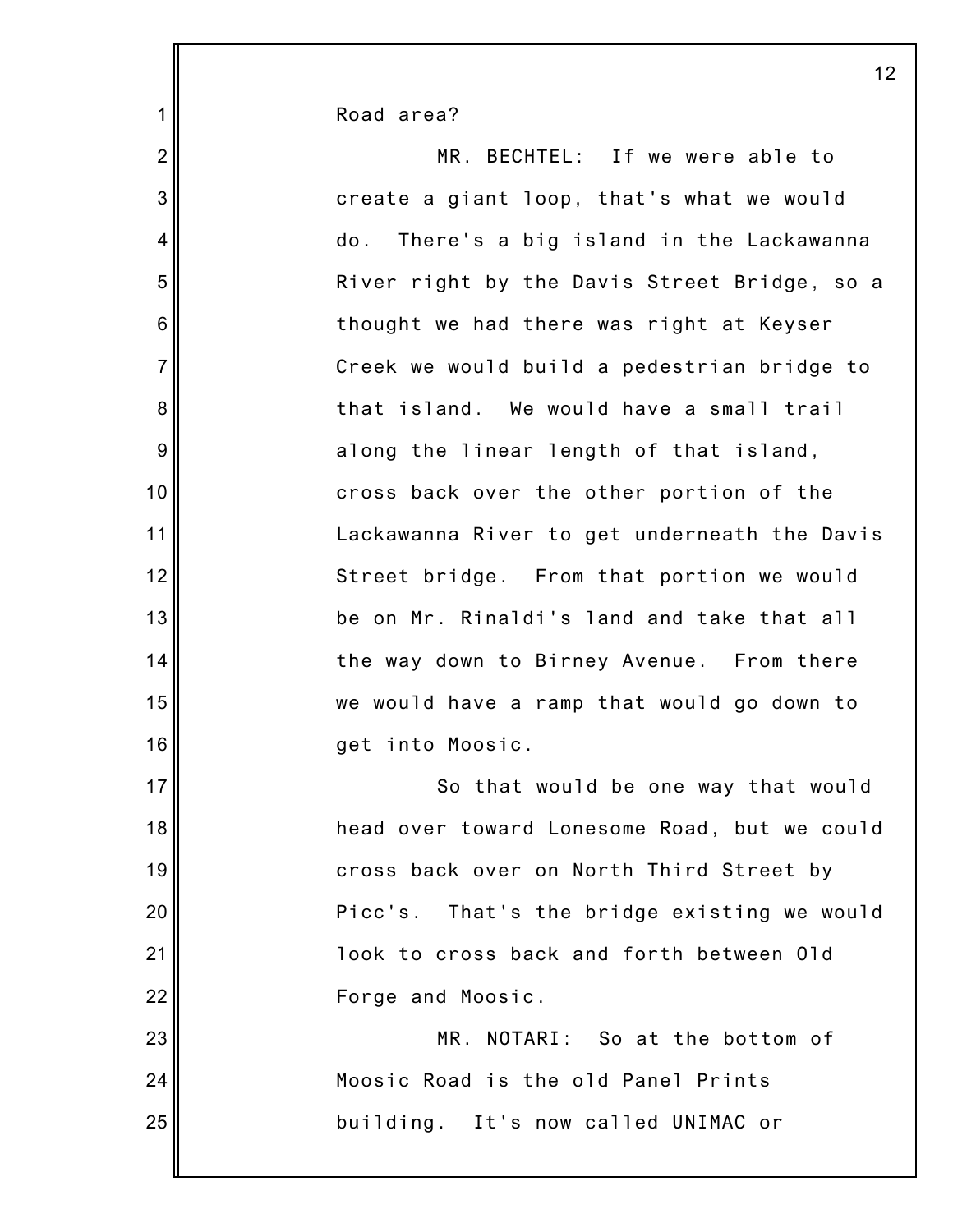|                 | 13                                           |
|-----------------|----------------------------------------------|
| 1               | something. So in that area would be where    |
| $\overline{2}$  | you would cross the river to end up at       |
| 3               | Picc's or --                                 |
| 4               | MR. BECHTEL: We would use the                |
| 5               | existing bridge that's already there.        |
| $6\phantom{1}6$ | That's North Third Street. We would be       |
| $\overline{7}$  | coming on the other side of the old Panel    |
| 8               | Prints, on the other side of the railroad.   |
| 9               | We'd be coming down that grade. And because  |
| 10              | it's so hard dealing with the railroad,      |
| 11              | there's an existing crossing there now where |
| 12              | Moosic Road comes over. So we would cross    |
| 13              | at that location to get on the Picc's side   |
| 14              | of Moosic Road, then continue down to cross. |
| 15              | CHIEF DUBERNAS: The metal bridge,            |
| 16              | the military bridge.                         |
| 17              | MR. NOTARI: But you're going to use          |
| 18              | that property that the Mariottis donated in  |
| 19              | 01d Forge.                                   |
| 20              | MR. WOROZBYT: That's one of the              |
| 21              | options.                                     |
| 22              | MR. BECHTEL: The end of Repp                 |
| 23              | Street.                                      |
| 24              | MR. WOROZBYT: Right now the                  |
| 25              | Mariotti property that we have, there's only |
|                 |                                              |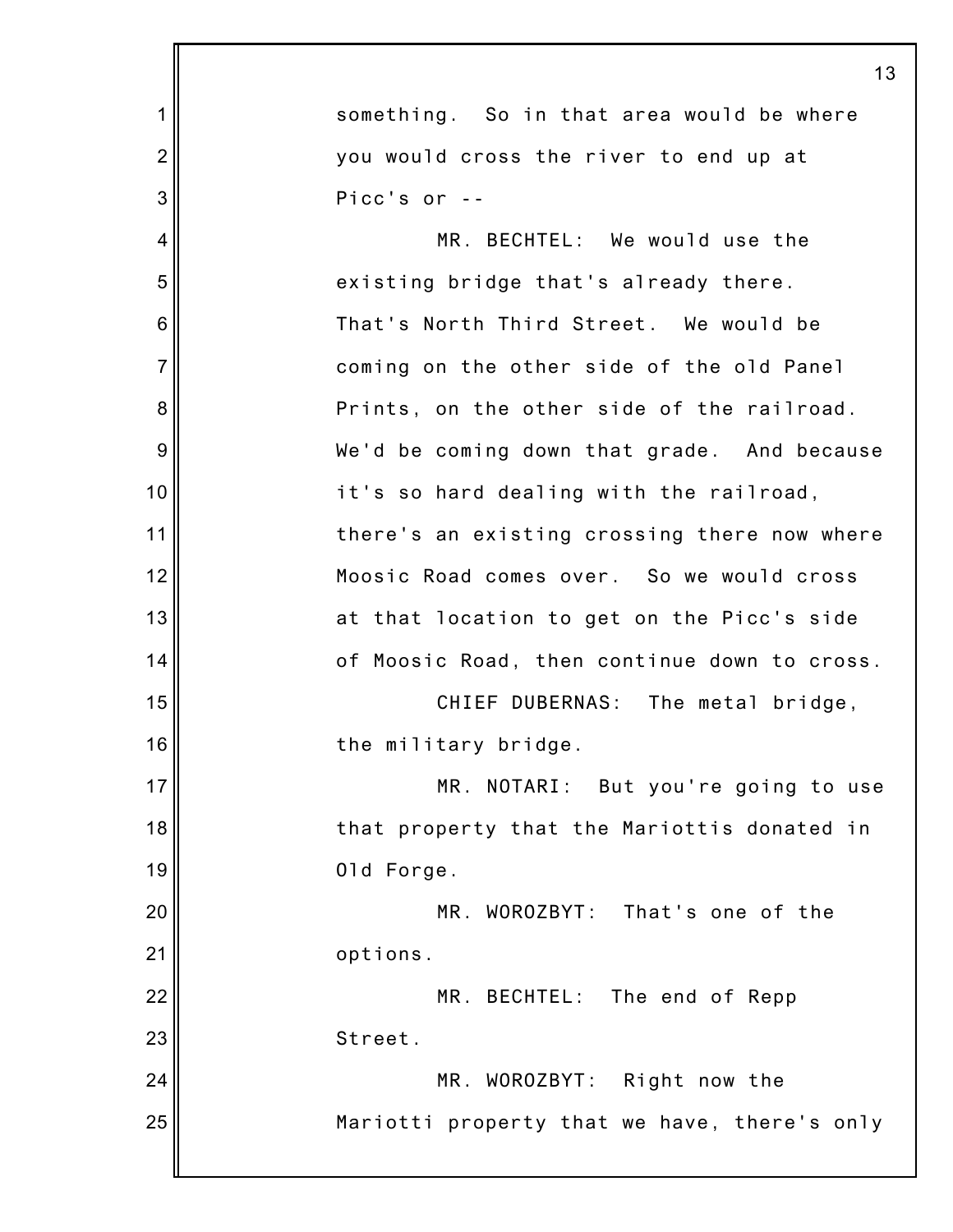one entrance off of Repp Street. On the north side it ends at a property that was formerly owned -- or currently owned by Rocco Domiano, and that goes from the end of the Mariotti property up to the turnpike. Once we get to the turnpike we'd have to figure out how we get under the turnpike and continue up into Taylor. A lot of that is shown in greater detail in the full plan. We will be leaving it for you.

1

2

3

4

5

6

7

8

9

10

11

12

13

14

15

16

23

24

25

MR. NOTARI: So, I mean, basically you're looking to jump back and forth. It's not going to come from Taylor all the way on the west side of the Lackawanna into Old Forge and then into Duryea. You're going to have to find --

17 18 19 20 21 22 MR. WOROZBYT: I think we have 38 property owners if we were to stay on the west side of the river, versus if we went to the east side we'd only have a handful. MR. NOTARI: Yet the trail would end up on Main Street in Moosic, possibly.

MR. WOROZBYT: Possibly, and then it would cross back over into Old Forge at Pagnotti Park, and then go from the west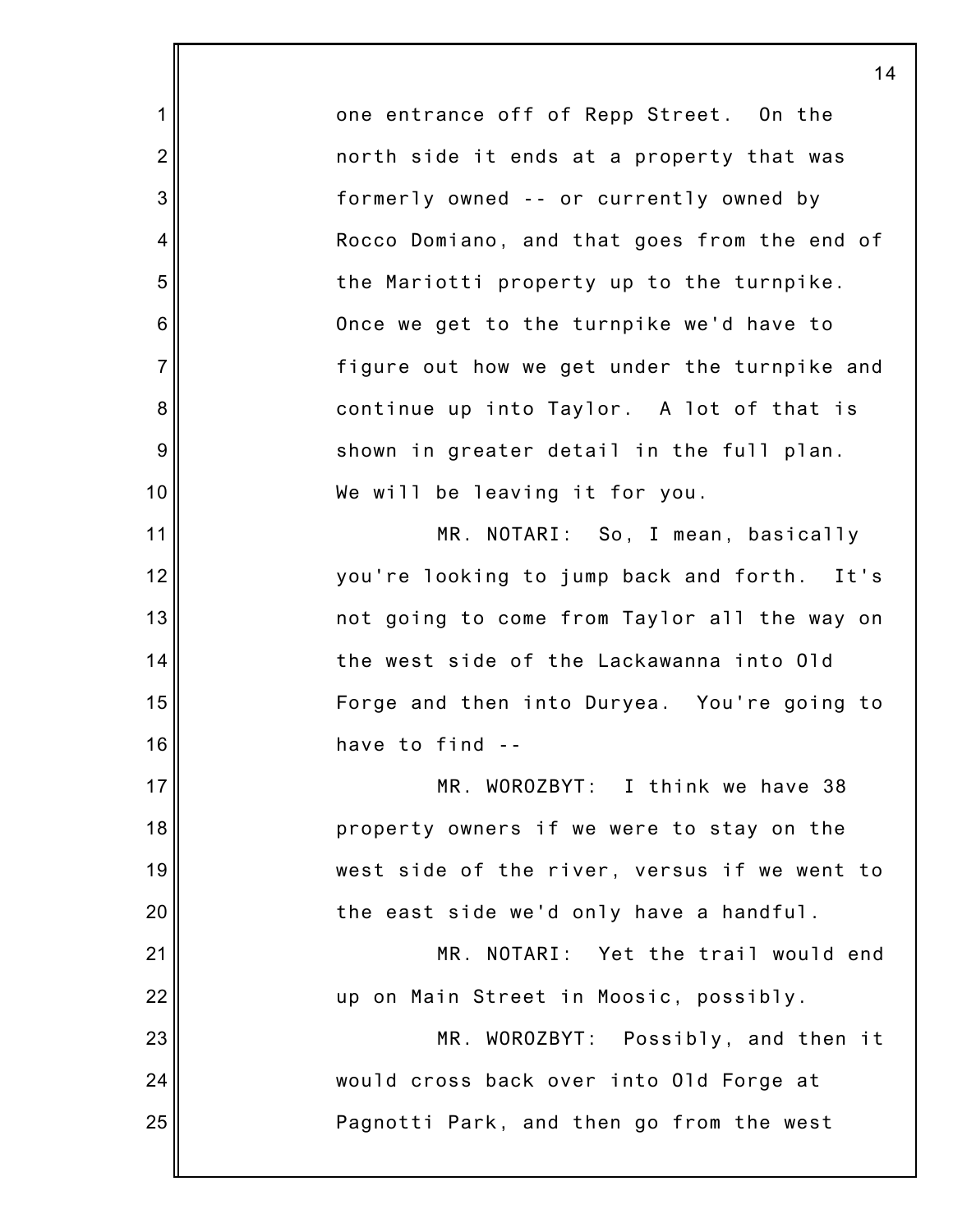|                 | 15                                           |
|-----------------|----------------------------------------------|
| $\mathbf 1$     | side of the river from Pagnotti Park down.   |
| $\overline{2}$  | MR. NOTARI: Owen, years ago we had           |
| 3               | discussed or put it out there about using    |
| $\overline{4}$  | Saint John's Creek as the trail coming from  |
| 5               | Taylor. It would pretty much connect all of  |
| $6\phantom{1}6$ | our parks. Has that been researched at all   |
| $\overline{7}$  | anymore?                                     |
| 8               | MR. WOROZBYT: This is an old plan            |
| 9               | that was done by the Lackawanna River        |
| 10              | Corridor Association at the time in 2001.    |
| 11              | It did show Saint John's Creek. Again, I'm   |
| 12              | all for spurs off of the Heritage Trail and  |
| 13              | I think we can still do a connection of all  |
| 14              | the locations in Old Forge, recreation,      |
| 15              | starting with Pagnotti and continuing. But   |
| 16              | from our point of view there's still a       |
| 17              | constraint of getting from -- you were to be |
| 18              | on main roads a lot. I think it was Sibley   |
| 19              | and a couple others. We were on main         |
| 20              | streets, and in our opinion staying close to |
| 21              | the river, if we could, made more sense for  |
| 22              | safety and continuing this trail.            |
| 23              | MR. NOTARI: Probably would have              |
| 24              | been Union Street coming out of Taylor.      |
| 25              | MR. BECHTEL: It wasn't Union, it             |
|                 |                                              |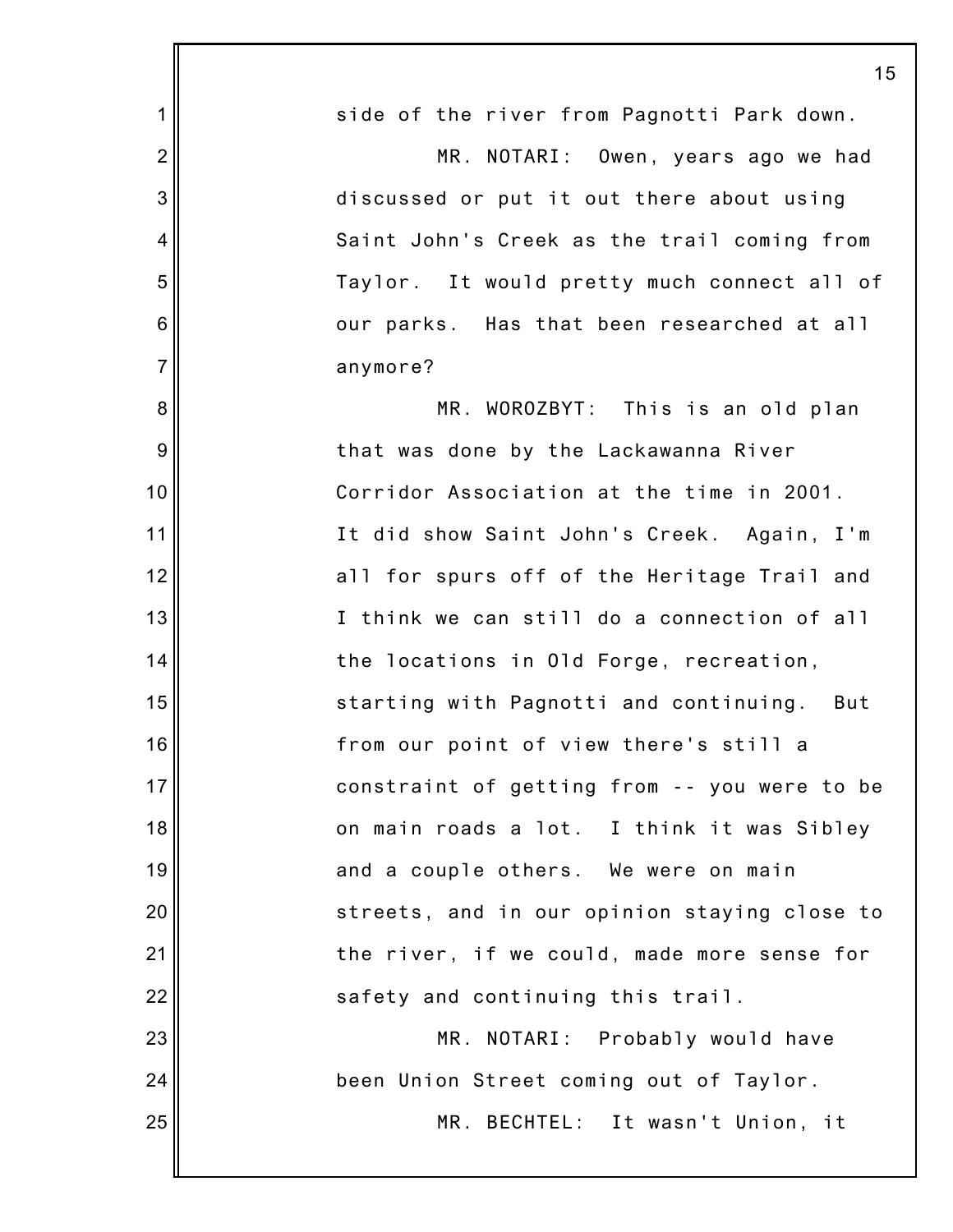|                | 16                                           |
|----------------|----------------------------------------------|
| $\mathbf 1$    | was Saint John's Creek greenway to Sibley    |
| $\overline{2}$ | Avenue to Main Street to Depot Street.       |
| 3              | That's what the old plan was.                |
| $\overline{4}$ | MR. WOROZBYT: As some of you may             |
| 5              | know, we have a lot of issues with Depot     |
| 6              | Street in Taylor.                            |
| $\overline{7}$ | MR. BECHTEL: We had some                     |
| 8              | opportunities potentially to come up and     |
| 9              | loop the Mickavicz property and cantilever   |
| 10             | off the Davis Street bridge. The issue on    |
| 11             | Depot Street and trying to get up there has  |
| 12             | been problematic.                            |
| 13             | MR. WOROZBYT: Because of crossing            |
| 14             | the active rail lines, and in order to       |
| 15             | safely do that we'd have to build a new      |
| 16             | bridge of some kind to get over the two      |
| 17             | railroads. So that would be very costly and  |
| 18             | very difficult. That's why we're looking at  |
| 19             | using Davis Street and going across the      |
| 20             | river to Minooka. One of the first things    |
| 21             | we have to do is buy these properties to get |
| 22             | further south of Keyser Creek, which we made |
| 23             | an offer on that. Now we have to go through  |
| 24             | all the work. That's the first thing we      |
| 25             | need to do, and we've already started        |
|                |                                              |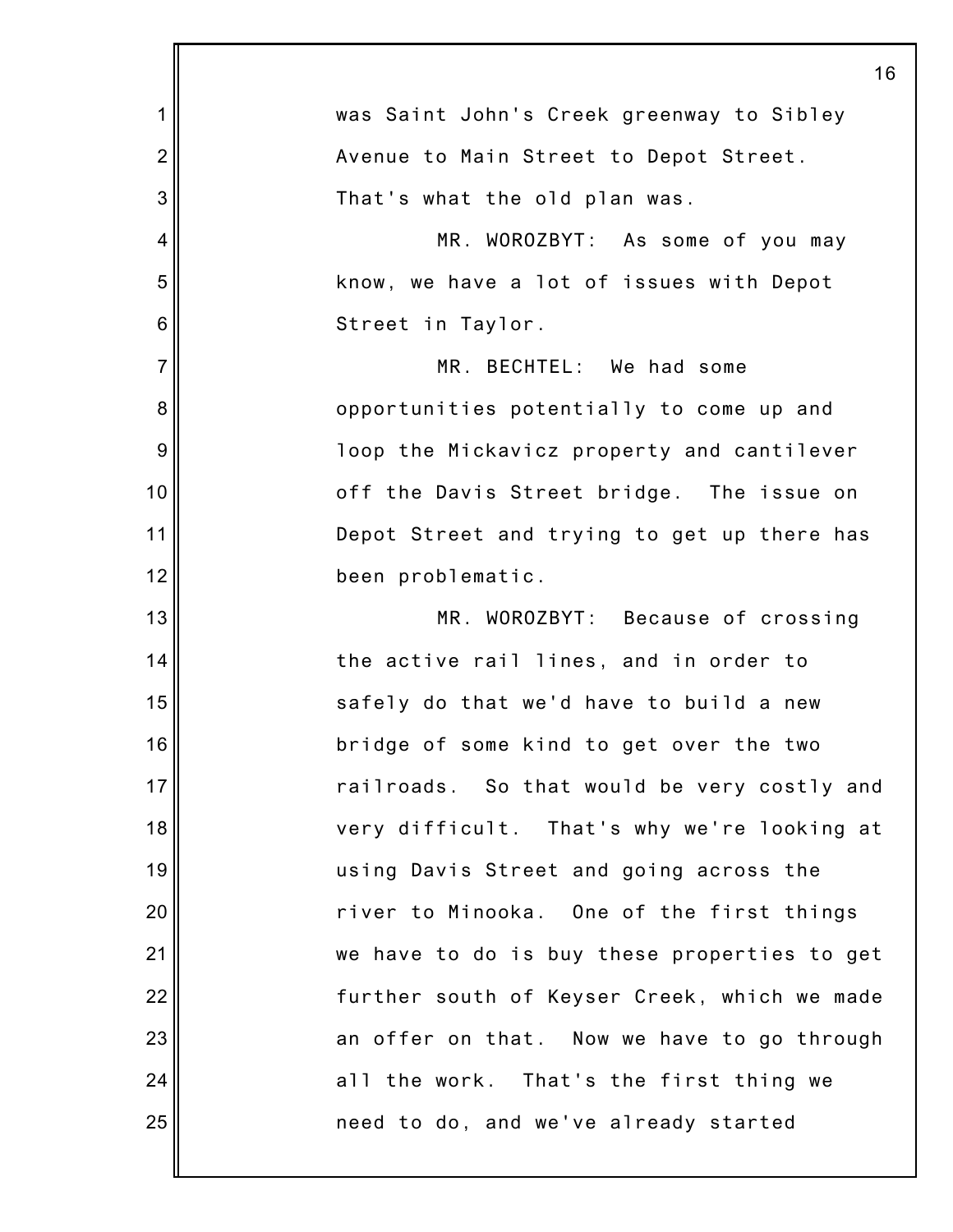1 2 3 4 5 6 7 8 9 10 11 12 13 14 15 16 17 18 19 20 21 22 23 24 25 working on that. I know one of the main things, we're currently doing a trail study. I'm trying to get everybody's input on it. One of the biggest issues is what are we doing down here. That's one of the main things, that and security on the Scranton trail. Between that and how are we getting further south. People want the trail to come down. So that's one of the things we're trying to make some movement on. MR. NOTARI: So with the new proposal or the new option you wouldn't be using that piece of land that the River Corridor Association has on the west side of the river near Lonesome Road. MR. BECHTEL: I was down there on Earth Day. We were doing a planting. We've been doing work there and the Lackawanna Valley Conservancy wanted to use it. There's the potential of putting a trail head there. It's just getting onto that piece of property is problematic because of the rail line. MR. WOROZBYT: And then you'd have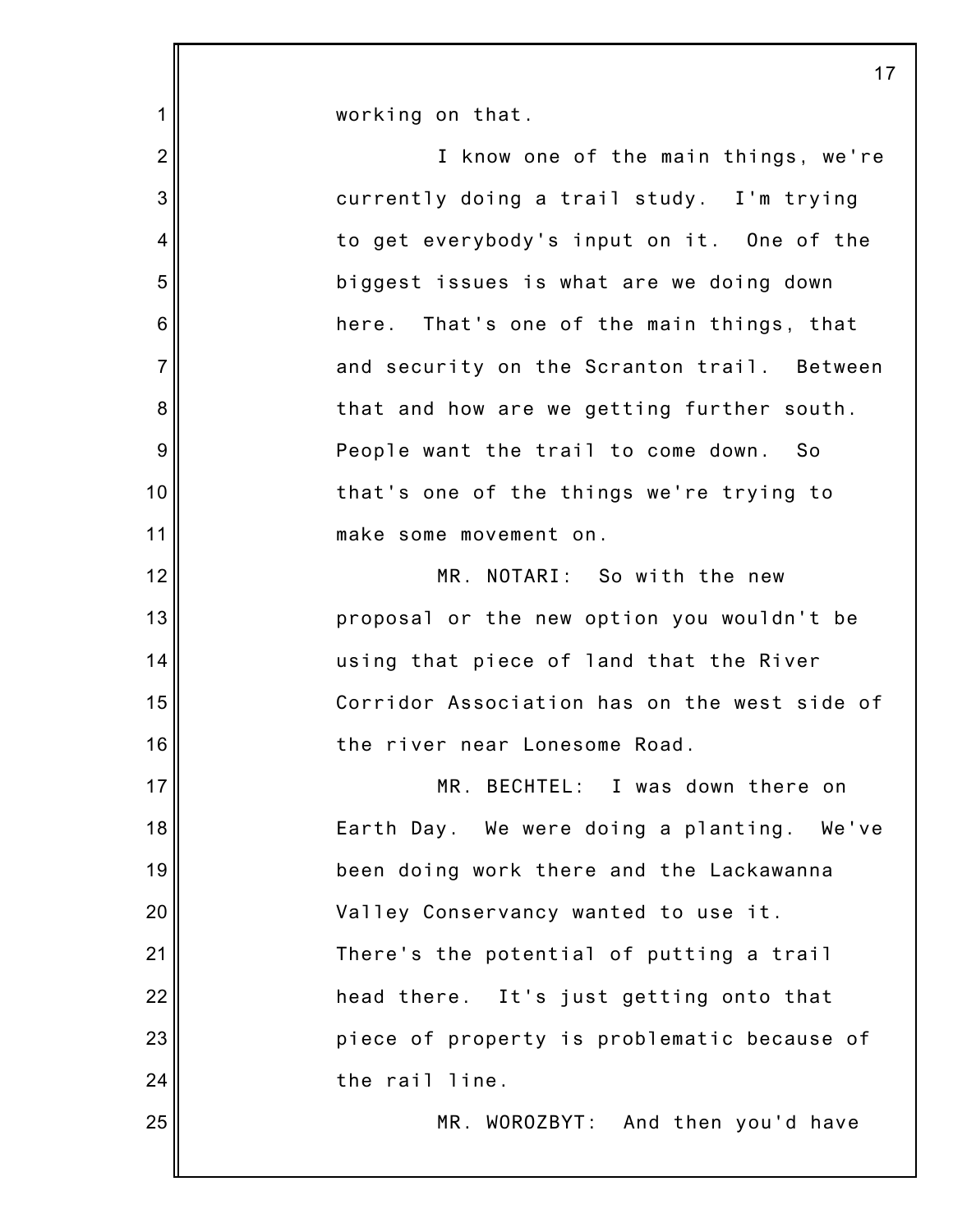|                | 18                                           |
|----------------|----------------------------------------------|
| 1              | to cross the river using a pedestrian        |
| $\overline{2}$ | bridge. But there's the levy in Moosic       |
| 3              | which is monitored by the Army Corps, and    |
| 4              | they're not going to let you build anything  |
| 5              | off of that. Just a lot of logistical        |
| 6              | constraints in getting to that property.     |
| $\overline{7}$ | MR. NOTARI: And you can't get there          |
| 8              | from Moosic Road because there's not enough  |
| 9              | property or --                               |
| 10             | MR. WOROZBYT: The railroad owns it,          |
| 11             | and it's the same railroad I mentioned       |
| 12             | before, Reading & Northern.                  |
| 13             | MR. BECHTEL: We were                         |
| 14             | contemplating -- again, having the trail and |
| 15             | having it connected to your downtown is      |
| 16             | really important. If we came across -- we    |
| 17             | had a potential option -- we thought if we   |
| 18             | went up Moosic Road, I thought there might   |
| 19             | be a maintenance road behind Verrastro,      |
| 20             | perhaps. We thought about coming in that     |
| 21             | direction to see if we can get -- I believe  |
| 22             | that's George Dunbar, The Orchards down      |
| 23             | there. If we were able to get into there     |
| 24             | somehow and work our way up, use those back  |
| 25             | streets toward the football field.<br>But    |
|                |                                              |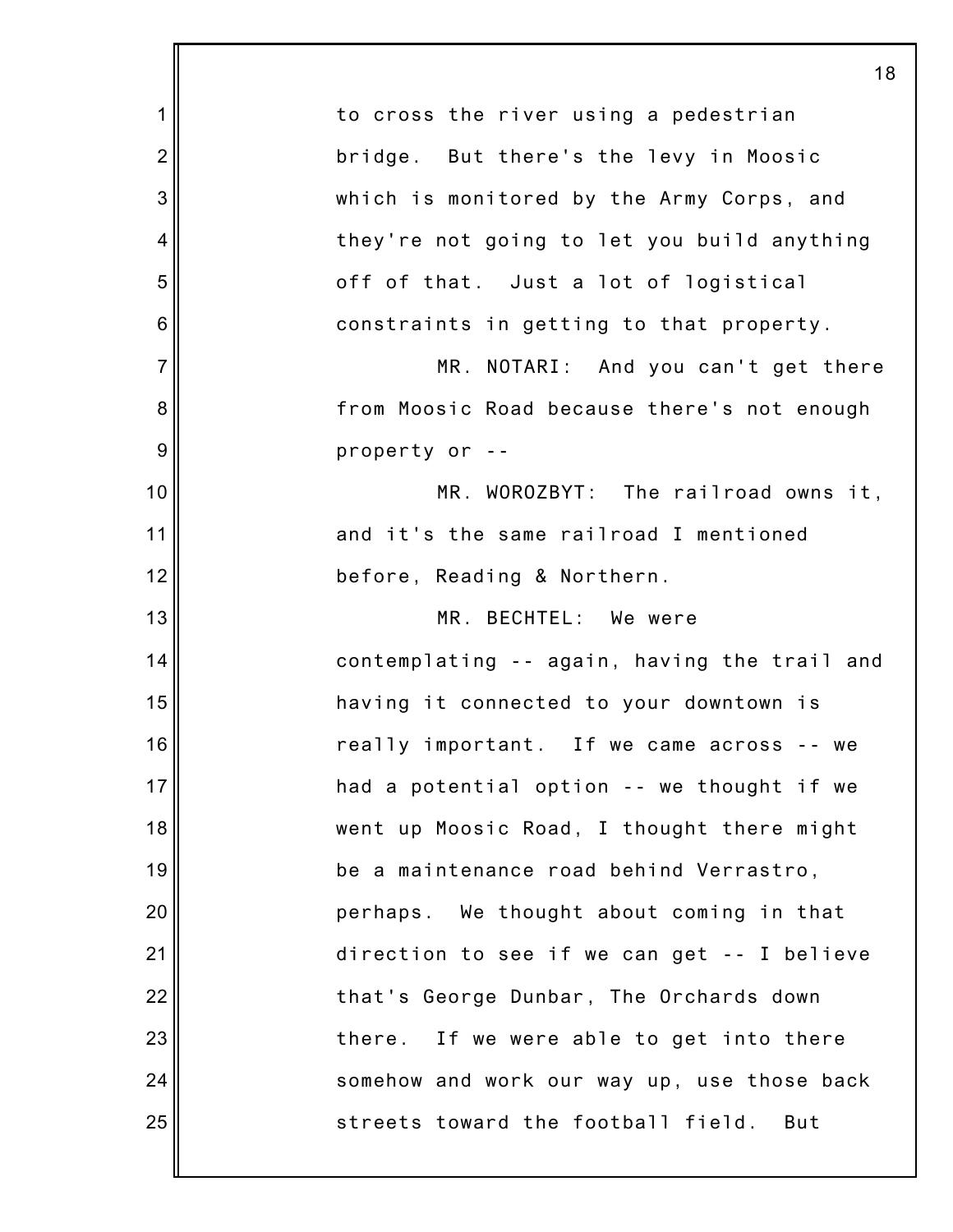1 2 3 4 5 6 7 8 9 10 11 12 13 14 15 16 17 18 19 20 21 22 23 24 25 19 again, that would -- it's doable but it's not, like, a quick, easy location to get from point A to point B. A lot of people that use the heritage trail on bikes or running now, they like to go for long, contiguous distances. So I think it's important to look as part of your overall study that your consultant's doing to see where other corridors could be and some other connections to this trail. But as of now, as far as the pressure to get a trail through, we wanted to give them options that are actually feasible, not just like past documents saying go on the rail line because it's not going to work. I have a question for the borough. I'm looking in our plan here, the GIS data that we received, and I believe it was the newest that we received from the county. But at the end of Ripple Avenue it has the borough owning five property there. Is that accurate? It is. Okay. MR. NOTARI: It's a floodplain. They were buyouts.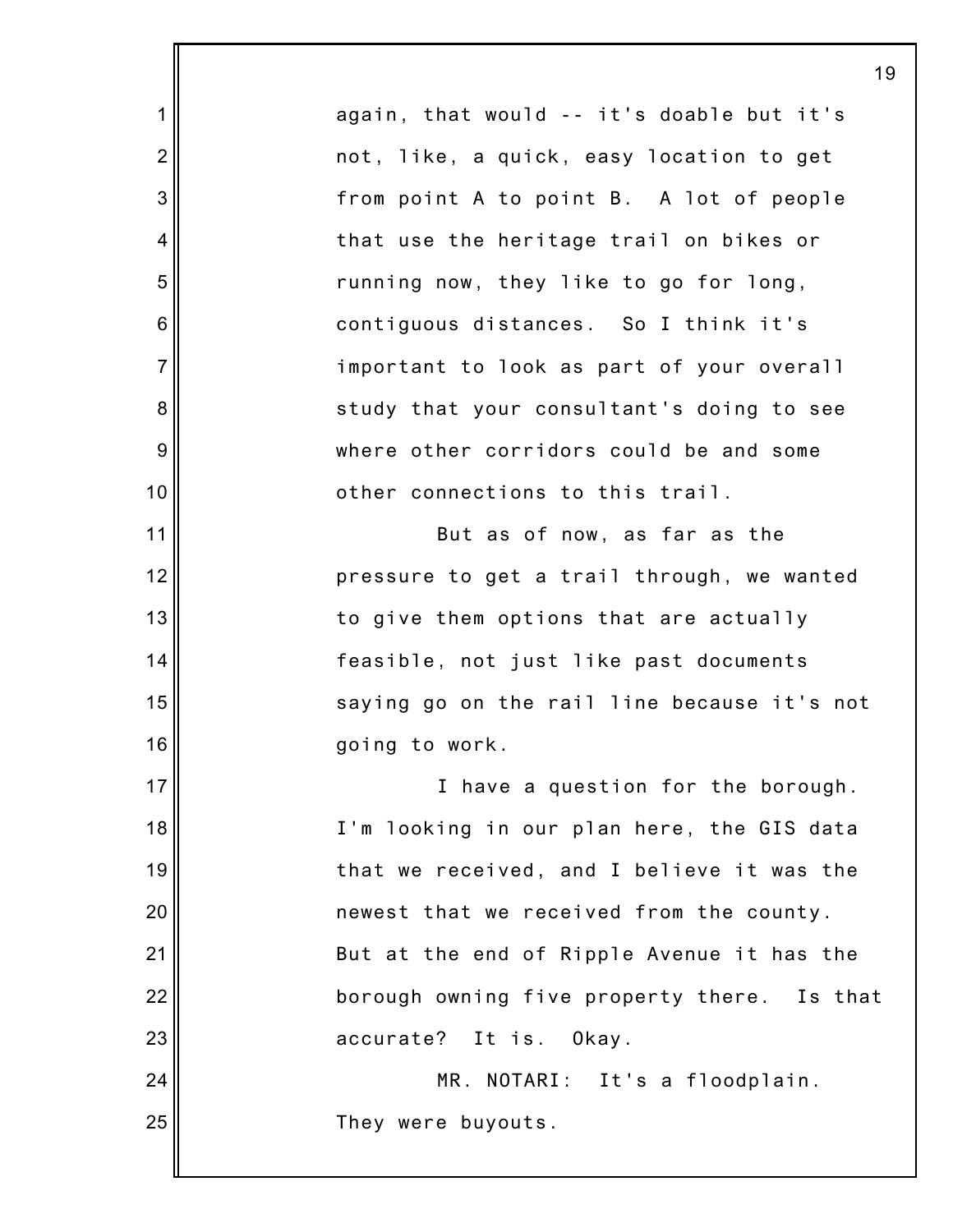|                 | 20                                           |
|-----------------|----------------------------------------------|
| 1               | MR. BECHTEL: So that's where we              |
| $\overline{2}$  | would be proposing to come down to get into  |
| 3               | the Popple location.                         |
| 4               | MR. NOTARI: I don't think I have             |
| 5               | any more questions.                          |
| $6\phantom{1}6$ | MR. RUSSELL RINALDI: The connection          |
| $\overline{7}$  | from Taylor to Popple's, once you get to     |
| 8               | there are you better off -- like, is it      |
| 9               | easier from there on? Is this the hard part  |
| 10              | we're in now?                                |
| 11              | MR. WOROZBYT: Yes. From Popple's             |
| 12              | down to Coxton Road, that's easy. I believe  |
| 13              | the people who purchased Popple's property,  |
| 14              | we've already had discussions with them.     |
| 15              | The next piece down is Duryea Realty, and    |
| 16              | apparently they want to work with us.<br>So  |
| 17              | those two property owners --                 |
| 18              | MR. RUSSELL RINALDI:<br>This                 |
| 19              | connection is what's --                      |
| 20              | MR. WOROZBYT: Getting through Old            |
| 21              | Forge is tricky.                             |
| 22              | MR. BECHTEL: Coxton is a little              |
| 23              | tricky. Coxton Road, coming up, to get from  |
| 24              | there onto the new streetscape that Pittston |
| 25              | is doing is constrained, but once you get on |
|                 |                                              |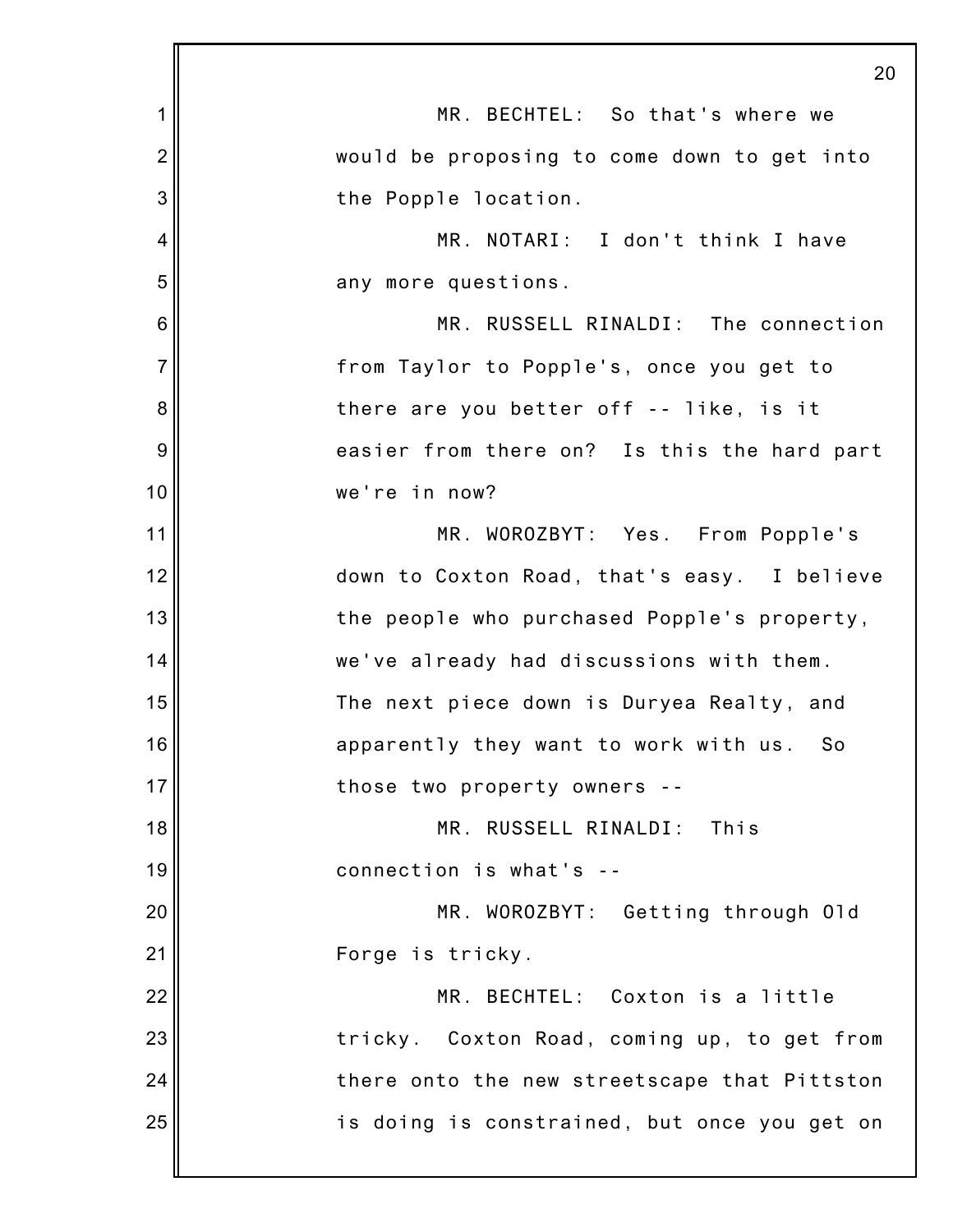|                | 21                                           |
|----------------|----------------------------------------------|
| 1              | there we're pretty much set all the way to   |
| $\overline{2}$ | Pittston because the rail authority is on    |
| 3              | board already to partner with us. This Old   |
| 4              | Forge-Moosic-Taylor section is very complex. |
| 5              | MR. RUSSELL RINALDI: So you're               |
| 6              | trying to get through Taylor, Old Forge,     |
| $\overline{7}$ | Moosic to Duryea. That's the goal?           |
| 8              | MR. BECHTEL: Also long-term plans,           |
| 9              | our company did another feasibility study    |
| 10             | with the Pennsylvania Environmental Council  |
| 11             | looking at the Wilkes-Barre eastern, and     |
| 12             | that pertinence of the Wilkes-Barre eastern, |
| 13             | we're actually using portions of something   |
| 14             | called the Suscon line as well as the Spring |
| 15             | Brook line right below the airport. I think  |
| 16             | the Dupont or something was there at one     |
| 17             | But we have that piece of land over<br>time. |
| 18             | there off 502. There's potential to connect  |
| 19             | the trail all the way up from the Poconos,   |
| 20             | through the north Pocono section of Roaring  |
| 21             | Brook, Spring Brook to this location and     |
| 22             | then get over to the Heritage Trail. So      |
| 23             | that's another long-term plan of the state,  |
| 24             | the Heritage Trail, et cetera.               |
| 25             | So you're a prime location where you         |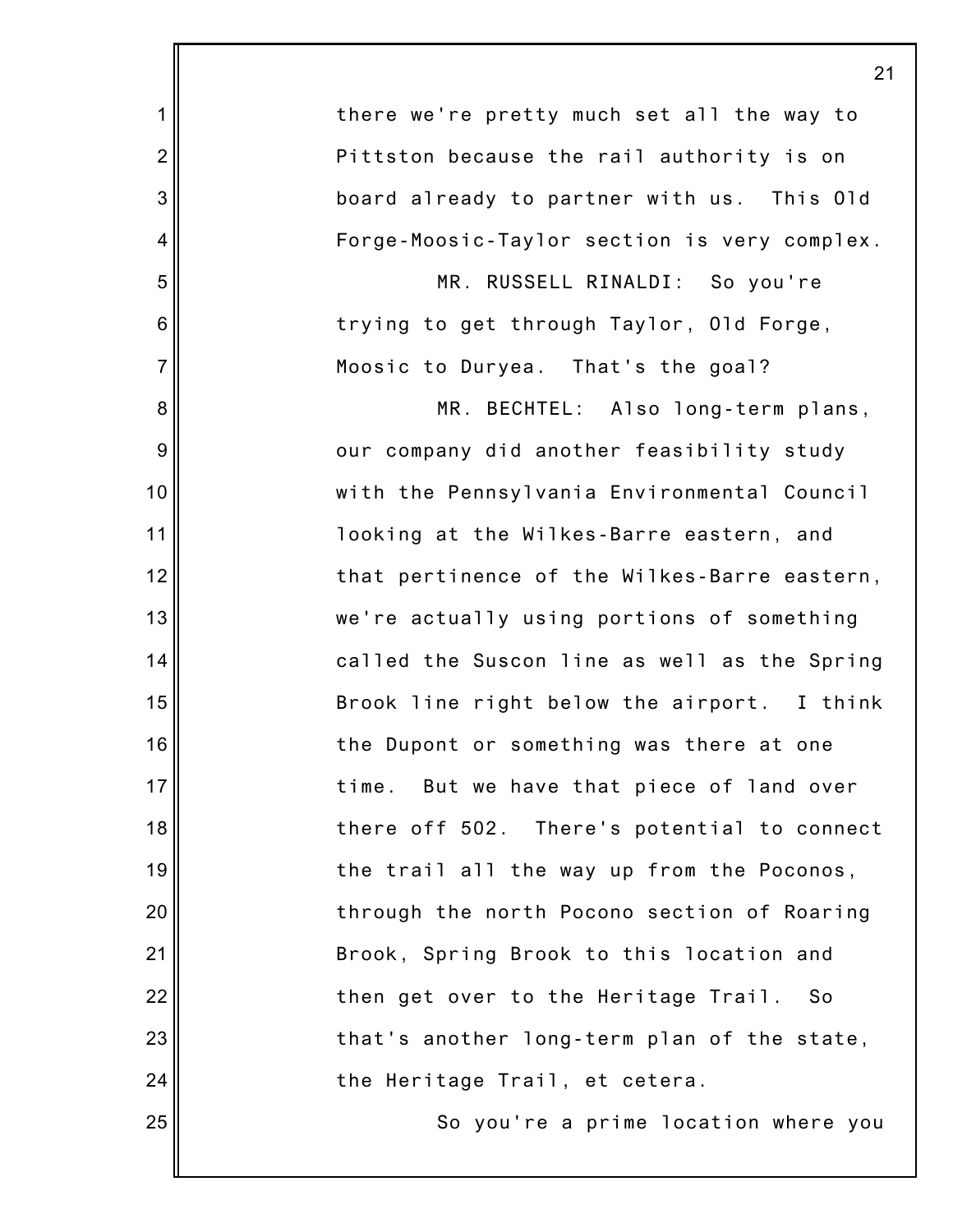|                | 22                                           |
|----------------|----------------------------------------------|
| 1              | could have tourism from the Montage Mountain |
| $\overline{2}$ | region and others potentially connecting     |
| 3              | here if we can get the trail in place.       |
| 4              | MR. WOROZBYT: This is still in the           |
| 5              | planning phase. We need to go after site     |
| 6              | control or work with the borough on how we   |
| $\overline{7}$ | plan on getting some grants feasibly enacted |
| 8              | to enact some of these projects.             |
| $9\,$          | MR. BECHTEL: Do you see major -- I           |
| 10             | know it's a constraint, but you're more      |
| 11             | familiar with Main Street going right by the |
| 12             | bore hole, trying to get to Union. It's      |
| 13             | very narrow there. A lot of cars park on     |
| 14             | the sidewalk. It's tight. Has the borough    |
| 15             | looked at any infrastructure improvements    |
| 16             | there that can tie in with a trail that goes |
| 17             | through here? Or can this be a facilitator   |
| 18             | to help with --                              |
| 19             | MR. RUSSELL RINALDI: Where are you           |
| 20             | speaking exactly?                            |
| 21             | MR. BECHTEL: Where you take                  |
| 22             | Lonesome Road, where you get up Lonesome     |
| 23             | Road, tie in to Main Street by the river     |
| 24             | bridge. We're going the other direction to   |
| 25             | Union.                                       |
|                |                                              |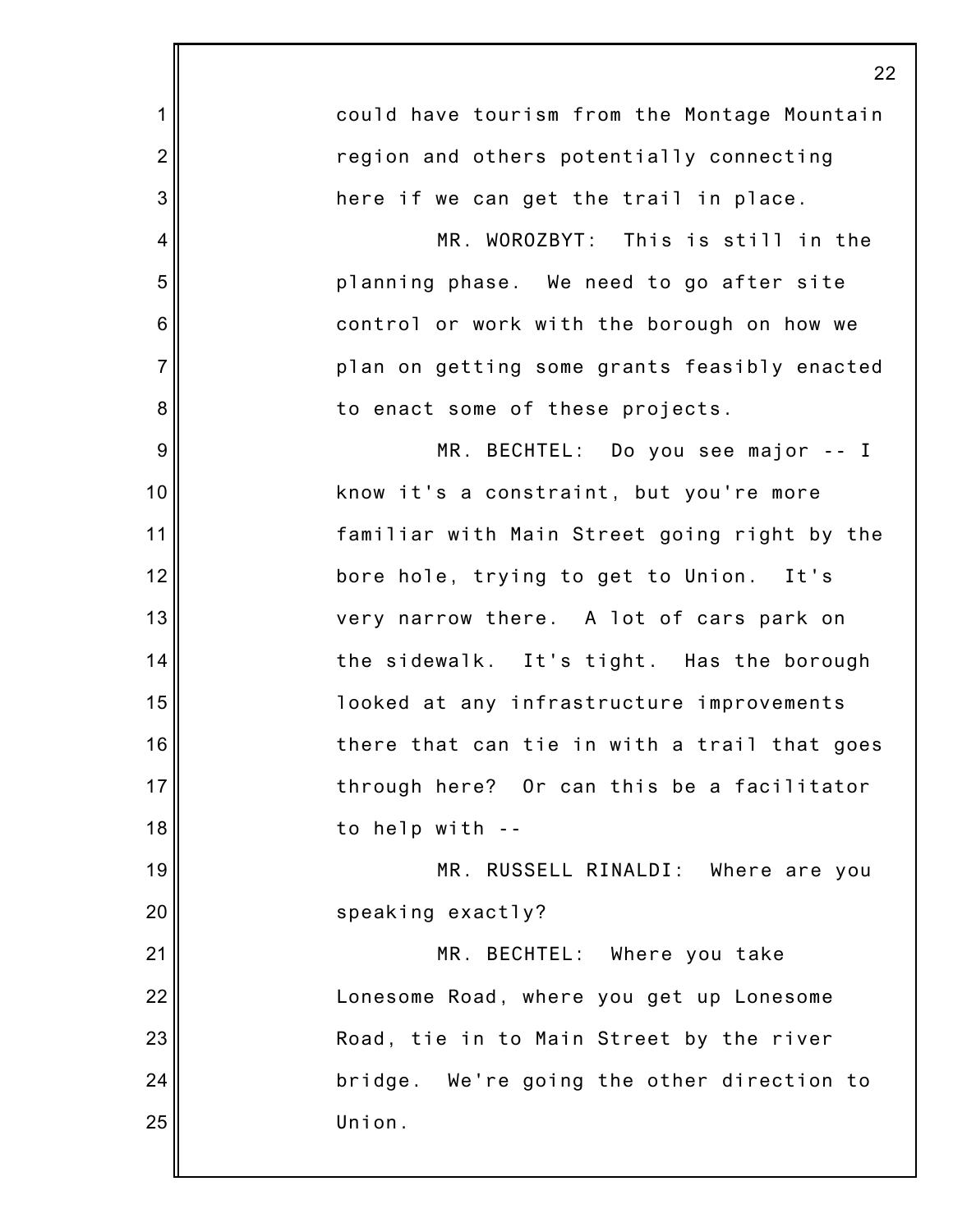|                | 23                                           |
|----------------|----------------------------------------------|
| 1              | MR. NOTARI: I think this could be a          |
| $\overline{2}$ | facilitator for that.                        |
| 3              | MR. BECHTEL: This section here is            |
| 4              | very narrow. The old LRCA plans, they        |
| 5              | called this section behind the car wash was  |
| 6              | going to be soccer fields.                   |
| $\overline{7}$ | MR. NOTARI: Project 70 land.                 |
| 8              | That's our property.                         |
| 9              | MR. BECHTEL: It just seems so                |
| 10             | steep.                                       |
| 11             | MR. FEBBO: On the river side, close          |
| 12             | to the river it's all slag, old slate piles. |
| 13             | Getting back inland more you get into virgin |
| 14             | property. That is Project 70 land.           |
| 15             | MR. RUSSELL RINALDI: Behind the car          |
| 16             | wash.                                        |
| 17             | MR. NOTARI: You can actually take            |
| 18             | that to Connell Street, which is less        |
| 19             | traveled, or if you were able to build a     |
| 20             | trail along the top part of the river and    |
| 21             | take it to the bore hole.                    |
| 22             | MR. RUSSELL RINALDI: We have more            |
| 23             | Project 70 land behind the Adomiak property. |
| 24             | It brings that connection down towards       |
| 25             | Pagnotti. Pagnotti's right behind that       |
|                |                                              |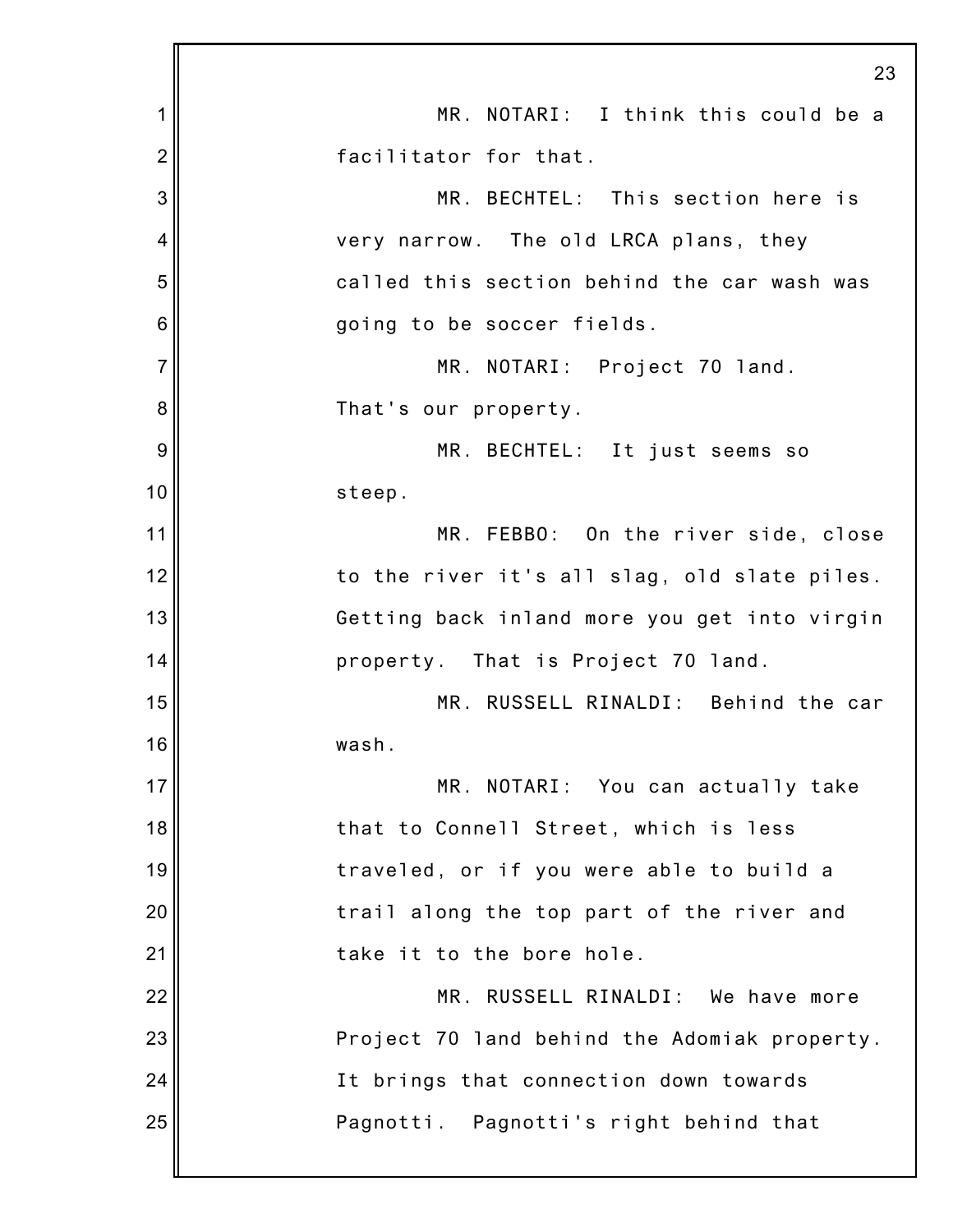|                | 24                                           |
|----------------|----------------------------------------------|
| 1              | Project 70.                                  |
| $\overline{2}$ | MR. FEBBO: You're talking about              |
| 3              | going from Taylor to Pittston along the      |
| 4              | river. The other one would be an offshoot.   |
| 5              | MR. BECHTEL: Do you think in this            |
| 6              | plan we should show a dashed line coming     |
| $\overline{7}$ | across Main Street behind your Project 70    |
| 8              | land to connect up to Connell Street as      |
| 9              | something that's viable?                     |
| 10             | MR. HOOVER: That would get us to             |
| 11             | the park center up there.                    |
| 12             | MR. NOTARI: It could also get you            |
| 13             | off of Main Street to the Ripple Street      |
| 14             | property as well, if it's viable land to put |
| 15             | a trail in. If we were able to use the land  |
| 16             | behind the car wash and out to Connell       |
| 17             | Street -- and you look on the map, there's   |
| 18             | that big forest area across Connell Street.  |
| 19             | That's also Project 70 land.                 |
| 20             | MR. BECHTEL: I think that's a good           |
| 21             | idea. We should go that as part of the       |
| 22             | Saint John's Creek greenway. I haven't       |
| 23             | checked it. That Project 70 land is on the   |
| 24             | outside bend of the river. The river gets    |
| 25             | pretty ripping down here. You have a lot of  |
|                |                                              |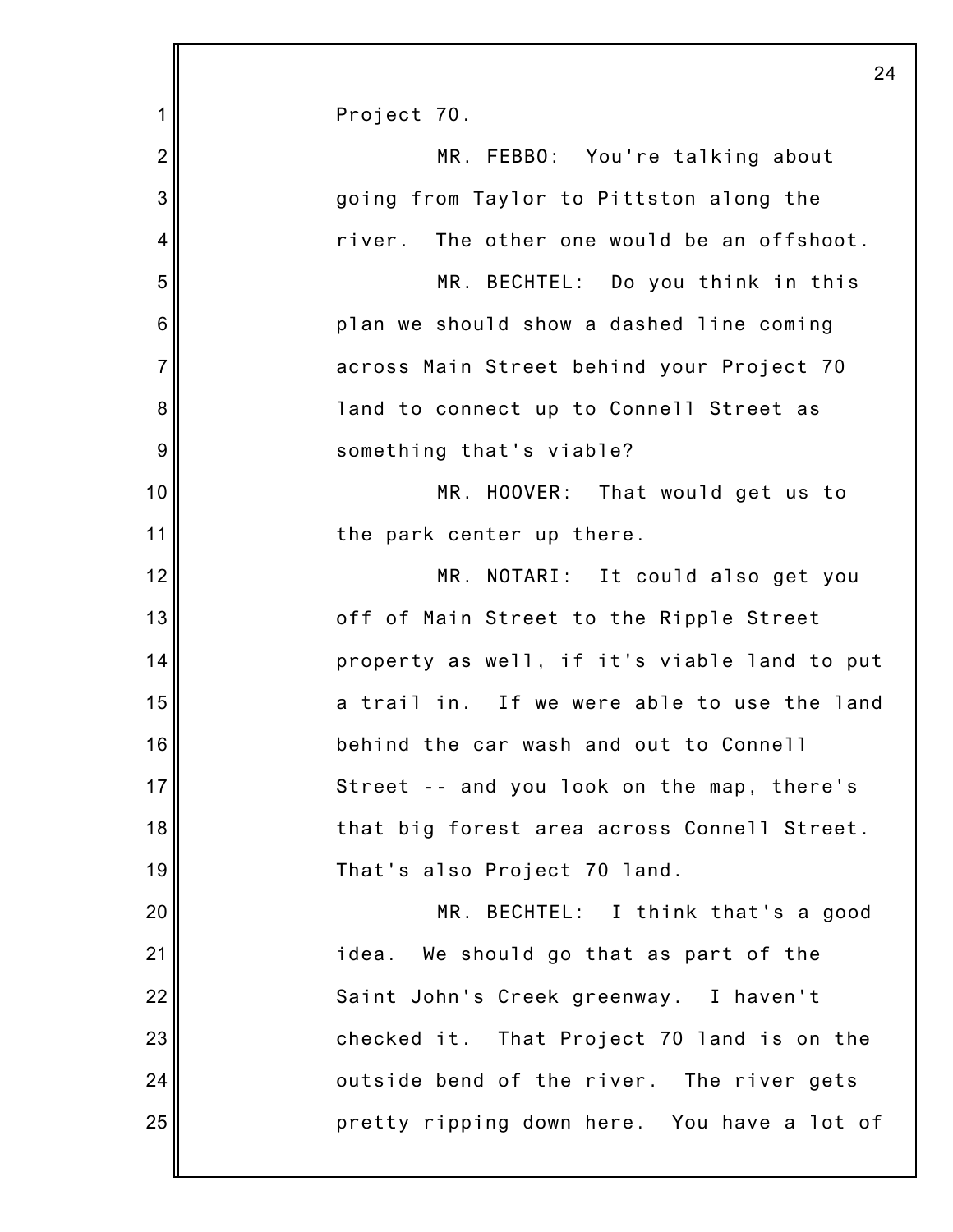|                | 25                                           |
|----------------|----------------------------------------------|
| 1              | flow in Old Forge. Is that having erosion    |
| $\overline{2}$ | issues on that bank?                         |
| 3              | MR. FEBBO: No, there's never                 |
| $\overline{4}$ | erosion there. That's rock base. All the     |
| 5              | years we had flooding that never bothered    |
| 6              | us.                                          |
| $\overline{7}$ | MR. NOTARI: One other thing, and             |
| 8              | I'm sure maybe you've already looked at it.  |
| 9              | If you see that road that comes from         |
| 10             | Pagnotti Park to Pittston going east to      |
| 11             | west, that takes you to Campbell's Ledge,    |
| 12             | which overlooks the Susquehanna River. It's  |
| 13             | private property, PPL property, but I know a |
| 14             | lot of people hike that trail on the way to  |
| 15             | Campbell's Ledge. That comes out of the      |
| 16             | back parking lot at Pagnotti Park.           |
| 17             | MR. WOROZBYT: That goes along the            |
| 18             | swamps.                                      |
| 19             | MR. RUSSELL RINALDI:<br>That's the           |
| 20             | pole line that goes all along the swamps.    |
| 21             | MR. NOTARI: Again, I think there's           |
| 22             | a lot of opportunity.                        |
| 23             | MR. BECHTEL: We want to make sure            |
| 24             | we try to cover every avenue.                |
| 25             | MR. NOTARI: Use the land behind the          |
|                |                                              |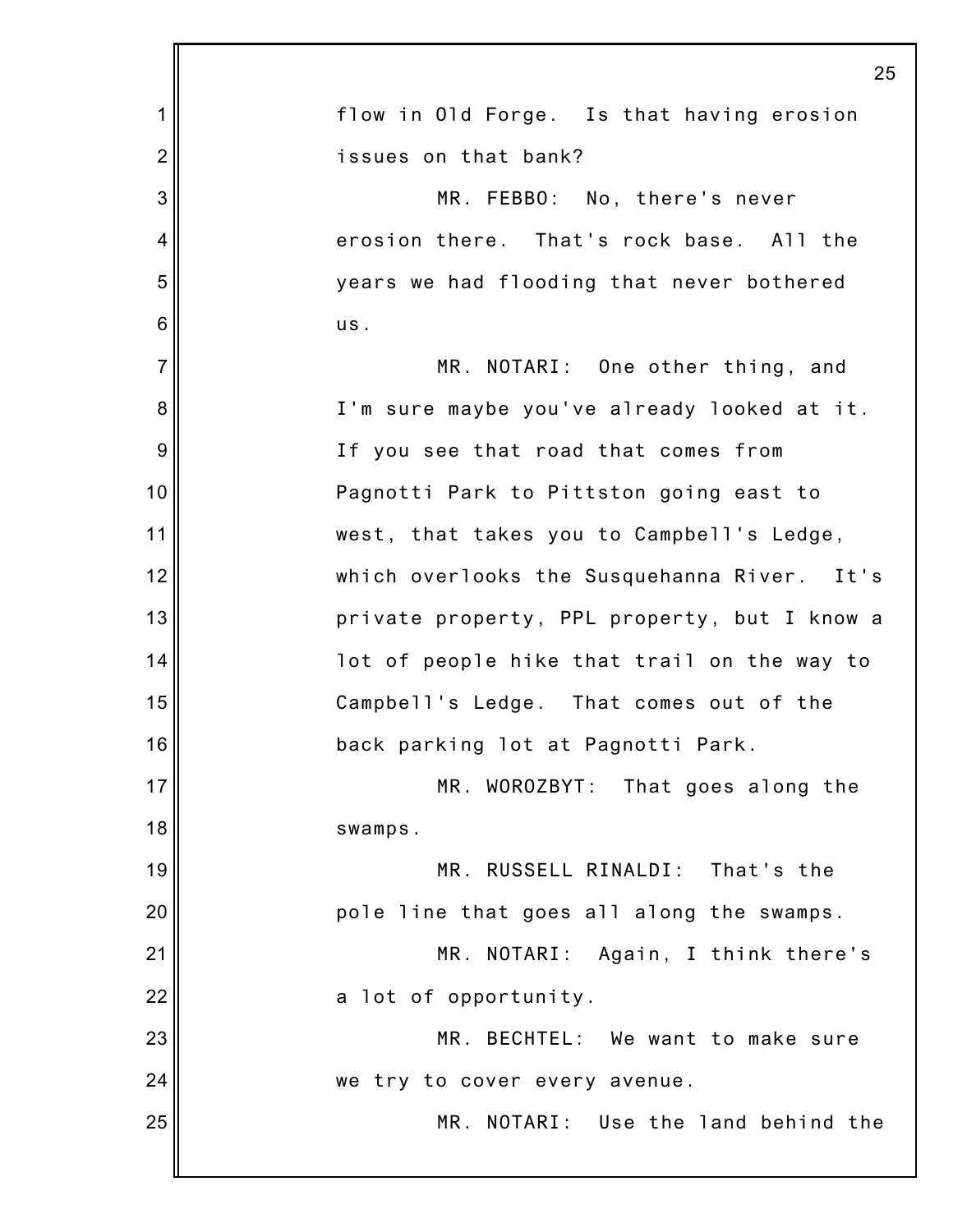|                | 26                                           |
|----------------|----------------------------------------------|
| $\mathbf 1$    | car wash because that's a great view.        |
| $\overline{2}$ | MR. WOROZBYT: I remember looking at          |
| 3              | it. The car wash owns pretty much up to the  |
| 4              | road, and there's, like, a guardrail and     |
| 5              | it's steep. That comes back to me why I      |
| $6\phantom{1}$ | didn't use it. I'll show you this. This is   |
| $\overline{7}$ | the spot. The only way get up to this piece  |
| 8              | that you own was to use this road, and to me |
| 9              | it didn't seem safe to do that.              |
| 10             | MR. NOTARI: Mariotti's -- Louis              |
| 11             | Drive, which goes past Mariotti, goes to a   |
| 12             | back road behind Orchard Street which takes  |
| 13             | you right -- there's a gas station at the    |
| 14             | corner. It takes you right below the gas     |
| 15             | station. So if the trail somehow could go    |
| 16             | behind or in front you could get to that     |
| 17             | spot, if you can get that easement. I think  |
| 18             | that road is a private road behind Orchard   |
| 19             | Street.                                      |
| 20             | MR. BECHTEL: If they were allowing           |
| 21             | us to do anything, it seems tight. See if    |
| 22             | we could build a ramp or something to get up |
| 23             | here. But I'll look at it, but we can        |
| 24             | mention at least this is Project 70 land. I  |
| 25             | think it's important to show the greenway.   |
|                |                                              |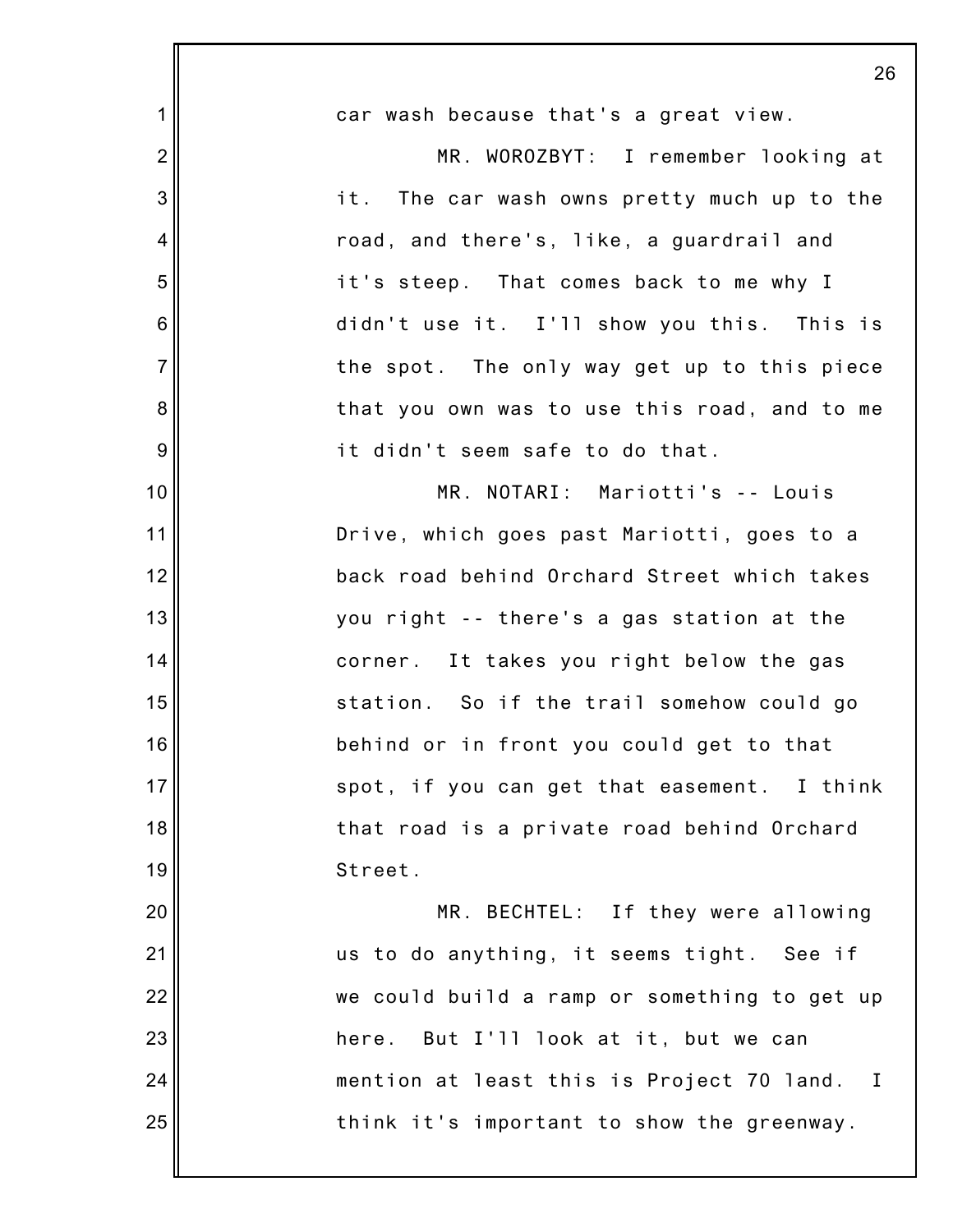|                | 27                                           |
|----------------|----------------------------------------------|
| 1              | It just seems hard to get up this slope.     |
| $\overline{2}$ | MR. NOTARI: As you'll see in the             |
| 3              | other plan, Saint John's Creek will connect  |
| 4              | Pagnotti Park, and then that's the high      |
| 5              | school up there. There's a pathway that can  |
| 6              | get you to our Miles Street Park, and then   |
| $\overline{7}$ | with some work it would take you all the way |
| 8              | to Pero Park, which is on Sibley. Really,    |
| 9              | our Saint John's Creek could be a nice       |
| 10             | trail.                                       |
| 11             | MR. FEBBO: That goes all the way             |
| 12             | down to Coxton.                              |
| 13             | MR. NOTARI: I do like the idea of            |
| 14             | facilitating that section of Main Street and |
| 15             | Union Street to redevelop it a little bit.   |
| 16             | Give it some cleanliness and some options,   |
| 17             | too.                                         |
| 18             | MR. WOROZBYT: We're still working            |
| 19             | on it.                                       |
| 20             | MR. BECHTEL: Is that a PennDOT               |
| 21             | road?                                        |
| 22             | MR. NOTARI: Main Street would be a           |
| 23             | PennDOT road. I would think all the streets  |
| 24             | you're talking about in Moosic and Old Forge |
| 25             | are PennDOT roads.                           |
|                |                                              |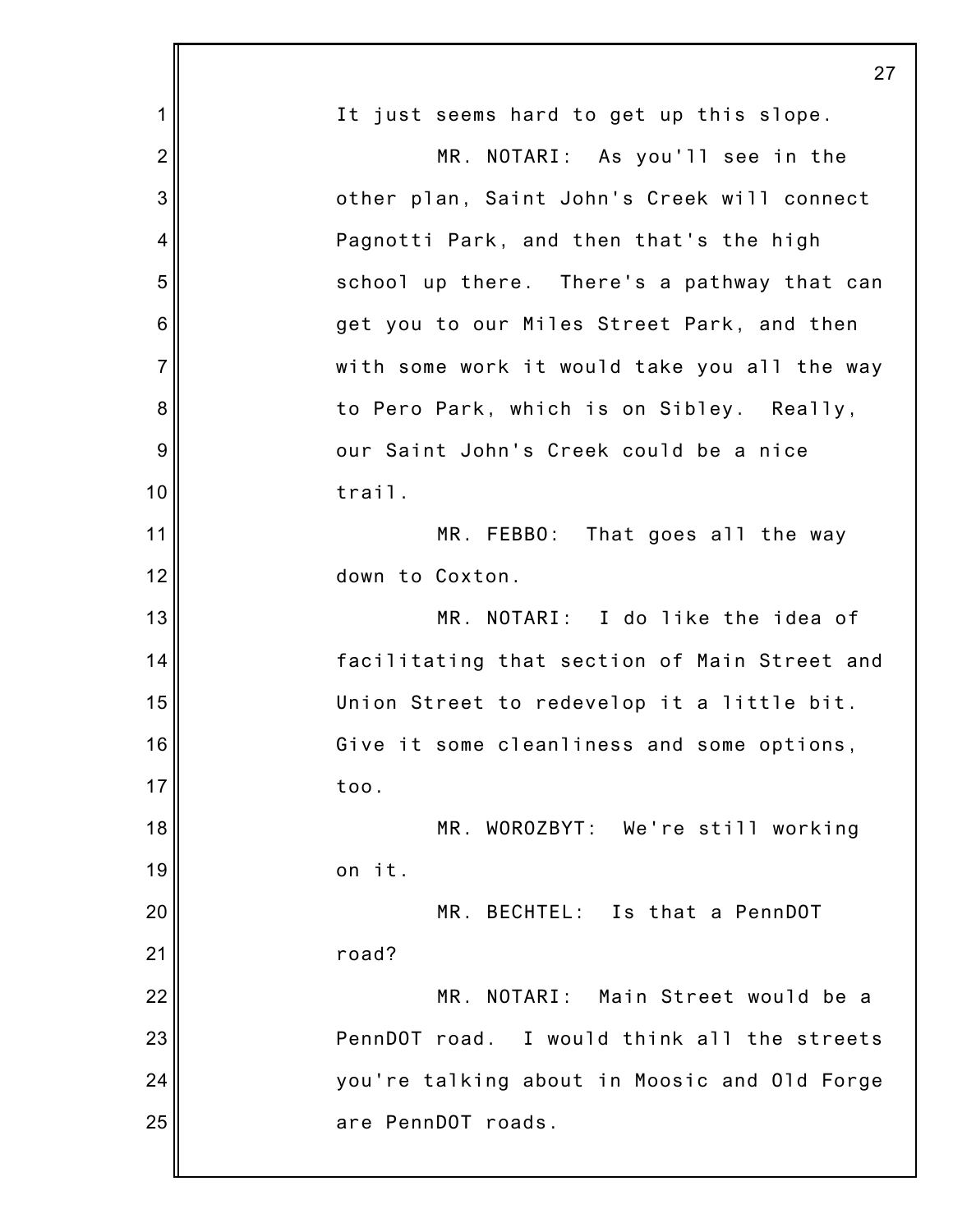|                | 28                                        |
|----------------|-------------------------------------------|
| 1              | MR. WOROZBYT: Thank you guys for          |
| $\overline{2}$ | having us down here.                      |
| 3              | MR. RUSSELL RINALDI: Thanks for           |
| 4              | coming. We'll go to our department heads, |
| 5              | see if there's anything for the agenda    |
| 6              | coming up for next meeting. Chris Hart,   |
| $\overline{7}$ | zoning officer?                           |
| 8              | MR. HART: Nothing at this moment.         |
| 9              | MR. RUSSEL RINALDI: Dave Lopatka,         |
| 10             | engineer, anything for next meeting?      |
| 11             | MR. LOPATKA: No, nothing for the          |
| 12             | meeting.                                  |
| 13             | MR. NOTARI: Is the blue stone up          |
| 14             | yet?                                      |
| 15             | MR. LOPATKA:<br>No.                       |
| 16             | MR. FEBBO: Do we have someplace to        |
| 17             | get this blue stone?                      |
| 18             | MR. LOPATKA: It's been ordered            |
| 19             | through Meshoppen Stone for months now.   |
| 20             | MR. FEBBO: Tommy Chickey has a            |
| 21             | stone quarry up there.                    |
| 22             | MR. NOTARI: How big are the pieces?       |
| 23             | MR. LOPATKA:<br>Three by eight.           |
| 24             | MR. FEBBO: Various sizes.                 |
| 25             | MR. LOPATKA: Some of it is two            |
|                |                                           |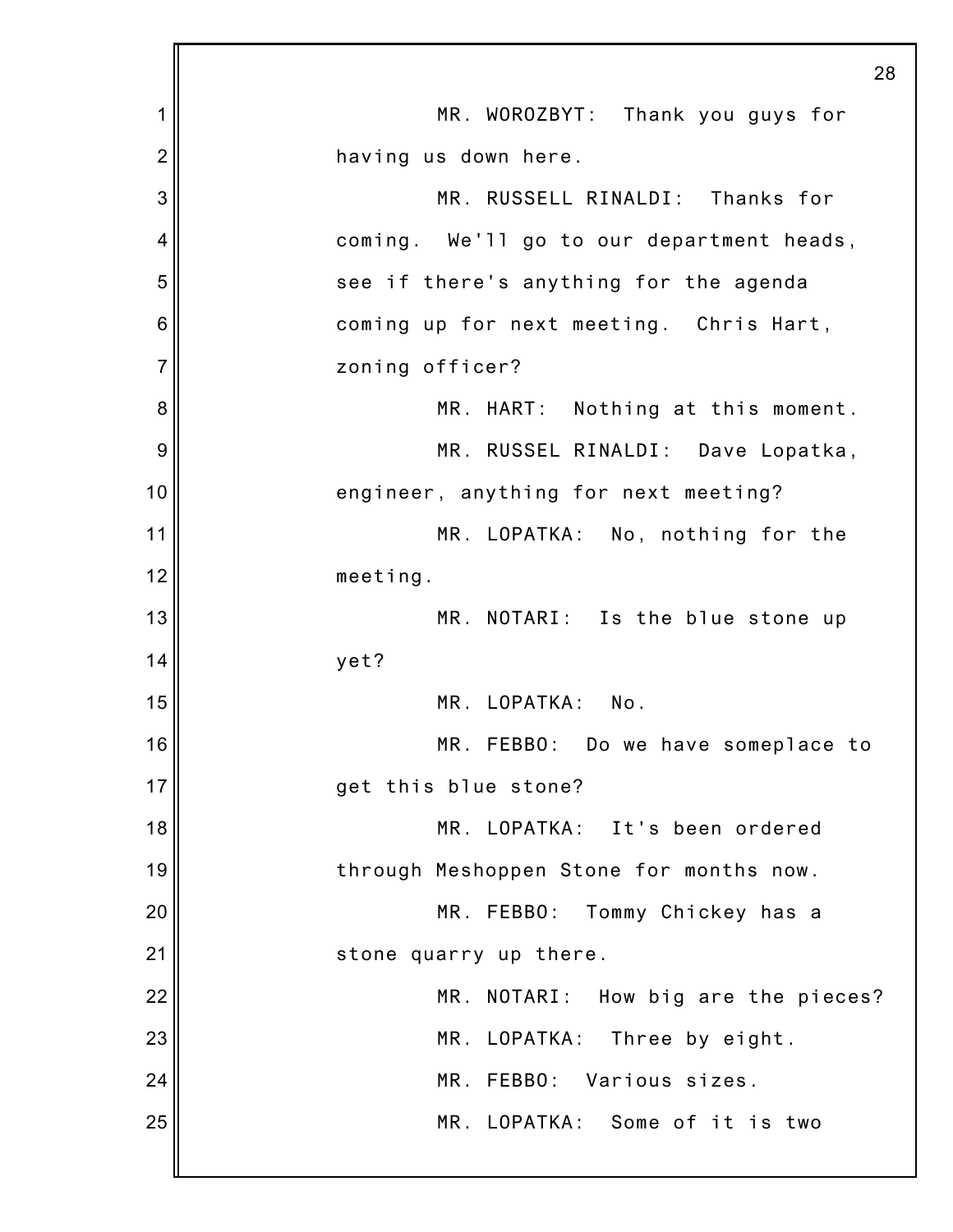|                | 29                                           |
|----------------|----------------------------------------------|
| 1              | inch. It all has to be cut. It's not stone   |
| $\overline{2}$ | that you -- it's rough stone. Rectangular    |
| 3              | stone.                                       |
| $\overline{4}$ | MR. NOTARI: Two weeks ago I Googled          |
| 5              | blue stone northeast Pa. and ten places came |
| 6              | up.                                          |
| $\overline{7}$ | MR. LOPATKA: According to them,              |
| 8              | they called all over and Meshoppen was the   |
| 9              | one that told them they can get it. Every    |
| 10             | week they tell them next week. If you want,  |
| 11             | I'll call Justin from D&M and find out who   |
| 12             | his contact is at Meshoppen and I'll call    |
| 13             | them.                                        |
| 14             | MR. NOTARI: To be honest with you,           |
| 15             | I would tell the guy from D&M start calling  |
| 16             | around.                                      |
| 17             | MR. LOPATKA: Well, they did for              |
| 18             | months and couldn't get it from anybody.     |
| 19             | Finally Meshoppen said they would get it to  |
| 20             | them but it was whatever, six weeks or eight |
| 21             | weeks, at the time. That was in May.         |
| 22             | MR. NOTARI: Because that's what's            |
| 23             | holding us up now. Right?                    |
| 24             | MR. LOPATKA: Well, it's the only             |
| 25             | thing that's really not finished.<br>The     |
|                |                                              |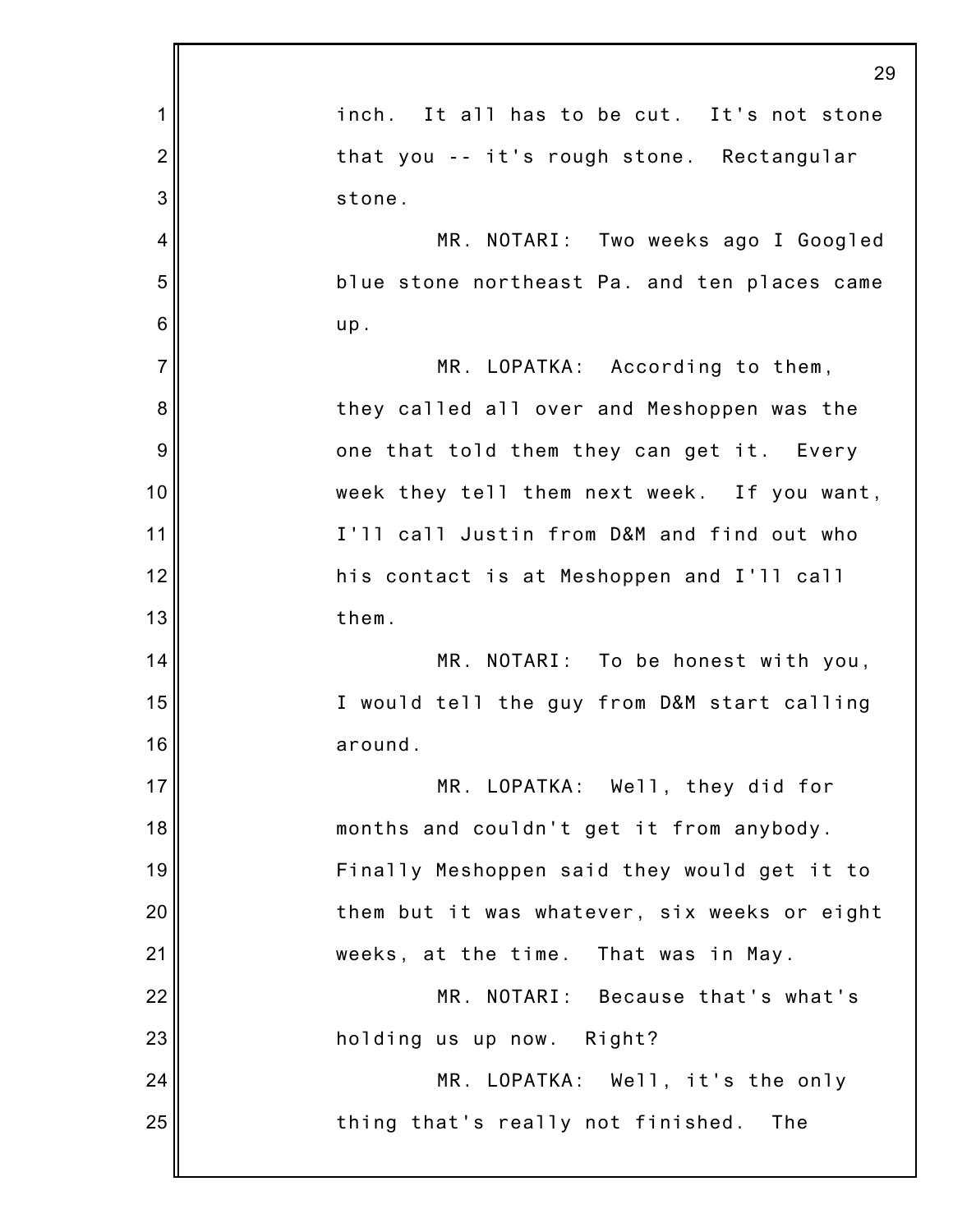7 stucco is just about finished on the front of the building. I think they have a section to do around the council chamber windows and on the side where -- the senior center side. The majority of that is done now. Once that's done, which should be within the next day or two, the stucco, that's going to get painted and we're going to be down to just fine tuning stuff other than the blue stone. MR. NOTARI: What I'm concerned about is that we're going to wait all winter for this blue stone and we're not going to get a chance to start on the senior center because we're still going to be occupying the senior center. MS. BARTOLETTI: They have technically started working on part of the front of the building. MR. NOTARI: I mean, I don't want us to have three-quarters of a building done. I think we all want that. MR. LOPATKA: The inside could be finalized really quick. There's small things in each room. It's not anything

1

2

3

4

5

6

8

9

10

11

12

13

14

15

16

17

18

19

20

21

22

23

24

25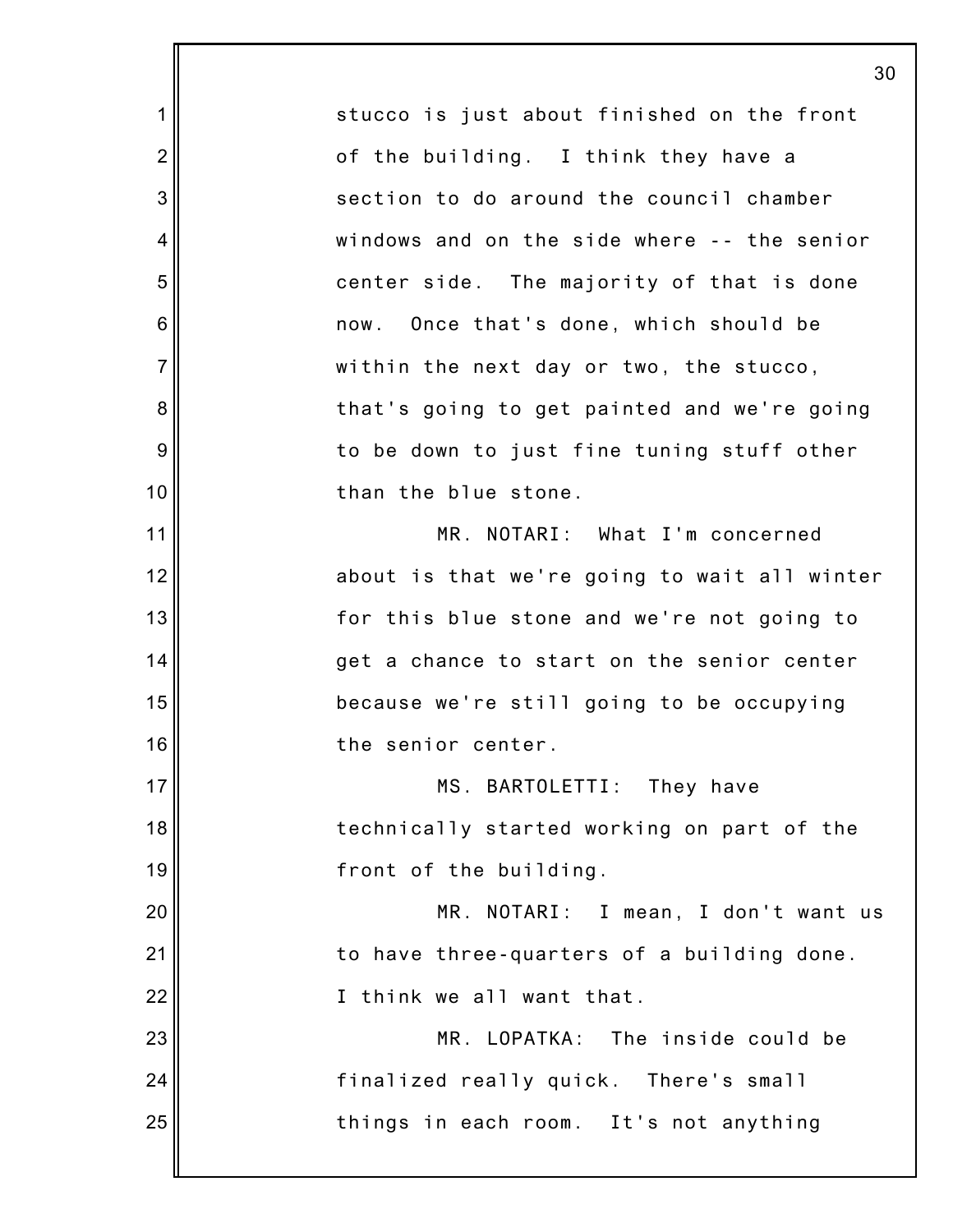|                | 31                                            |
|----------------|-----------------------------------------------|
| 1              | major that has to be finished on the inside.  |
| $\overline{2}$ | But you want to have your entryway into the   |
| 3              | building finished so that it looks like a     |
| 4              | finished project.                             |
| 5              | MR. NOTARI: I'd like the senior               |
| 6              | center to be finished, too.                   |
| $\overline{7}$ | MR. HOOVER: Where's the windows for           |
| 8              | the senior center?                            |
| 9              | MR. LOPATKA: They're all ordered.             |
| 10             | They're stuccoing over to the senior side.    |
| 11             | There's that bump-out where council chambers  |
| 12             | They're coming over to the end there.<br>is.  |
| 13             | It will be the face of the senior center      |
| 14             | will have to be done once the windows are     |
| 15             | finished.                                     |
| 16             | But originally the senior center              |
| 17             | portion wasn't part of the project, so if we  |
| 18             | can get the part of the project that was      |
| 19             | done initially as proposed and finished,      |
| 20             | then you can at least start to utilize the    |
| 21             | building. The building is to the point        |
| 22             | where at some point you can probably punch    |
| 23             | list stuff on the inside and get that out of  |
| 24             | Then it's really just the outside<br>the way. |
| 25             | and then cleaning up the front lawn, getting  |
|                |                                               |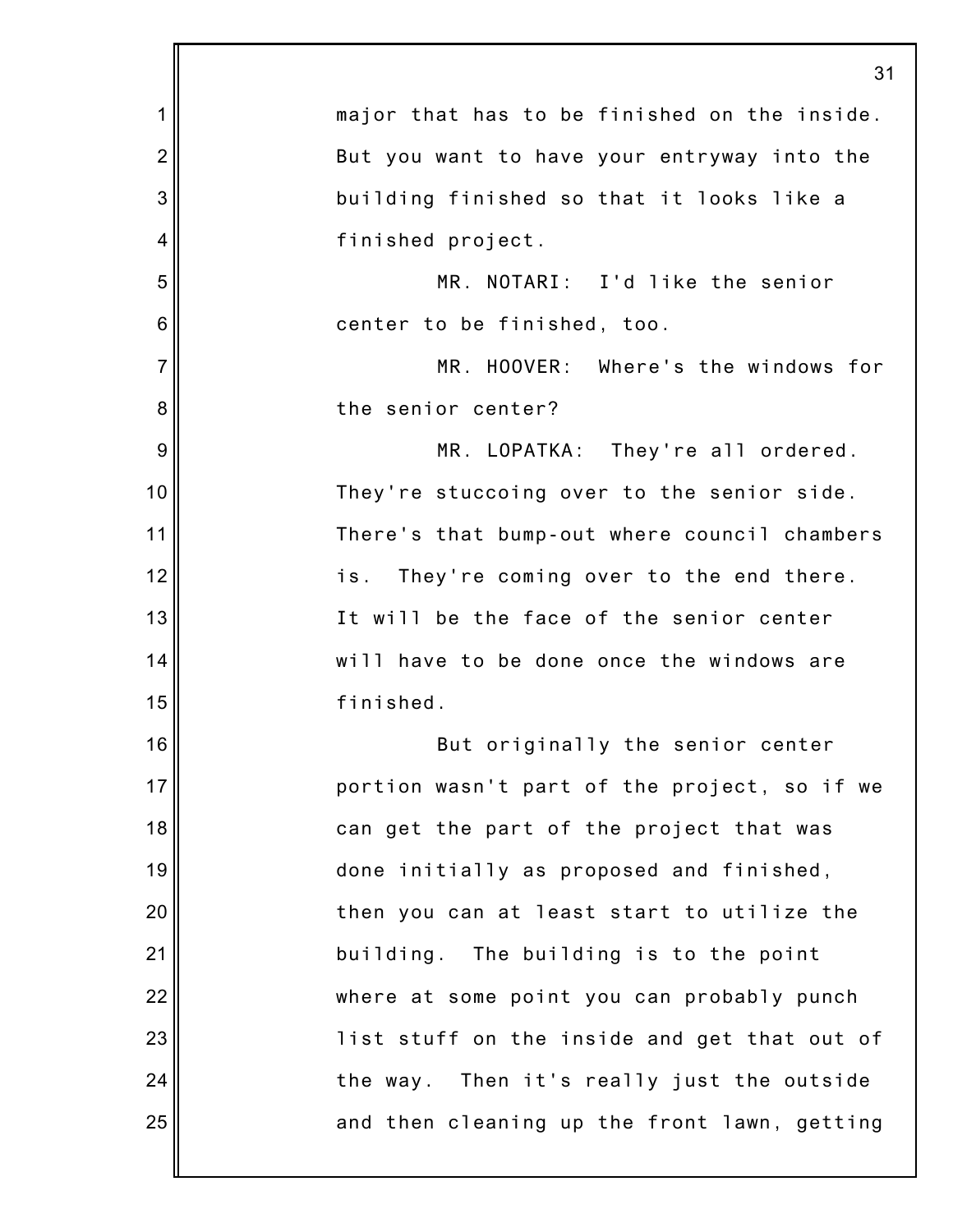|                | 32                                           |
|----------------|----------------------------------------------|
| 1              | topsoil in, all that stuff.                  |
| $\overline{2}$ | MR. NOTARI: I also don't want the            |
| 3              | senior center to be a different color        |
| 4              | because it's not as new as the front if      |
| 5              | we're six months down the road. Whether      |
| 6              | it's whatever the weather wears on the color |
| $\overline{7}$ | outside, I want it all to look the same.     |
| 8              | MR. LOPATKA: I agree.                        |
| 9              | MR. NOTARI: Okay, I'll call                  |
| 10             | Meshoppen Stone tomorrow. We have to do      |
| 11             | something. We have to figure out --          |
| 12             | MR. LOPATKA: I agree. I called               |
| 13             | them this morning to find out if the stone   |
| 14             | was delivered, they told him next week.      |
| 15             | MR. NOTARI: If we tell him he's not          |
| 16             | getting paid until the stone goes up is it   |
| 17             | going to go up in a week? Is he going to     |
| 18             | find it somewhere?                           |
| 19             | MR. LOPATKA: I'll call him.                  |
| 20             | MS. BARTOLETTI: They don't want to           |
| 21             | be there as much as we don't want them       |
| 22             | there.                                       |
| 23             | MR. NOTARI: All their change                 |
| 24             | orders, the deadline according to their      |
| 25             | change orders are --                         |
|                |                                              |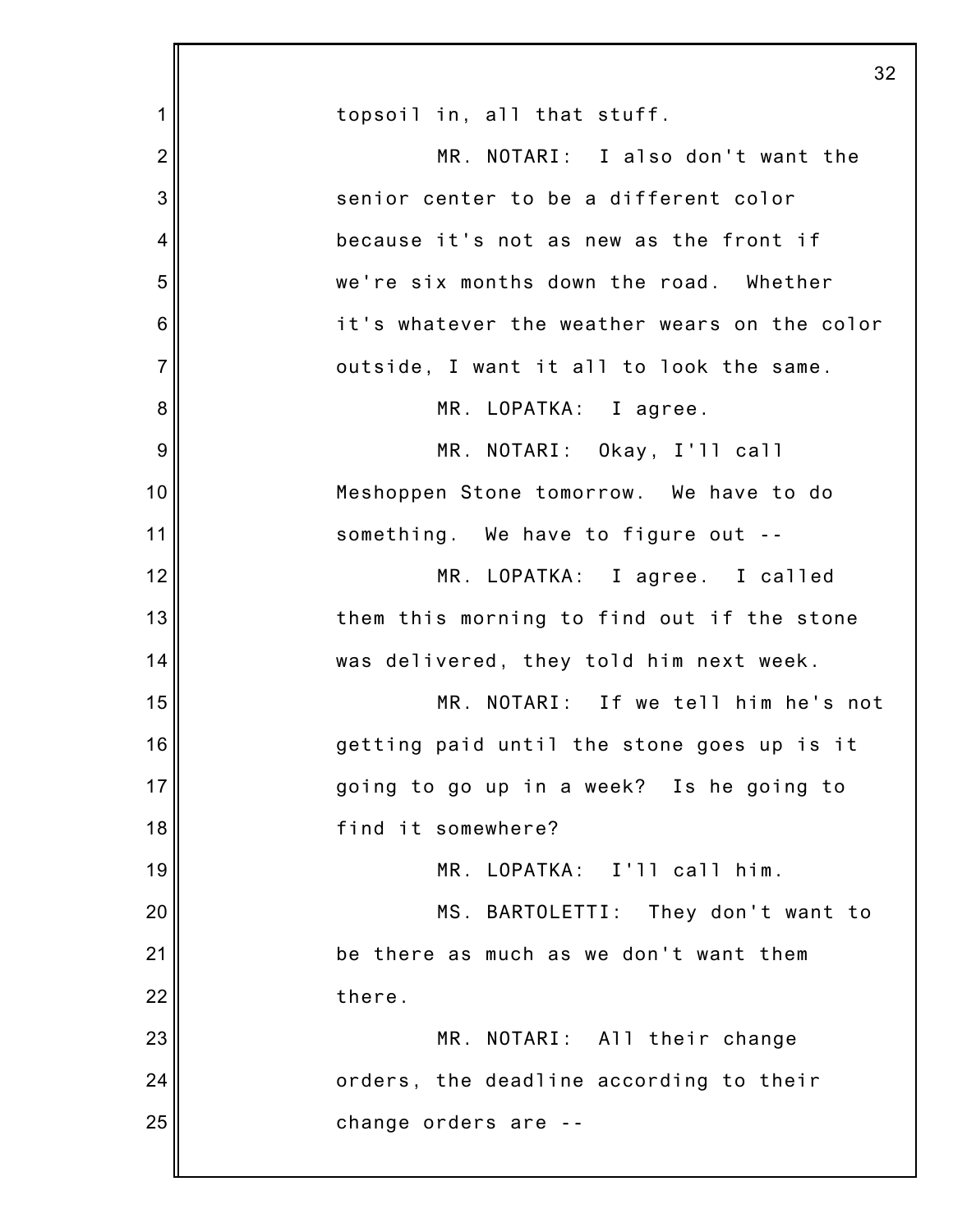|                | 33                                           |
|----------------|----------------------------------------------|
| 1              | MR. LOPATKA: Initially, when this            |
| $\overline{2}$ | whole project started they wanted to be done |
| 3              | early, but stuff happens when you're gutting |
| 4              | a building. Stuff comes up.                  |
| 5              | MR. NOTARI: Thanks, Dave.                    |
| 6              | MR. RUSSELL RINALDI: Nothing for             |
| $\overline{7}$ | the agenda, Dave?                            |
| 8              | MR. LOPATKA: Nothing.                        |
| 9              | MR. RUSSELL RINALDI: Chief                   |
| 10             | Dubernas, anything for the agenda?           |
| 11             | CHIEF DUBERNAS: No.                          |
| 12             | MR. RUSSELL RINALDI: Bill Stull,             |
| 13             | anything from the fire department?           |
| 14             | MR. STULL: Not at this time.                 |
| 15             | MR. RUSSELL RINALDI: Attorney                |
| 16             | Rinaldi, anything for the agenda?            |
| 17             | ATTY. RINALDI: Not for the agenda,           |
| 18             | but I'll probably have a final draft that    |
| 19             | will be passed in December, the sewer        |
| 20             | ordinance, hopefully the police contract,    |
| 21             | and we're going to have to adopt a           |
| 22             | preliminary budget next meeting. Marylynn    |
| 23             | can talk more on that. Advertise it for ten  |
| 24             | days, then we'll tweak it at the December    |
| 25             | work session, and then we can pass the final |
|                |                                              |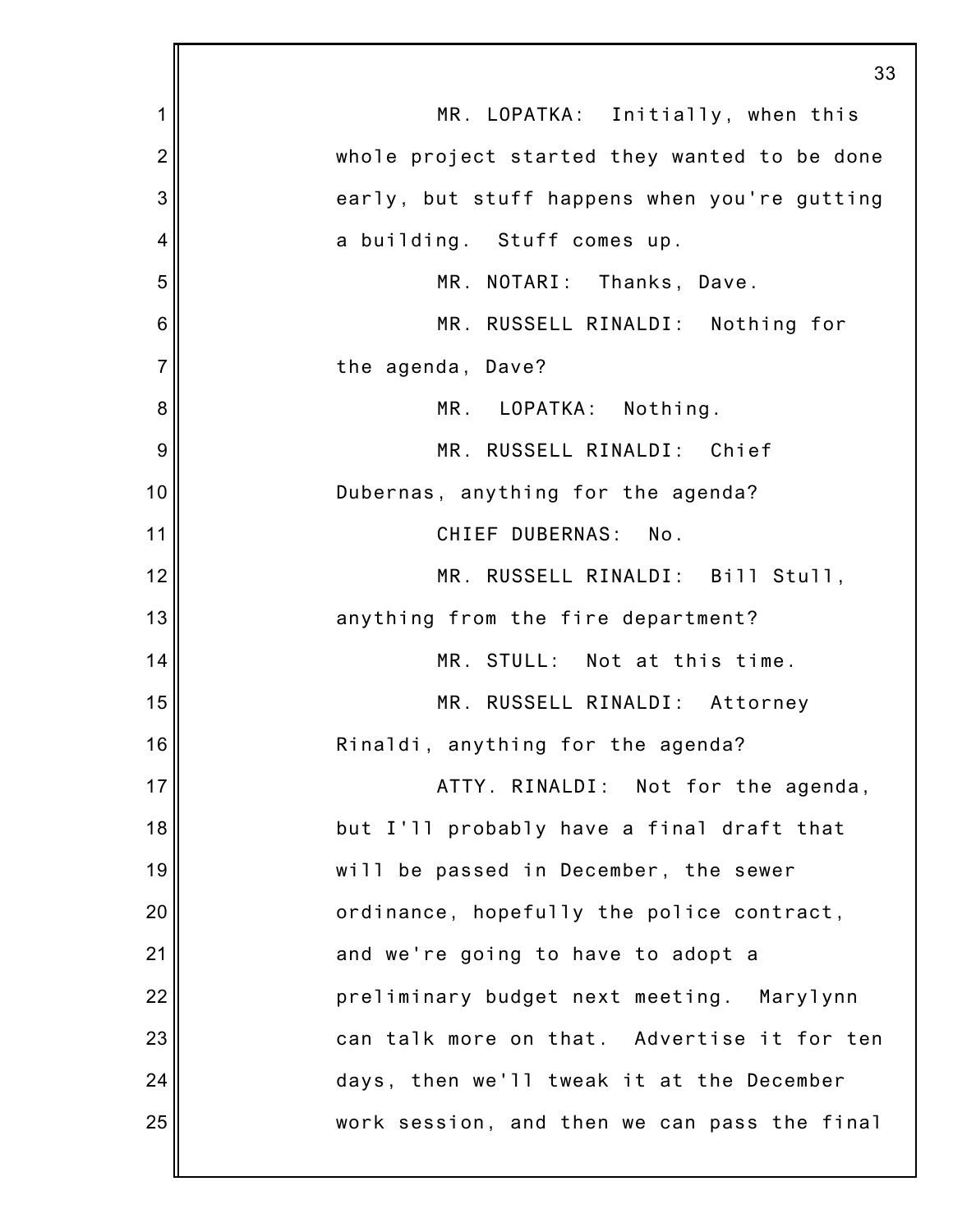|                | 34                                         |
|----------------|--------------------------------------------|
| 1              | budget in December at the regular meeting. |
| $\overline{2}$ | MR. RUSSELL RINALDI: Marylynn,             |
| 3              | anything for the agenda?                   |
| 4              | MS. BARTOLETTI: Yes, tentative             |
| 5              | budget.                                    |
| 6              | MR. RUSSELL RINALDI: Do we need a          |
| 7              | finance meeting before?                    |
| 8              | MS. BARTOLETTI: Yes. I was                 |
| 9              | thinking possibly this Monday.             |
| 10             | MR. RUSSELL RINALDI: This coming           |
| 11             | Monday, what time?                         |
| 12             | MS. BARTOLETTI: What do you guys           |
| 13             | have available? Start at five.             |
| 14             | MR. RUSSELL RINALDI: Joan, I know          |
| 15             | you came in late. Would you like to speak? |
| 16             | MS. WILK:<br>No.                           |
| 17             | MR. RUSSELL RINALDI: We'll go down         |
| 18             | the table, see if anybody has anything for |
| 19             | the agenda for next meeting. Mayor Legg?   |
| 20             | MAYOR LEGG: I have nothing.                |
| 21             | MR. FEBBO:<br>Nothing. Thank you.          |
| 22             | MR. NOTARI: I have nothing.                |
| 23             | MR. KOMENSKY: I have nothing.              |
| 24             | MR. HOOVER: Everybody got the              |
| 25             | paving list. Rick sent something back to   |
|                |                                            |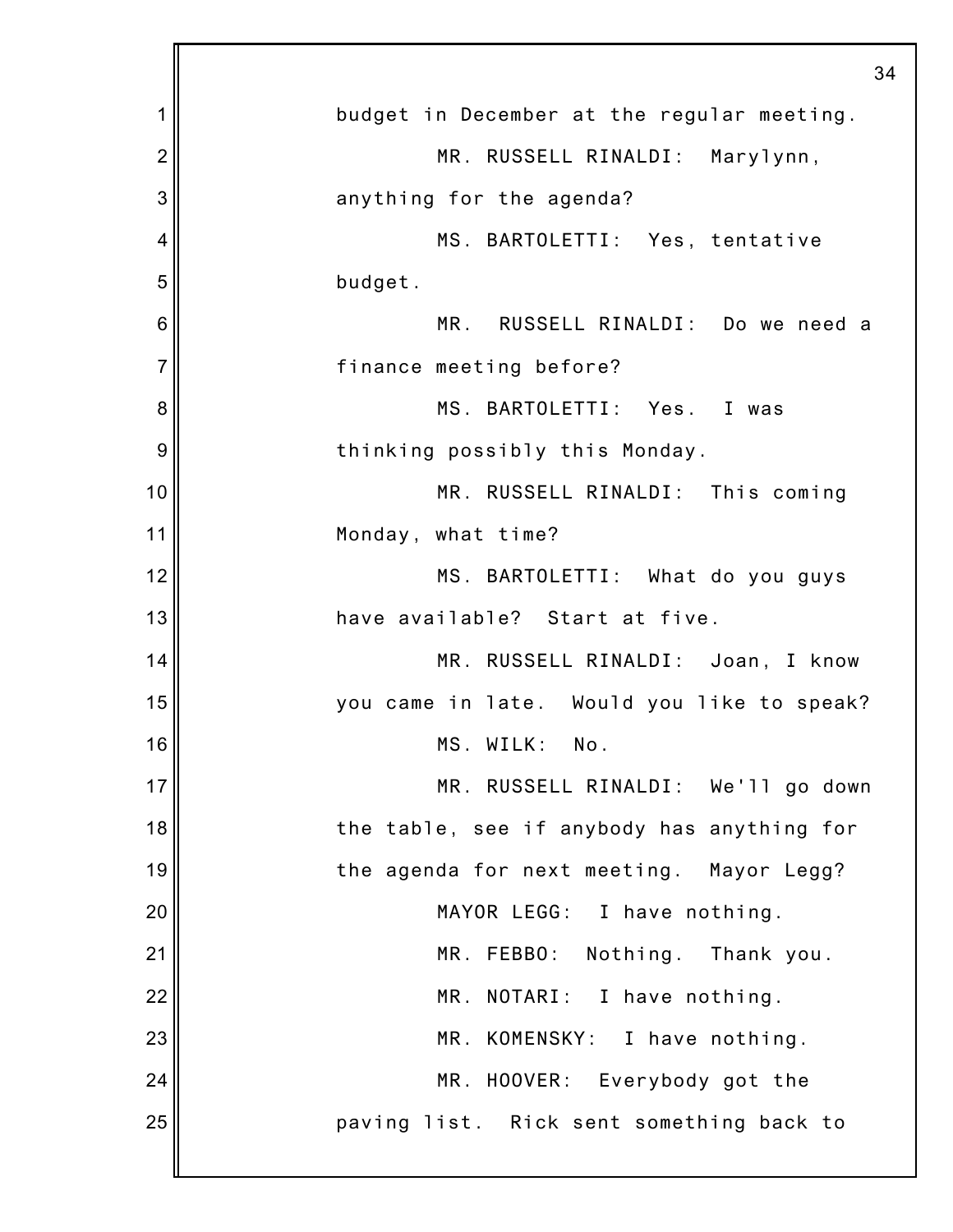|                | 35                                             |
|----------------|------------------------------------------------|
| 1              | The paving list that we came up, the 14<br>me. |
| $\overline{2}$ | or 15 streets, was about \$2 million. So       |
| 3              | we'll have to narrow it down a little bit.     |
| 4              | I know we have a little bit of time here.      |
| 5              | Hope to have maybe a meeting in December, go   |
| 6              | over the final list by the end of the year,    |
| $\overline{7}$ | then have Dave put those particular streets    |
| 8              | out maybe in January, February. Dave?          |
| 9              | MR. LOPATKA: That's a good time.               |
| 10             | MR. HOOVER: We can get a specific              |
| 11             | number off of Mare of what we can handle.      |
| 12             | MS. BARTOLETTI: I'll be able to                |
| 13             | have that for you next week.                   |
| 14             | MR. HOOVER: Good. I know we                    |
| 15             | have -- how is Karen doing?                    |
| 16             | MS. BARTOLETTI: Okay.                          |
| 17             | MR. HOOVER: The question I have is             |
| 18             | do we need to hire somebody else in our        |
| 19             | permits and our zoning? Like, we were going    |
| 20             | to hire a part-time person. I do a lot of      |
| 21             | walking, and there's a lot of things that I    |
| 22             | see over -- I mean, they've always been        |
| 23             | there. We're going after people up on          |
| 24             | Butler Street for cars that aren't inspected   |
| 25             | and ticketing them? Well, go down Moosic       |
|                |                                                |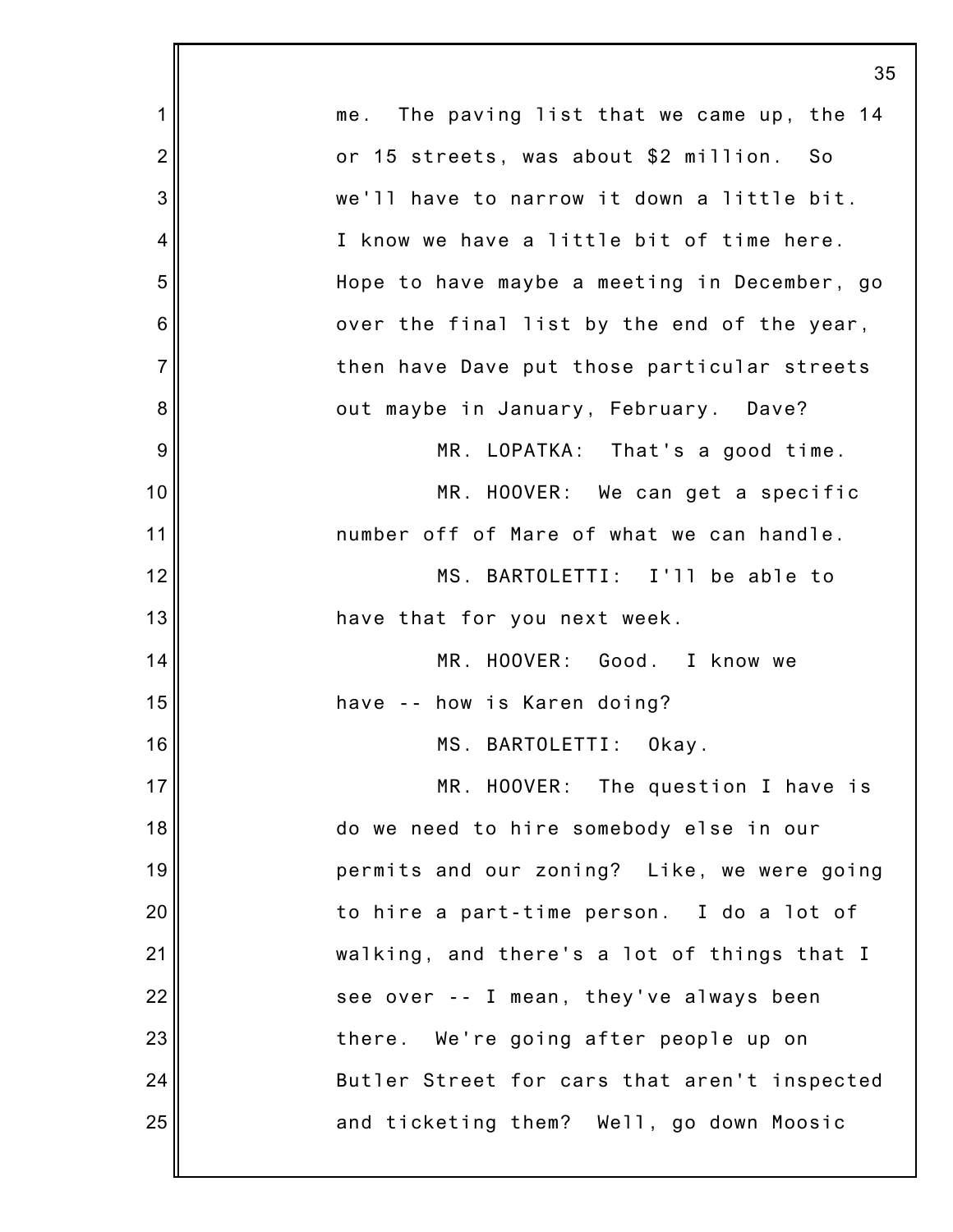|                 | 36                                           |
|-----------------|----------------------------------------------|
| $\mathbf 1$     | Road to Maxson Drive. Caputo? He's got       |
| $\overline{2}$  | five cars in the street, no stickers on      |
| 3               | them, no inspection stickers on them. Two    |
| 4               | of them have stickers on the plates that say |
| 5               | 5/17 and 3/17. He's got 11 cars behind his   |
| $6\phantom{1}6$ | fence.                                       |
| $\overline{7}$  | CHIEF DUBERNAS: I think most of              |
| 8               | them are antiques he has.                    |
| 9               | MR. HOOVER: I don't care what they.          |
| 10              | CHIEF DUBERNAS: He doesn't need              |
| 11              | inspection on antiques. We had an issue      |
| 12              | when Steve was here. They all have antique   |
| 13              | plates on them.                              |
| 14              | MR. HOOVER: I remember Andrea being          |
| 15              | here three years ago. Just because they're   |
| 16              | antiques we can't touch them?                |
| 17              | CHIEF DUBERNAS: No, because they             |
| 18              | all have the classic plates.                 |
| 19              | MR. HOOVER: But they're not                  |
| 20              | inspected.                                   |
| 21              | CHIEF DUBERNAS: You don't need               |
| 22              | inspection on a classic plate.               |
| 23              | MR. HOOVER: Tractor-trailers that            |
| 24              | go down that street every day that have to   |
| 25              | deal with it. That's who stopped me.<br>One  |
|                 |                                              |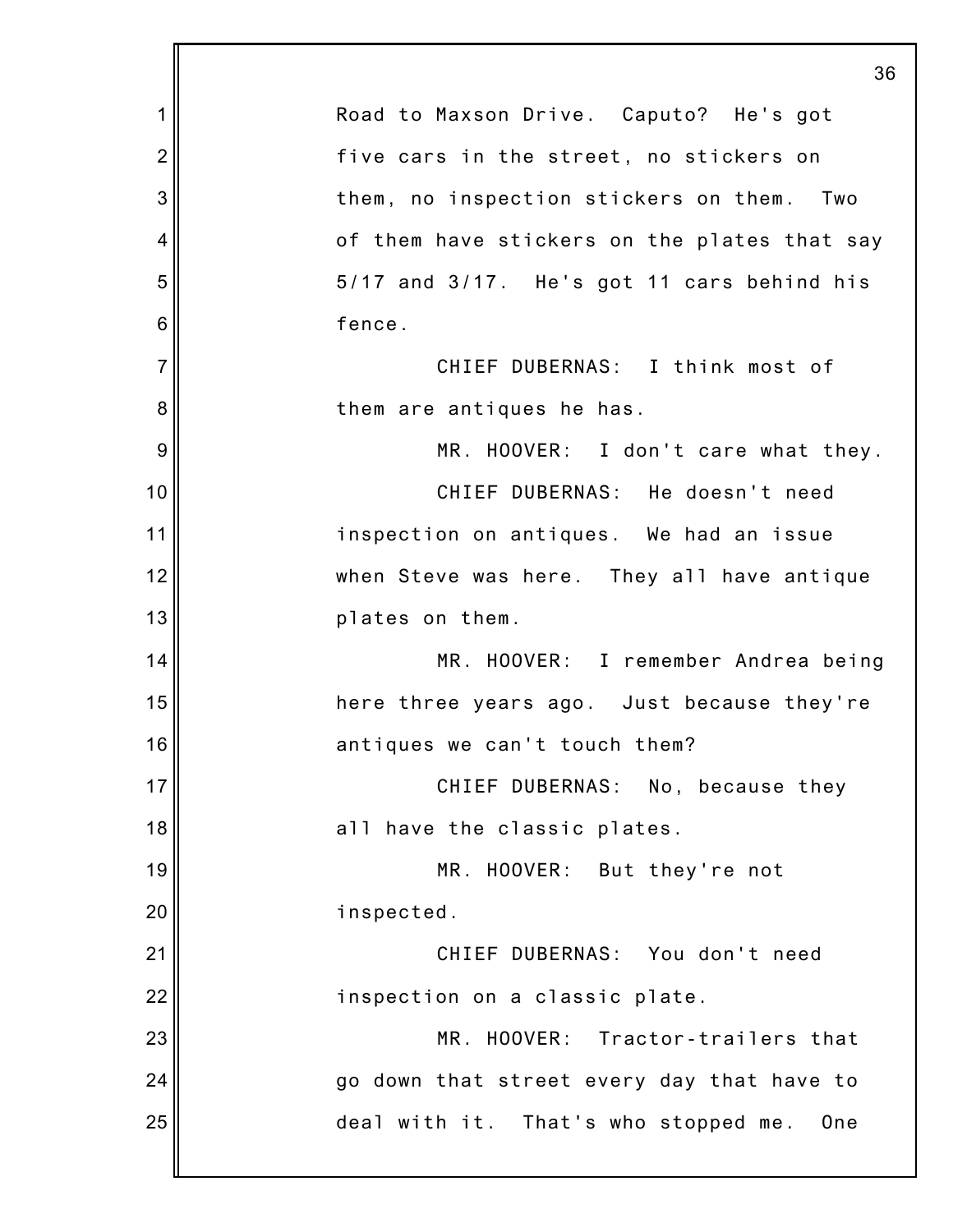|                | 37                                          |
|----------------|---------------------------------------------|
| 1              | was halfway out in the road.                |
| $\overline{2}$ | CHIEF DUBERNAS: I'll have Kimball           |
| 3              | check to see. I'll figure it out.           |
| 4              | MR. HOOVER: He's got 16 cars on the         |
| 5              | side of his house.                          |
| 6              | CHIEF DUBERNAS: He told us he was           |
| $\overline{7}$ | looking for property to put up, like, a     |
| 8              | garage to store them all.                   |
| 9              | MR. HOOVER: Couple cars there               |
| 10             | aren't antiques. I can see the ones that    |
| 11             | are antiques behind the fence.              |
| 12             | MS. WILK: I have a question.                |
| 13             | That's a meat packing place going in behind |
| 14             | my house?                                   |
| 15             | MR. HART: Yes.                              |
| 16             | MS. WILK: Is anybody going to put a         |
| 17             | sign up there no tractor-trailers on West   |
| 18             | Grace Street? You're going to have to put a |
| 19             | sign before they start coming in here.      |
| 20             | MR. RUSSELL RINALDI:<br>If it's             |
| 21             | required, that they're not allowed on that  |
| 22             | street.                                     |
| 23             | CHIEF DUBERNAS: I didn't even know          |
| 24             | anything was even going in there. That's    |
| 25             | the first I'm hearing about it.             |
|                |                                             |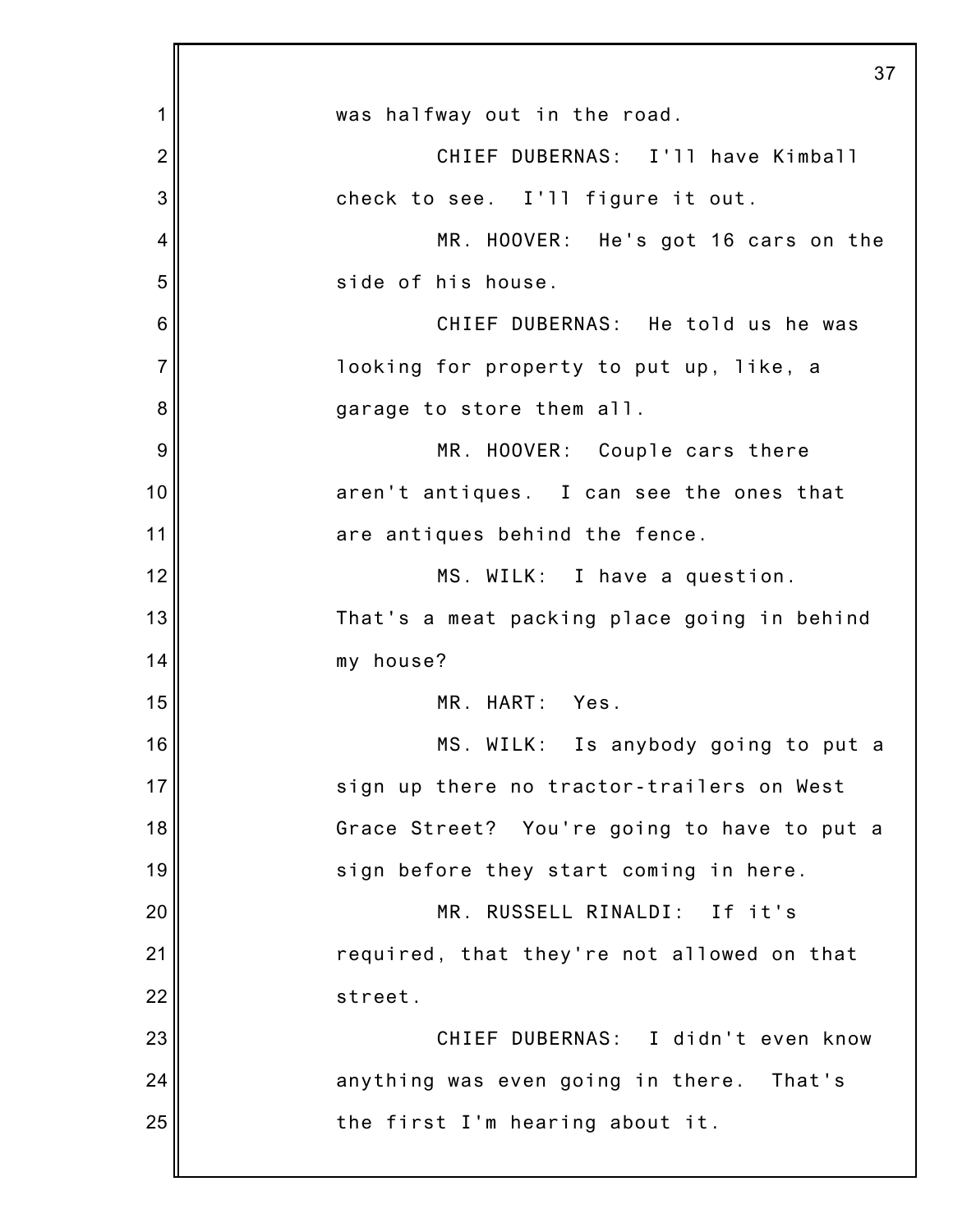|                | 38                                           |
|----------------|----------------------------------------------|
| 1              | MR. HART: Guy just came back from            |
| $\overline{2}$ | overseas. He's probably a year away form     |
| 3              | anything. He's just cleaning right now.      |
| 4              | MR. NOTARI: It is a concern.                 |
| 5              | They're going to have to use the Main Street |
| 6              | entrance.                                    |
| $\overline{7}$ | MS. WILK: There's parking on both            |
| 8              | sides. Especially George, the corner of      |
| 9              | Grace and George, going in the back way.     |
| 10             | There's no possible way.                     |
| 11             | MR. RUSSELL RINALDI: We'll have it           |
| 12             | up for sure.                                 |
| 13             | MS. BARTOLETTI: Keep in mind it              |
| 14             | used to be a grocery store there that had    |
| 15             | tractor-trailers going in and out from Main  |
| 16             | Street.                                      |
| 17             | MS. WILK: It's such a small area.            |
| 18             | MS. BARTOLETTI: They would have to           |
| 19             | be told.                                     |
| 20             | MR. RUSSELL RINALDI: We'll put               |
| 21             | signs up, also make sure Chris gets there,   |
| 22             | lets them know that they can't use those.    |
| 23             | MR. NOTARI: Really, that's going to          |
| 24             | be a street to nowhere. We should probably   |
| 25             | close that street, the end of George Street. |
|                |                                              |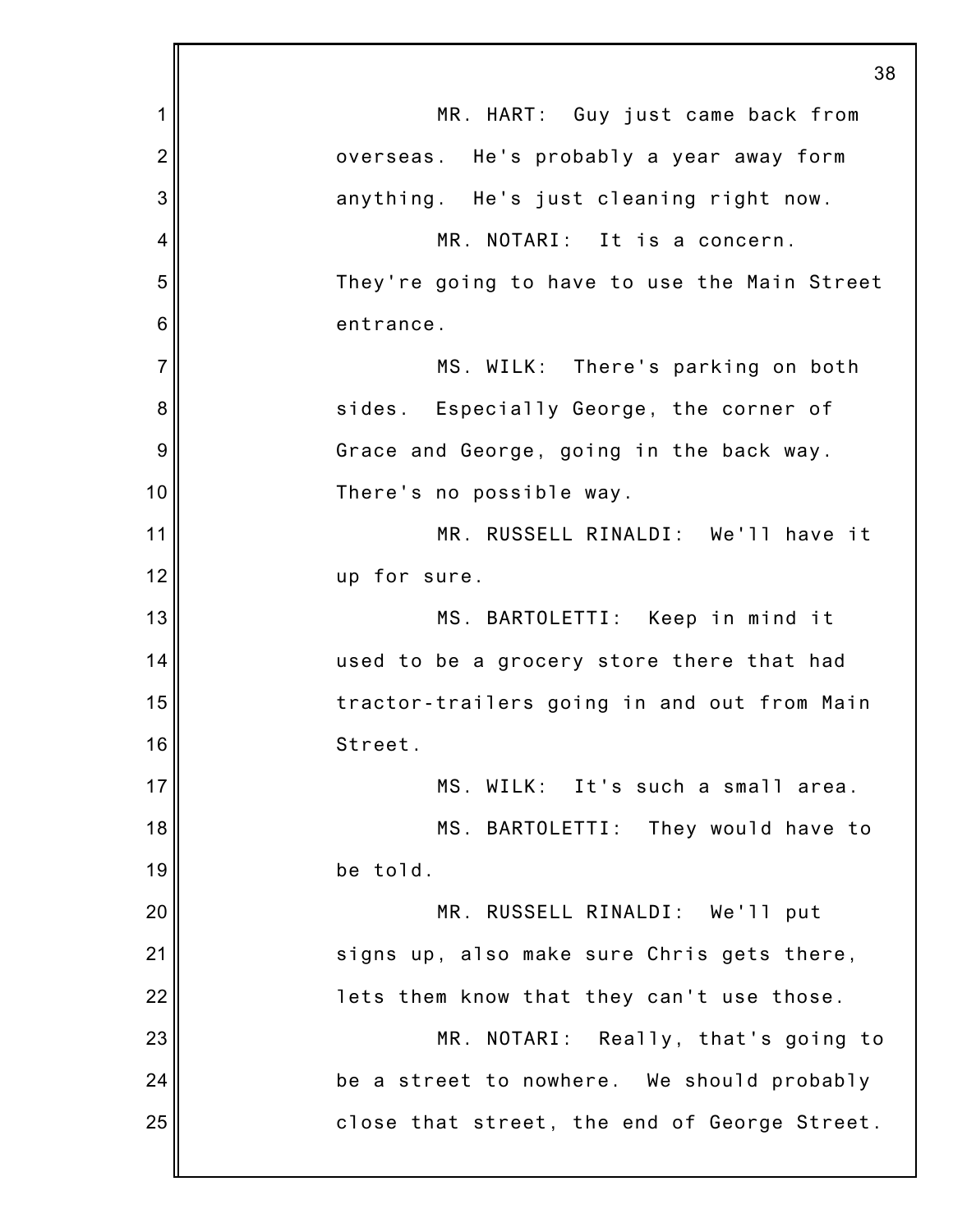|                | 39                                          |
|----------------|---------------------------------------------|
| 1              | At the back of Semenza's property.          |
| $\overline{2}$ | MS. WILK: I have a driveway going           |
| 3              | into my house. Can't close that street.     |
| 4              | MR. RUSSELL RINALDI: I think what           |
| 5              | he means is the back of their parking lot,  |
| 6              | close it there.                             |
| $\overline{7}$ | MR. NOTARI: Can we look at that?            |
| 8              | Is that something that -- would you have to |
| 9              | investigate that?                           |
| 10             | CHIEF DUBERNAS: Block it right at           |
| 11             | the edge of the parking lot and George      |
| 12             | Street.                                     |
| 13             | MR. NOTARI: The back of the Semenza         |
| 14             | Property, close it there. Could we block    |
| 15             | it?                                         |
| 16             | MR. FEBBO: It's a dead end road.            |
| 17             | MR. RUSSELL RINALDI: We're going to         |
| 18             | look into that. Councilman Hoover?          |
| 19             | MR. HOOVER: I'm done.                       |
| 20             | MR. RUSSELL RINALDI: I don't have           |
| 21             | anything. Just to let the public know,      |
| 22             | after our last meeting council had an       |
| 23             | executive session for two matters. We had a |
| 24             | litigation matter and a personnel matter.   |
| 25             | MR. NOTARI: I just want to remind           |
|                |                                             |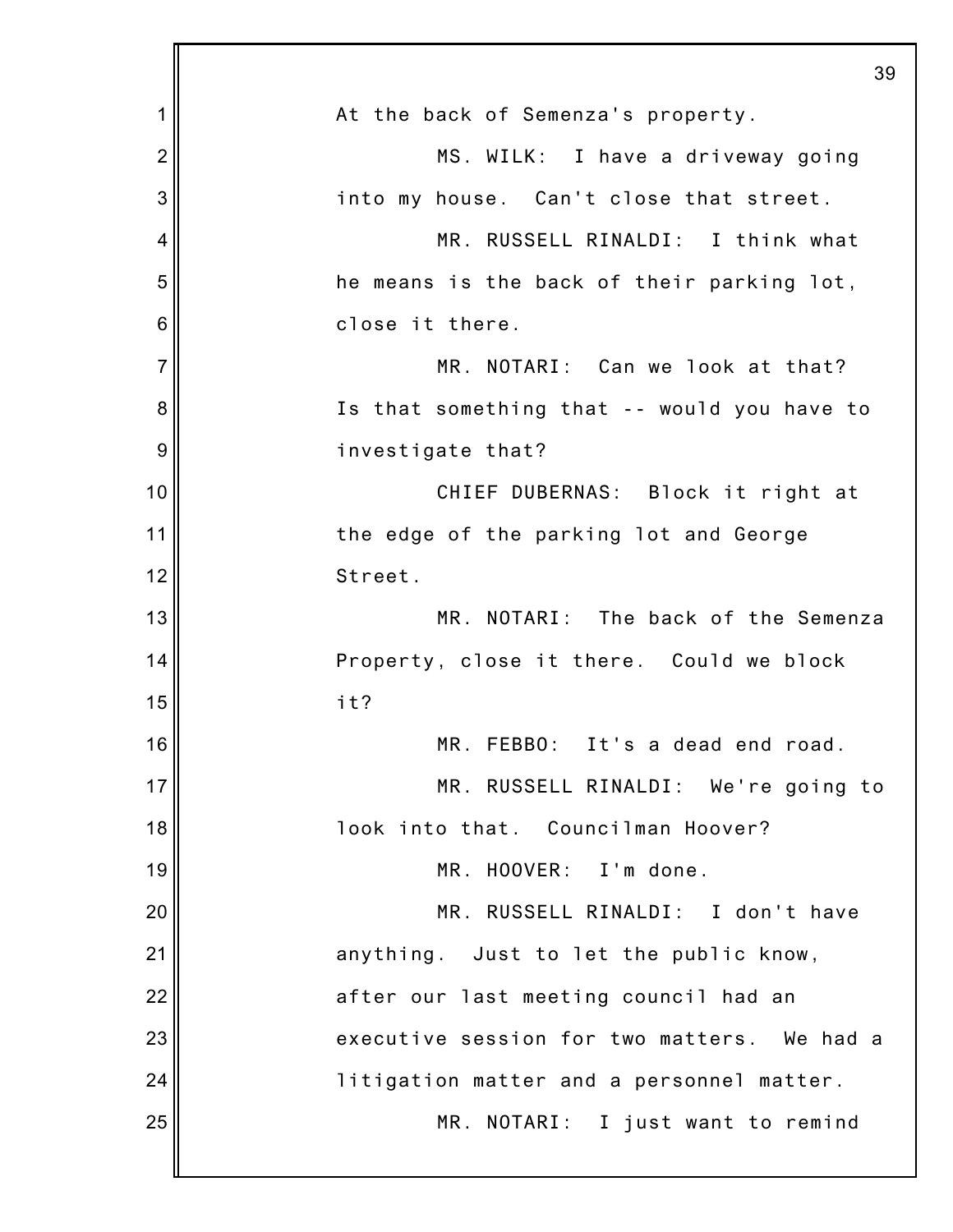1 2 3 4 5 6 7 8 9 10 11 12 13 14 15 16 17 18 19 20 21 22 23 24 25 40 there's a Veterans Day ceremony on Thursday at the Veterans Memorial Stadium, 11 a.m. I believe, weather permitting, the entire high school is going to come down along with the fourth and sixth grade to participate, which is going to be, I think, pretty neat. It's open to the public. That's it. MAYOR LEGG: I think there's a free breakfast on Sunday at Arcaro's for all veterans. MS. BARTOLETTI: All veterans and their families. MR. NOTARI: Who's sponsoring that? MS. BARTOLETTI: By the Baseball U. MR. RUSSELL RINALDI: Anything else? At this time the chair would entertain a motion to adjourn the work session. MR. NOTARI: I'll make that motion. MR. RUSSELL RINALDI: By Councilman Notari. All in favor? (Unanimous. Meeting adjourned.)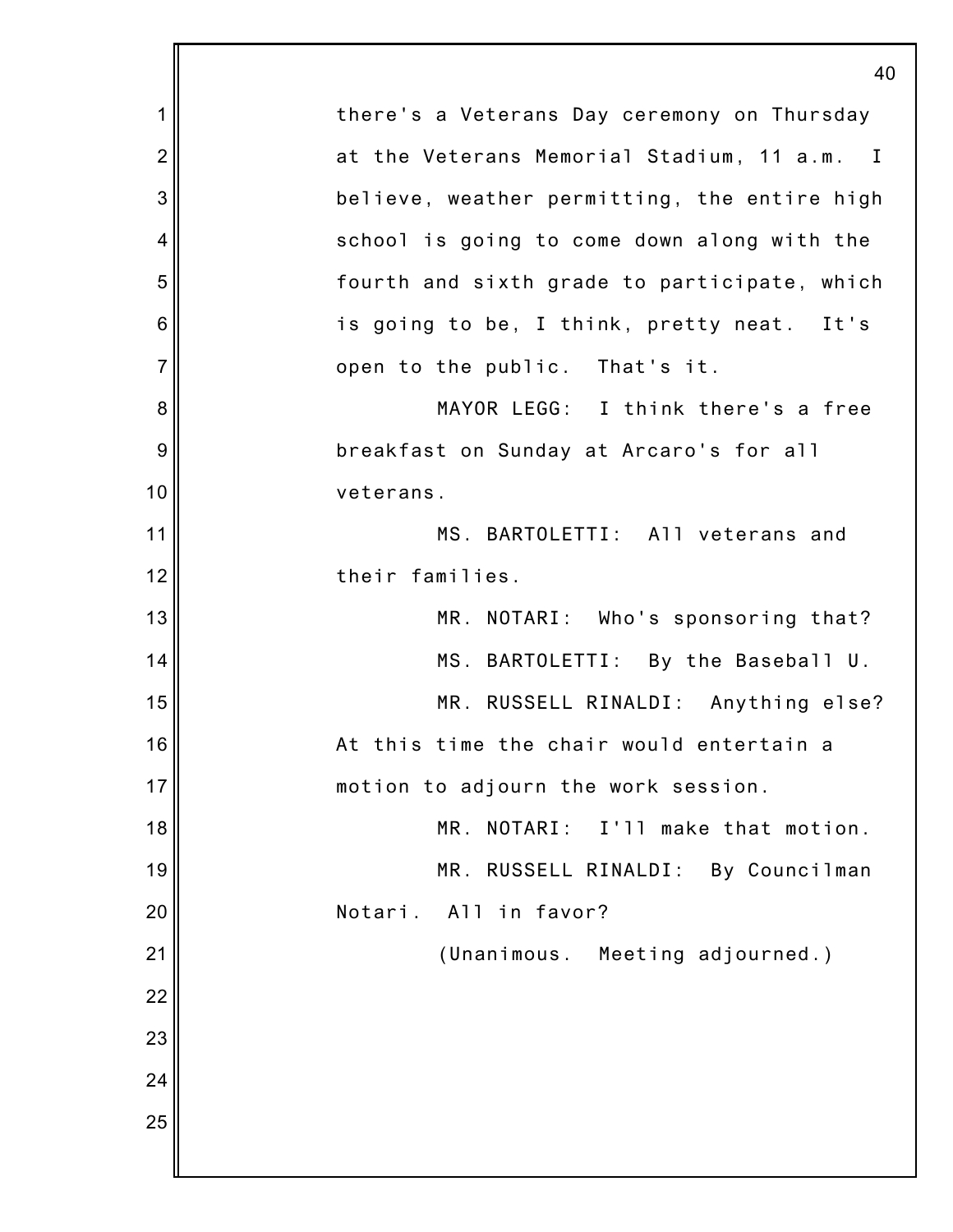|                  | 41                                                    |
|------------------|-------------------------------------------------------|
| 1                |                                                       |
| $\overline{2}$   | C E R T I F I C A T E                                 |
| $\mathbf{3}$     |                                                       |
| $\overline{4}$   | I hereby certify that I attended the foregoing        |
| 5                | proceeding, took stenographic notes of the same, that |
| $\,6$            | the foregoing, consisting of 40 pages, is a true and  |
| $\overline{7}$   | correct copy, done to the best of my ability, of same |
| $\bf 8$          | and the whole thereof.                                |
| $\boldsymbol{9}$ |                                                       |
| 10               |                                                       |
| 11               |                                                       |
| 12               |                                                       |
| 13               |                                                       |
| 14               |                                                       |
| 15               |                                                       |
| 16               |                                                       |
| 17               |                                                       |
| 18               |                                                       |
| 19               |                                                       |
| 20               |                                                       |
| 21               |                                                       |
| 22<br>23         |                                                       |
| 24               | Mark Wozniak<br>Official Court Reporter               |
| 25               |                                                       |
|                  |                                                       |
|                  |                                                       |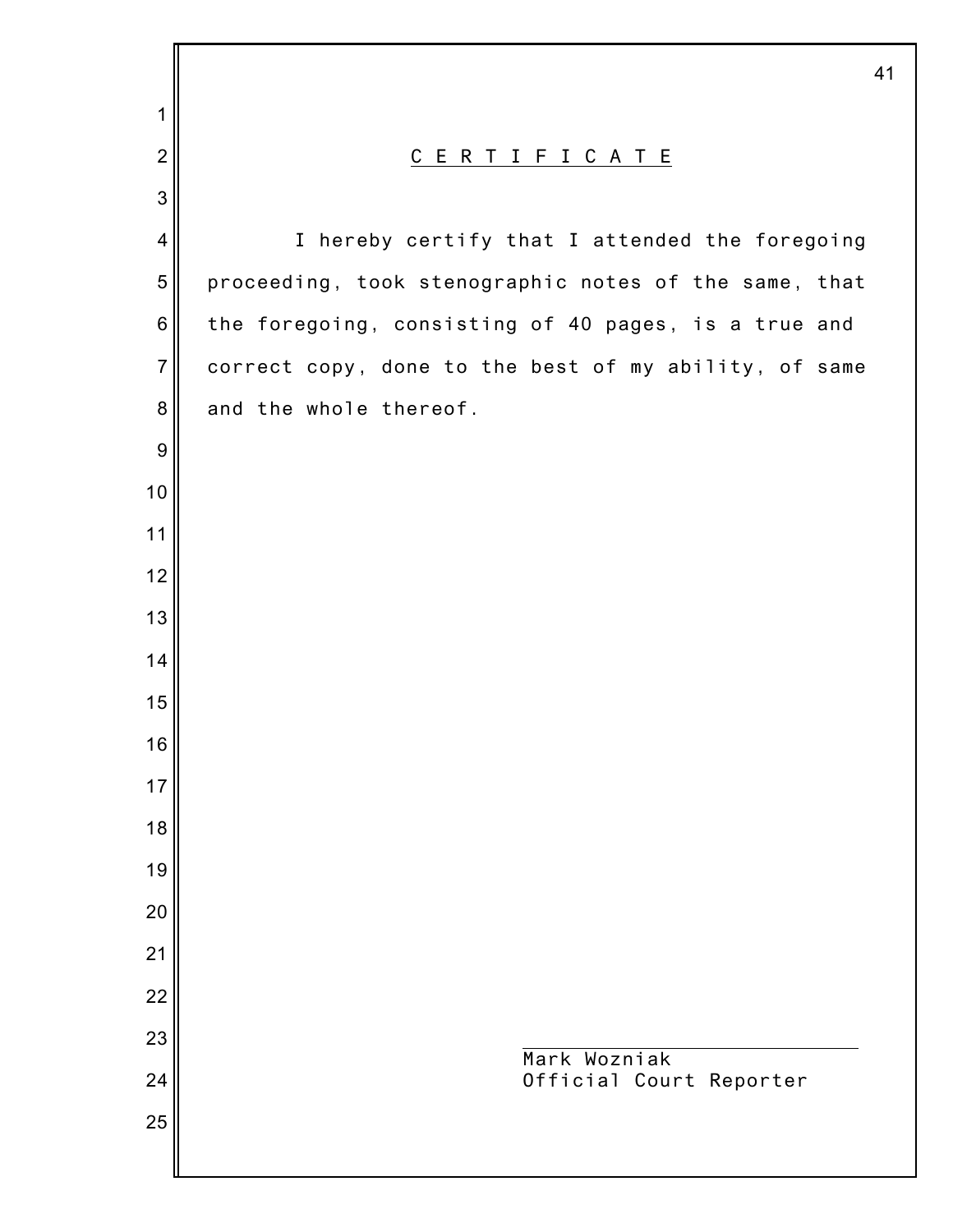|                                                     | 33:16, 33:17, 34:3,<br>34:19                            | 13:22, 15:25, 16:7,<br>17:17, 18:13, 20:1,                  | <b>building</b> [8] - 12:25,<br>30:2, 30:19, 30:21, | 13.9, 15.4, 15.24,<br>18:20, 20:23, 24:6,               |
|-----------------------------------------------------|---------------------------------------------------------|-------------------------------------------------------------|-----------------------------------------------------|---------------------------------------------------------|
| 11 [2] - 36:5, 40:2                                 | ago [5] - 3:17, 4:17,                                   | 20:22, 21:8, 22:9,                                          | 31:3, 31:21, 33:4                                   | 28.4, 28.6, 31.12,                                      |
| $14$ [1] - 35:1                                     | 15:2, 29:4, 36:15                                       | 22:21, 23:3, 23:9,                                          | <b>bump</b> $[1] - 31.11$                           | 34:10, 37:19                                            |
| $15$ [1] - 35:2                                     | <b>agree</b> [2] - 32:8, 32:12                          | 24:5, 24:20, 25:23,                                         | bump-out [1] - 31:11                                | company $[1] - 21:9$                                    |
| $16$ [1] - 37:4                                     | airport [1] - 21:15                                     | 26:20, 27:20                                                | <b>Butler</b> [1] - 35:24                           | <b>COMPANY</b> [1] - 1:11                               |
| 16th $[1] - 3:1$                                    | Allegiance [2] - 2:4,                                   | behind [15] - 11:23,                                        | buy [1] - 16:21                                     | complex [1] - 21:4                                      |
| $19$ [1] - 1:9                                      | 2:5                                                     | 18:19, 23:5, 23:15,                                         | buyouts [1] - 19:25                                 | concern [1] - 38:4                                      |
|                                                     | allow $[2] - 8:5, 8:13$                                 | 23:23, 23:25, 24:7,                                         |                                                     | <b>concerned</b> $[1] - 30:11$                          |
| $\mathbf{2}$                                        | allowed [1] - 37:21                                     | 24:16, 25:25, 26:12,<br>26:16, 26:18, 36:5,                 | C                                                   | <b>connect</b> $[5] - 10:20$ ,                          |
|                                                     | allowing [1] - 26:20                                    | 37:11, 37:13                                                | Campbell's [2] -                                    | 15:5, 21:18, 24:8,                                      |
| $2$ [1] - 35:2<br>2001 [1] - 15:10                  | allows [2] - 9:11,                                      | <b>below</b> $[2] - 21:15$                                  | 25:11, 25:15                                        | 27:3<br>connected $[2] - 9:20$ ,                        |
| $2021$ [1] - 1:9                                    | 10:17<br>Andrea [1] - 36:14                             | 26:14                                                       | <b>cantilever</b> [1] - 16:9                        | 18:15                                                   |
|                                                     | antique $[1] - 36:12$                                   | bend [1] - 24:24                                            | Caputo [1] - 36:1                                   | connecting $[1]$ - 22:2                                 |
| 3                                                   | antiques [5] - 36:8,                                    | benefitted $[1]$ - 10:9                                     | car [5] - 23:5, 23:15,                              | connection [4] -                                        |
|                                                     | 36:11, 36:16, 37:10,                                    | best $[1] - 41:7$                                           | 24:16, 26:1, 26:3                                   | 15:13, 20:6, 20:19,                                     |
| $3/17$ [1] - 36:5                                   | 37:11                                                   | <b>better</b> $[1] - 20.8$                                  | care [1] - 36:9                                     | 23:24                                                   |
| $38$ [1] - 14:17                                    | Arcaro's [1] - 40:9                                     | between [2] - 12:21,                                        | cars [6] - 22:13, 35:24,                            | connections [1] -                                       |
|                                                     | $area$ [6] - 9.16, 9.19,                                | 17:7                                                        | 36.2, 36.5, 37.4,                                   | 19:10                                                   |
| 4                                                   | 12:1, 13:1, 24:18,                                      | big [4] - 7:22, 12:4,                                       | 37:9                                                | Connell [4] - 23:18,                                    |
|                                                     | 38:17                                                   | 24:18, 28:22                                                | catalyst $[1] - 9:24$                               | 24:8, 24:16, 24:18                                      |
| 40 [2] - 10:21, 41:6                                | Army $[1]$ - 18:3                                       | <b>biggest</b> $[1]$ - 17:5                                 | <b>CDBG</b> $[1] - 8:12$                            | Conservancy [3] -                                       |
|                                                     | Associates [1] - 4:10                                   | bikes [1] - 19:4                                            | <b>center</b> $[9] - 24:11,$                        | 6:19, 6:22, 17:20                                       |
| 5                                                   | Association [2] -                                       | <b>bill</b> $[1]$ - 33:12                                   | 30.5, 30.14, 30.16,                                 | consisting $[1]$ - 41:6                                 |
| $5/17$ [1] - 36:5                                   | 15:10, 17:15                                            | <b>Birney</b> [1] - 12:14                                   | 31:6, 31:8, 31:13,                                  | constrained [1] -                                       |
| $502$ [1] - 21:18                                   | <b>assure</b> $[1] - 8:3$                               | <b>bit</b> [3] $- 27:15, 35:3,$                             | 31:16, 32:3                                         | 20:25                                                   |
|                                                     | attended [1] - 41:4                                     | 35:4                                                        | ceremony [1] - 40:1<br><b>certify</b> [1] - 41:4    | constraint $[3] - 6.15$ ,                               |
| $\overline{7}$                                      | attorney [1] - 33:15                                    | <b>block</b> $[2]$ - 39:10,<br>39:14                        | cetera [1] - 21:24                                  | 15:17, 22:10<br>constraints $[5] - 6.23$ ,              |
|                                                     | $ATTY_{[1]} - 33:17$                                    | <b>blue</b> $[5]$ - 28:13, 28:17,                           | chair [1] - 40:16                                   | 7:22, 8:6, 10:18,                                       |
| 70 [8] - 23:7, 23:14,                               | Authority [1] - 3:16<br>authority $[1]$ - 21:2          | 29:5, 30:10, 30:13                                          | chamber [1] - 30:3                                  | 18:6                                                    |
| 23:23, 24:1, 24:7,                                  | available [1] - 34:13                                   | <b>board</b> [1] - 21:3                                     | chambers $[1] - 31:11$                              | consultant's $[1]$ - 19:8                               |
| 24:19, 24:23, 26:24                                 | Avenue [3] - 12:14,                                     | bore [3] - 7:15, 22:12,                                     | chance [1] - 30:14                                  | contact <sub>[1]</sub> - 29:12                          |
| 7:00 [1] - 1:10                                     | 16:2, 19:21                                             | 23:21                                                       | change [2] - 32:23,                                 | contemplating [1] -                                     |
| 9                                                   | <b>avenue</b> [1] - 25:24                               | <b>BOROUGH</b> [2] - 1:1,                                   | 32:25                                               | 18:14                                                   |
|                                                     | <b>AVENUE</b> [1] - 1:12                                | 1:22                                                        | check $[1] - 37:3$                                  | contiguous [2] -                                        |
| 9th $[1]$ - 2:21                                    | avenues [2] - 4:12, 5:5                                 | <b>Borough [2] - 2:22,</b>                                  | checked [1] - 24:23                                 | 10:19, 19:6                                             |
|                                                     | aware [2] - 11:4, 11:9                                  | 3:18                                                        | Chickey [1] - 28:20                                 | <b>continue</b> [3] - 7:9,                              |
| A                                                   |                                                         | borough $[8] - 3.4$ ,                                       | chief [1] - 33:9                                    | 13:14, 14:8                                             |
|                                                     | В                                                       | 3.21, 4.14, 11.4,<br>19:17, 19:22, 22:6,                    | CHIEF [10] - 13:15,                                 | continuing [2] - 15:15,                                 |
| $a.m$ [1] - 40:2                                    | <b>bank</b> [4] - 5:19, 5:21,                           | 22:14                                                       | 33.11, 36:7, 36:10,<br>36:17, 36:21, 37:2,          | 15:22<br><b>contract</b> $[1] - 33:20$                  |
| ability [1] - 41:7                                  | 5:24, 25:2                                              | <b>bothered</b> [1] - 25:5                                  | 37:6, 37:23, 39:10                                  | <b>control</b> $[1] - 22:6$                             |
| able [5] - 12:2, 18:23,                             | <b>banks</b> $[1]$ - $6:11$                             | <b>bottom</b> $[1] - 12:23$                                 | <b>Chris</b> $[2]$ - 28:6, 38:21                    | copy $[3] - 11:12$ ,                                    |
| 23:19, 24:15, 35:12                                 | <b>Barre</b> $[2] - 21:11$ ,                            | <b>brand</b> $[1] - 8:1$                                    | chunk $[1] - 4:15$                                  | 11:13, 41:7                                             |
| <b>access</b> [1] - $5:23$<br>according [2] - 29:7, | 21:12                                                   | breakfast $[1]$ - 40:9                                      | cities $[1] - 10.8$                                 | <b>corner</b> [2] - 26:14,                              |
| 32:24                                               | <b>BARTOLETTI</b> [17] -                                | <b>bridge</b> $[11] - 6.5, 12.7,$                           | classic $[2] - 36:18$ ,                             | 38.8                                                    |
| <b>accurate</b> $[1] - 19:23$                       | 1:22, 2:9, 2:11, 2:13,                                  | 12:12, 12:20, 13:5,                                         | 36:22                                               | <b>Corps</b> $[1] - 18.3$                               |
| active [1] - 16:14                                  | 2:15, 2:18, 30:17,                                      | 13:15, 13:16, 16:10,                                        | cleaning [2] - 31:25,                               | correct $[1] - 41.7$                                    |
| <b>address</b> $[1] - 5:8$                          | 32:20, 34:4, 34:8,                                      | 16:16, 18:2, 22:24                                          | 38:3                                                | <b>Corridor</b> [2] - 15:10,                            |
| <b>adequate</b> $[1] - 8.4$                         | 34:12, 35:12, 35:16,                                    | <b>Bridge</b> $[1]$ - 12:5                                  | cleanliness $[1]$ - 27:16                           | 17:15                                                   |
| adjourn [1] - 40:17                                 | 38:13, 38:18, 40:11,                                    | <b>bring</b> $[2] - 9:25, 11:11$                            | <b>close</b> [8] - 10:10,                           | corridor $[4] - 4:8$ ,                                  |
| adjourned $[1] - 40:21$                             | 40:14                                                   | <b>brings</b> $[1]$ - 23:24<br><b>Brook</b> $[3] - 21:15$ , | 10:16, 15:20, 23:11,                                | 4:22, 4:25, 9:9                                         |
| <b>Adomiak</b> $[1]$ - 23:23                        | <b>base</b> $[1] - 25:4$<br><b>Baseball</b> [1] - 40:14 | 21:21                                                       | 38:25, 39:3, 39:6,                                  | <b>corridors</b> $[1]$ - 19:9                           |
| <b>adopt</b> [1] - 33:21                            | <b>bat</b> [1] - 11:18                                  | <b>budget</b> $[3] - 33:22$ ,                               | 39:14<br><b>colliery</b> [1] - 7:20                 | costly $[2] - 6.9, 16.17$<br><b>Council</b> [1] - 21:10 |
| <b>advertise</b> $[1] - 33:23$                      | <b>Bechtel</b> [2] - 4:9, 5:8                           | 34:1, 34:5                                                  | color $[2] - 32:3, 32:6$                            | <b>council</b> $[5] - 3:2, 5:10,$                       |
| <b>agenda</b> [9] - 2:25, 3:3,                      | <b>BECHTEL</b> $[21] - 5:12$ ,                          | <b>build</b> [5] - 12:7, 16:15,                             | <b>coming</b> $[15] - 5.14$ ,                       | 30.3, 31:11, 39:22                                      |
| 28.5, 33.7, 33.10,                                  | 11:23, 12:2, 13:4,                                      | 18:4, 23:19, 26:22                                          | 6.25, 10.5, 13.7,                                   | <b>COUNCIL</b> $[3] - 1:1,$                             |
|                                                     |                                                         |                                                             |                                                     |                                                         |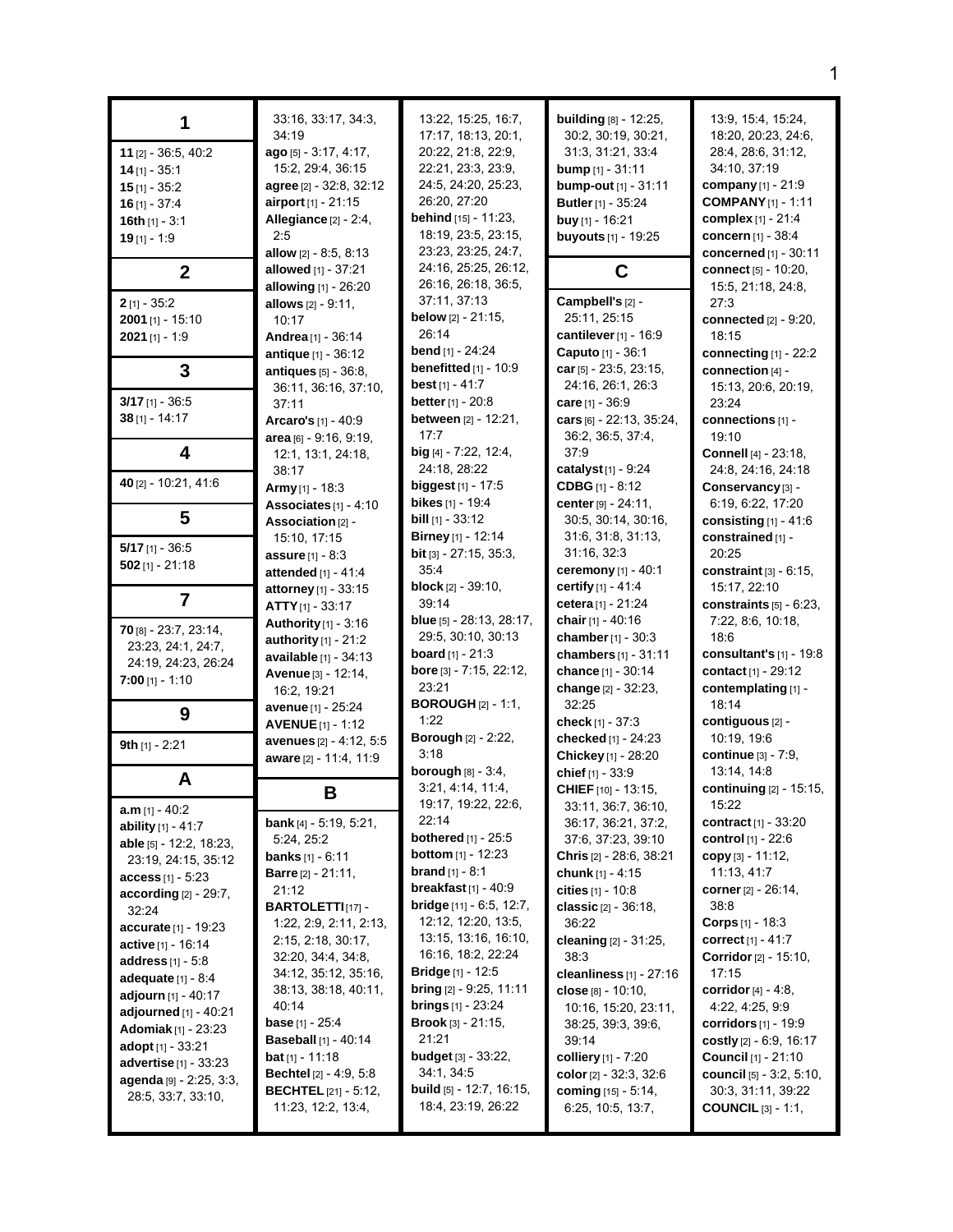| 1.5, 1.18<br><b>Councilman</b> [7] - 2:9,<br>2:11, 2:13, 2:15,<br>2:18, 39:18, 40:19<br><b>County</b> [1] - 4:24<br>county [1] - 19:20<br>couple [7] - 3:17, 4:2, | direction [2] - 18:21,<br>22:24<br>discussed $[1]$ - 15:3<br>discussions [1] -<br>20:14<br>distances $[1]$ - 19:6<br>doable [1] - 19:1 | 20:12<br>economic [1] - 10:14<br>edge [2] - 7:21, 39:11<br>eight [2] - 28:23,<br>29:20<br>either $[2] - 7.6, 8.12$<br>electric [1] - 9:18 | 25:3, 27:11, 28:16,<br>28:20, 28:24, 34:21,<br>39:16<br>Febbo [1] - 2:9<br>February [1] - 35:8<br>fence $[2] - 36.6, 37.11$<br><b>Field</b> $[2] - 9.14, 9.19$ | full $[1]$ - 14:9<br>fully [1] - 10:11<br>fund $[1]$ - 9:5<br>funding [2] - 8:12,<br>8:24<br>funds $[1] - 8:13$ |
|-------------------------------------------------------------------------------------------------------------------------------------------------------------------|----------------------------------------------------------------------------------------------------------------------------------------|-------------------------------------------------------------------------------------------------------------------------------------------|----------------------------------------------------------------------------------------------------------------------------------------------------------------|-----------------------------------------------------------------------------------------------------------------|
| 4:16, 5:14, 6:5,<br>15:19, 37.9                                                                                                                                   | documents [1] - 19:14<br>dollar $[1] - 8:15$                                                                                           | <b>Electric</b> $[1] - 6:20$<br>embraced [1] - 10:12                                                                                      | field [3] - 9:20, 11:7,<br>18:25                                                                                                                               | G                                                                                                               |
| Court [2] - 1:25, 41:24                                                                                                                                           | Domiano [1] - 14:4                                                                                                                     | enact [1] - 22:8                                                                                                                          | fields $[1] - 23.6$                                                                                                                                            | garage [1] - 37:8                                                                                               |
| cover $[1]$ - 25:24                                                                                                                                               | <b>donated</b> $[2] - 4:16$ ,                                                                                                          | enacted [1] - 22:7                                                                                                                        | figure [3] - 14:7,                                                                                                                                             | gas [2] - 26.13, 26.14                                                                                          |
| Covid [1] - 11:5                                                                                                                                                  | 13:18                                                                                                                                  | end [10] - 7:17, 13:2,                                                                                                                    | 32:11, 37:3                                                                                                                                                    | gentleman [1] - 3:8                                                                                             |
| Coxton [4] - 20:12,<br>20:22, 20:23, 27:12                                                                                                                        | done [9] - 15:9, 30:5,<br>30.6, 30.21, 31:14,                                                                                          | 13:22, 14:4, 14:21,<br>19:21, 31:12, 35:6,                                                                                                | final $[3] - 33:18$ , $33:25$ ,<br>35:6                                                                                                                        | gentlemen [2] - 2:2,<br>2:20                                                                                    |
| cream $[1] - 7:3$                                                                                                                                                 | 31:19, 33:2, 39:19,                                                                                                                    | 38.25, 39:16                                                                                                                              | finalized $[1] - 30:24$                                                                                                                                        | George [5] - 18:22,                                                                                             |
| create [2] - 9:22, 12:3                                                                                                                                           | 41:7                                                                                                                                   | ends $[1]$ - 14:2                                                                                                                         | finally [1] - 29:19                                                                                                                                            | 38.8, 38.9, 38.25,                                                                                              |
| Creek [11] - 3:24, 5:15,                                                                                                                                          | down [35] - 3:2, 4:9,                                                                                                                  | engineer [1] - 28:10                                                                                                                      | finance $[1] - 34:7$                                                                                                                                           | 39:11                                                                                                           |
| 8:21, 12:7, 15:4,                                                                                                                                                 | 4:21, 5:2, 5:5, 5:7,                                                                                                                   | entertain [1] - 40:16                                                                                                                     | fine $[1] - 30.9$                                                                                                                                              | giant $[1] - 12:3$                                                                                              |
| 15:11, 16:1, 16:22,<br>24.22, 27:3, 27:9                                                                                                                          | 6:11, 6:14, 7:1, 7:14,<br>7:17, 9:7, 12:14,                                                                                            | entire $[1] - 40.3$                                                                                                                       | finished $[9] - 4.7$ ,<br>29:25, 30:1, 31:1,                                                                                                                   | GIS [1] - 19:18<br>goal [2] - 9:21, 21:7                                                                        |
| critical [1] - 10:7                                                                                                                                               | 12:15, 13:9, 13:14,                                                                                                                    | entrance [2] - 14:1,<br>38:6                                                                                                              | 31.3, 31.4, 31.6,                                                                                                                                              | Googled [1] - 29:4                                                                                              |
| cross $[10] - 11:19$ ,                                                                                                                                            | 15.1, 17.5, 17.9,                                                                                                                      | entryway $[1] - 31:2$                                                                                                                     | 31:15, 31:19                                                                                                                                                   | Grace [2] - 37:18, 38:9                                                                                         |
| 11:24, 12:10, 12:19,                                                                                                                                              | 17:17, 18:22, 20:2,                                                                                                                    | Environmental [1] -                                                                                                                       | fire $[1]$ - 33:13                                                                                                                                             | grade [2] - 13.9, 40:5                                                                                          |
| 12:21, 13:2, 13:12,                                                                                                                                               | 20:12, 20:15, 23:24,                                                                                                                   | 21:10                                                                                                                                     | firm $[1] - 4.11$                                                                                                                                              | <b>grant</b> $[1] - 8.16$                                                                                       |
| 13:14, 14:24, 18:1<br>crossing $[4] - 7:1, 7:4,$                                                                                                                  | 24:25, 27:12, 28:2,<br>30.9, 32.5, 34.17,                                                                                              | environmental [2] -<br>3:14, 9:2                                                                                                          | first $[4] - 3.11$ , 16:20,<br>16:24, 37:25                                                                                                                    | grants $[1] - 22:7$<br><b>great</b> $[1]$ - 26:1                                                                |
| 13:11, 16:13                                                                                                                                                      | 35:3, 35:25, 36:24,                                                                                                                    | EPA $[1]$ - 8:25                                                                                                                          | fit $[1] - 4.13$                                                                                                                                               | greater [1] - 14:9                                                                                              |
| curbs $[1] - 8:2$                                                                                                                                                 | 40:4                                                                                                                                   | erosion $[2] - 25:1$ ,                                                                                                                    | five [3] - 19:22, 34:13,                                                                                                                                       | greenway [3] - 16:1,                                                                                            |
| cut $[1]$ - 29:1                                                                                                                                                  | downtown [2] - 10:13,                                                                                                                  | 25:4                                                                                                                                      | 36:2                                                                                                                                                           | 24:22, 26:25                                                                                                    |
|                                                                                                                                                                   | 18:15                                                                                                                                  | especially $[2]$ - $9:14$ ,                                                                                                               | flooding $[1] - 25.5$                                                                                                                                          | grocery [1] - 38:14                                                                                             |
| D                                                                                                                                                                 | <b>draft</b> [1] - $33:18$<br><b>Drive</b> $[2] - 26:11, 36:1$                                                                         | 38:8                                                                                                                                      | floodplain [1] - 19:24                                                                                                                                         | <b>guardrail</b> [1] - 26:4                                                                                     |
| D&H $[1]$ - 10:23                                                                                                                                                 | driveway $[1]$ - 39:2                                                                                                                  | <b>ESQUIRE</b> $[1]$ - 1:22<br>et $[1] - 21:24$                                                                                           | flow $[1] - 25:1$<br>focus [1] - 10:15                                                                                                                         | <b>guess</b> [1] - 3:17<br>gutting [1] - 33:3                                                                   |
| D&M [2] - 29:11, 29:15                                                                                                                                            | <b>Dubernas</b> [1] - 33:10                                                                                                            | evening [1] - 2:1                                                                                                                         | focused [1] - 3:21                                                                                                                                             | guy [2] - 29:15, 38:1                                                                                           |
| dashed [1] - 24:6                                                                                                                                                 | DUBERNAS [10] -                                                                                                                        | eventually [3] - 5:7,                                                                                                                     | follow [2] - 6:17, 7:14                                                                                                                                        | guys [3] - 4:7, 28:1,                                                                                           |
| data [1] - 19:18                                                                                                                                                  | 13:15, 33:11, 36:7,                                                                                                                    | 6.6, 7.18                                                                                                                                 | <b>football</b> $[1]$ - 18:25                                                                                                                                  | 34:12                                                                                                           |
| Dave [5] - 28:9, 33:5,                                                                                                                                            | 36:10, 36:17, 36:21,                                                                                                                   | exactly [1] - 22:20                                                                                                                       | footprint [1] - 4:19                                                                                                                                           |                                                                                                                 |
| 33:7, 35:7, 35:8<br><b>Davis</b> $[5] - 6.4$ , 12.5,                                                                                                              | 37:2, 37:6, 37:23,<br>39:10                                                                                                            | executive [1] - 39:23                                                                                                                     | foregoing $[2] - 41.4$ ,                                                                                                                                       | Н                                                                                                               |
| 12:11, 16:10, 16:19                                                                                                                                               | Dunbar [1] - 18:22                                                                                                                     | existing [5] - 6:25,<br>7:2, 12:20, 13:5,                                                                                                 | 41:6<br>forest $[1] - 24:18$                                                                                                                                   | halfway [1] - 37:1                                                                                              |
| days $[1] - 33.24$                                                                                                                                                | Dupont [1] - 21:16                                                                                                                     | 13:11                                                                                                                                     | Forge [19] - 2:22, 3:17,                                                                                                                                       | handful [1] - 14:20                                                                                             |
| dead [2] - 7:17, 39:16                                                                                                                                            | during [1] - 11:5                                                                                                                      | expand [1] - 4:18                                                                                                                         | 4.4, 5.3, 5.6, 7.14,                                                                                                                                           | handle [1] - 35:11                                                                                              |
| dead-end [1] - 7:17                                                                                                                                               | Duryea [8] - 4:3, 5:6,                                                                                                                 |                                                                                                                                           |                                                                                                                                                                |                                                                                                                 |
| <b>deadline</b> $[1]$ - 32:24                                                                                                                                     |                                                                                                                                        |                                                                                                                                           | 7:15, 8:23, 10:3,                                                                                                                                              | hard [5] - 11:11,                                                                                               |
|                                                                                                                                                                   | 7:19, 9:21, 10:2,                                                                                                                      | F                                                                                                                                         | 12:22, 13:19, 14:15,                                                                                                                                           | 11:15, 13:10, 20:9,                                                                                             |
| deal $[1]$ - 36:25                                                                                                                                                | 14:15, 20:15, 21:7                                                                                                                     |                                                                                                                                           | 14:24, 15:14, 20:21,                                                                                                                                           | 27:1                                                                                                            |
| dealing [1] - 13:10<br>December [4] - 33:19,                                                                                                                      | Е                                                                                                                                      | face $[1] - 31:13$                                                                                                                        | 21:4, 21:6, 25:1,                                                                                                                                              | <b>Hart</b> $[1]$ - 28:6<br><b>HART</b> $[3] - 28:8$                                                            |
| 33:24, 34:1, 35:5                                                                                                                                                 |                                                                                                                                        | facilitating $[1]$ - 27:14<br><b>facilitator</b> $[2] - 22:17$ ,                                                                          | 27:24<br>FORGE $[3] - 1.1, 1.2,$                                                                                                                               | 37:15, 38:1                                                                                                     |
| <b>delivered</b> $[1]$ - 32:14                                                                                                                                    | <b>EAGLE</b> $[1] - 1:11$                                                                                                              | 23:2                                                                                                                                      | 1:13                                                                                                                                                           | head [2] - 12:18, 17:22                                                                                         |
| department $[4]$ - 2:23,                                                                                                                                          | <b>EAGLE-MCCLURE</b> [1]                                                                                                               | fact $[1] - 5:13$                                                                                                                         | Forge-Moosic-Taylor                                                                                                                                            | heading $[1] - 7:19$                                                                                            |
| 3:7, 28:4, 33:13                                                                                                                                                  | - 1:11                                                                                                                                 | familiar [1] - 22:11                                                                                                                      | $[1] - 21.4$                                                                                                                                                   | heads $[3] - 2.24$ , $3.8$ ,                                                                                    |
| Depot [3] - 16:2, 16:5,<br>16:11                                                                                                                                  | early [1] - 33:3<br><b>Earth</b> $[1]$ - 17:18                                                                                         | families [1] - 40:12                                                                                                                      | form $_{[1]}$ - 38:2                                                                                                                                           | 28:4                                                                                                            |
| <b>detail</b> [1] - 14:9                                                                                                                                          | easement $[1] - 26.17$                                                                                                                 | far $[2] - 8.12, 19.11$<br>favor [1] - 40:20                                                                                              | <b>formerly</b> $[1] - 14.3$<br>forth $[2] - 12:21, 14:12$                                                                                                     | hearing [1] - 37:25<br>help $[3]$ - 8:15, 9:1,                                                                  |
| development [2] -                                                                                                                                                 | easier [2] - 11:16, 20:9                                                                                                               | feasibility [2] - 4:8,                                                                                                                    | <b>fourth</b> $[1] - 40.5$                                                                                                                                     | 22:18                                                                                                           |
| 10:1, 10:14                                                                                                                                                       | east $[5] - 5.18, 5.21,$                                                                                                               | 21:9                                                                                                                                      | <b>Fred</b> [1] - 5:22                                                                                                                                         | helps [1] - 10:13                                                                                               |
| different $[4] - 4.12$ ,                                                                                                                                          | 5:24, 14:20, 25:10                                                                                                                     | feasible [1] - 19:14                                                                                                                      | free $[1] - 40.8$                                                                                                                                              | <b>hereby</b> $[1] - 41.4$                                                                                      |
| 5:5, 8:10, 32:3                                                                                                                                                   | eastern $[2] - 21:11$ ,<br>21:12                                                                                                       | feasibly $[1]$ - 22:7                                                                                                                     | front $[7] - 7:3, 11:1,$                                                                                                                                       | heritage [1] - 19:4                                                                                             |
| <b>difficult</b> $[1] - 16:18$<br>digital [1] - 11:13                                                                                                             | easy $[3]$ - 5:1, 19:2,                                                                                                                | FEBBO [11] - 1:20,<br>2:10, 23:11, 24:2,                                                                                                  | 26:16, 30:1, 30:19,<br>31:25, 32:4                                                                                                                             | Heritage [10] - 3:9,<br>3:15, 3:22, 5:16,                                                                       |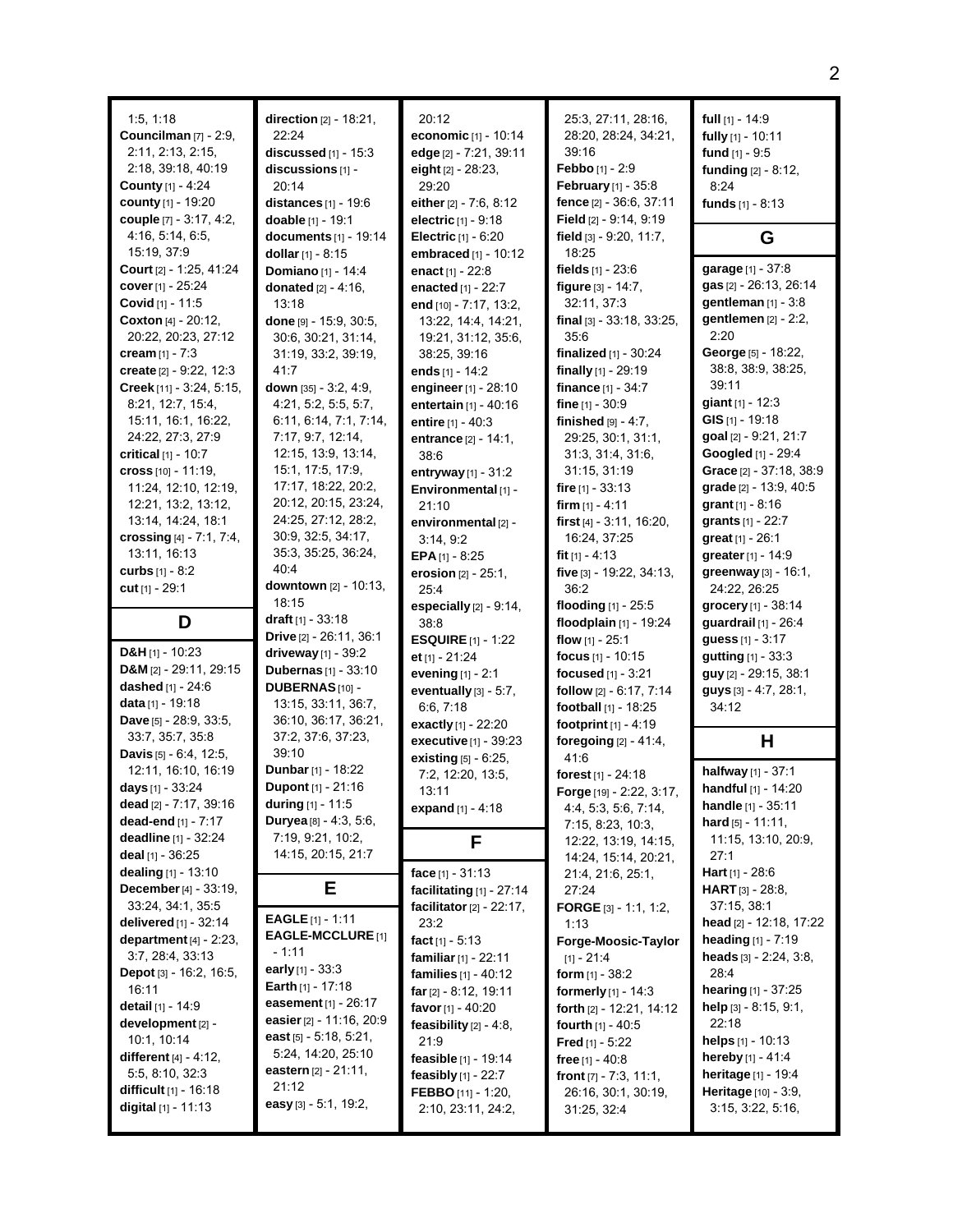| 8:23, 9:6, 10:10,<br>15:12, 21:22, 21:24<br>high [2] - 27:4, 40:3<br><b>High</b> $[1]$ - 8:23<br>hike [1] - 25:14<br>hire [2] - 35:18, 35:20<br>hired $[1] - 4:11$<br>historic [1] - 8:19<br>holding [1] - 29:23<br>hole [3] - 7:15, 22:12,<br>23:21<br><b>holing</b> $[1]$ - 11:15<br>honest [1] - 29:14<br><b>HOOVER</b> $[15] - 1:21$ ,<br>2:14, 24:10, 31:7,<br>34:24, 35:10, 35:14,<br>35:17, 36:9, 36:14,<br>36:19, 36:23, 37:4,<br>37:9, 39:19<br><b>Hoover</b> $[2] - 2:13$ ,<br>39:18<br><b>hope</b> $[1]$ - 35:5                                                                                                                                                                                                | <b>issues</b> $[4] - 5.9, 16.5,$<br>17:5, 25:2<br>J<br><b>JAMES</b> $[1]$ - 1:21<br><b>January</b> [1] - 35:8<br>joan [1] - 34:14<br>John's [7] - 8:21, 15:4,<br>15:11, 16:1, 24:22,<br>27:3, 27:9<br><b>joint</b> $[1]$ - 8:25<br>jump [1] - 14:12<br>Justin [1] - 29:11<br>K<br>Karen [1] - 35:15<br><b>keep</b> $[1]$ - 38:13<br><b>key</b> [1] - 5:9<br>Keyser [4] - 3:24,<br>5:15, 12:6, 16:22<br><b>Kimball</b> $[1]$ - 37:2                                                                                                                                                                                                                                                                                        | <b>Lehigh</b> $[1] - 6:20$<br>length $[1] - 12:9$<br>less [2] - 11:18, 23:18<br>levy [2] - 7:7, 18:2<br>$line [12] - 5.24, 6.12,$<br>6:16, 6:25, 9:17,<br>9:18, 17:24, 19:15,<br>21:14, 21:15, 24:6,<br>25:20<br>linear [2] - 9:9, 12:9<br>lines [2] - 8:12, 16:14<br>list [4] - 31:23, 34:25,<br>35:1, 35:6<br>litigation $[2] - 4:24$ ,<br>39:24<br><b>location</b> $[7] - 6:13$ ,<br>7:4, 13:13, 19:2,<br>20:3, 21:21, 21:25<br>locations [1] - 15:14<br>logistical $[1]$ - 18:5<br><b>Lonesome</b> [7] - 7:8,<br>7:11, 7:12, 12:18,                                                                                      | 38:15<br>maintenance [1] -<br>18:19<br>major [2] - 22:9, 31:1<br><b>majority</b> $[1]$ - 30:5<br>manager $[2] - 3.4$ ,<br>3:15<br><b>MANAGER</b> [1] - 1:22<br>map [3] - 5:12, 11:15,<br>24:17<br>Mare [1] - 35:11<br>Mariotti [5] - 4:16, 6:6,<br>13:25, 14:5, 26:11<br>Mariotti's [1] - 26:10<br><b>Mariottis</b> [1] - 13:18<br>Mark [2] - 1:24, 41:23<br>Mart $[1]$ - 11:21<br><b>MARYLYNN</b> [1] - 1:22<br>marylynn $[1]$ - 33:22<br>Marylynn $[2]$ - 2:8,<br>34:2<br>mass $[1] - 10:7$                                                                                                                                                                                                                                      | military [1] - 13:16<br>million $[1]$ - 35:2<br><b>MILWAUKEE</b> [1]-<br>1:12<br>$mid_{[1]}$ - 38:13<br>Minooka [1] - 16:20<br>moment [1] - 28:8<br>Monday [2] - 34:9,<br>34:11<br>money $[3] - 8:11, 9:1,$<br>9:25<br><b>monitored</b> $[1]$ - 18:3<br>Montage [1] - 22:1<br>months $[4] - 3:17$ ,<br>28:19, 29:18, 32:5<br>Moosic [19] - 6:14,<br>7:1, 7:5, 7:7, 11:20,<br>11:25, 12:16, 12:22,<br>12:24, 13:12, 13:14,<br>14:22, 18:2, 18:8,<br>18:18, 21:4, 21:7,<br>27:24, 35:25                                                                                                                                                                                                                                            |
|---------------------------------------------------------------------------------------------------------------------------------------------------------------------------------------------------------------------------------------------------------------------------------------------------------------------------------------------------------------------------------------------------------------------------------------------------------------------------------------------------------------------------------------------------------------------------------------------------------------------------------------------------------------------------------------------------------------------------|---------------------------------------------------------------------------------------------------------------------------------------------------------------------------------------------------------------------------------------------------------------------------------------------------------------------------------------------------------------------------------------------------------------------------------------------------------------------------------------------------------------------------------------------------------------------------------------------------------------------------------------------------------------------------------------------------------------------------|------------------------------------------------------------------------------------------------------------------------------------------------------------------------------------------------------------------------------------------------------------------------------------------------------------------------------------------------------------------------------------------------------------------------------------------------------------------------------------------------------------------------------------------------------------------------------------------------------------------------------|------------------------------------------------------------------------------------------------------------------------------------------------------------------------------------------------------------------------------------------------------------------------------------------------------------------------------------------------------------------------------------------------------------------------------------------------------------------------------------------------------------------------------------------------------------------------------------------------------------------------------------------------------------------------------------------------------------------------------------|----------------------------------------------------------------------------------------------------------------------------------------------------------------------------------------------------------------------------------------------------------------------------------------------------------------------------------------------------------------------------------------------------------------------------------------------------------------------------------------------------------------------------------------------------------------------------------------------------------------------------------------------------------------------------------------------------------------------------------|
| hopefully [2] - 9:25,<br>33:20<br>$HOSE [1] - 1:11$<br>house $[3] - 37:5$ ,<br>37:14, 39:3                                                                                                                                                                                                                                                                                                                                                                                                                                                                                                                                                                                                                                | <b>kind</b> [4] $- 4:1, 4:25,$<br>11:14, 16:16<br><b>Komensky</b> [1] - 2:16<br>KOMENSKY [3] -<br>1:21, 2:17, 34:23                                                                                                                                                                                                                                                                                                                                                                                                                                                                                                                                                                                                       | 17:16, 22:22<br>long-term [2] - 21:8,<br>21:23<br>$look$ [8] - 11:16, 12:21,<br>19:7, 24:17, 26:23,<br>32:7, 39:7, 39:18<br><b>looked</b> $[3] - 4.12$ ,                                                                                                                                                                                                                                                                                                                                                                                                                                                                     | matter [2] - 39:24<br>matters [1] - 39:23<br>Maxson [1] - 36:1<br>Mayfield [1] - 10:11<br>MAYOR [3] - 1:23,<br>34:20, 40:8<br>Mayor [1] - 34:19                                                                                                                                                                                                                                                                                                                                                                                                                                                                                                                                                                                    | <b>morning</b> $[1]$ - 32:13<br>most $[1] - 36:7$<br>motion $[2] - 40:17$ ,<br>40:18<br><b>Mountain</b> [1] - 22:1<br>movement $[1] - 17:11$<br>MR [159] - 2:1, 2:7,                                                                                                                                                                                                                                                                                                                                                                                                                                                                                                                                                             |
| ice $[1] - 7.3$<br>idea [2] - 24:21, 27:13<br>ideal $[1] - 6:23$<br>ideally [1] - 10:5<br><b>imagine</b> $[1] - 7:23$<br><b>important</b> [4] - 10:8,<br>18:16, 19:7, 26:25<br>improvements [1] -<br>22:15<br>improving $[1]$ - 7:2<br>$IN$ [1] - 1:5<br>inch [1] - 29:1<br><b>include</b> $[1] - 8:1$<br>infrastructure [3] -<br>8:14, 10:17, 22:15<br><b>initiatives</b> $[1]$ - 9:5<br><b>inland</b> $[1]$ - 23:13<br><b>input</b> [1] - 17:4<br>inside $[3] - 30:23$ ,<br>31:1, 31:23<br><b>inspected</b> $[2] - 35:24$ ,<br>36:20<br>inspection $[3]$ - 36:3,<br>36.11, 36.22<br><b>interact</b> $[1] - 9:12$<br>investigate [1] - 39:9<br>island [3] - 12:4, 12:8,<br>12:9<br><b>issue</b> $[2] - 16.10$ ,<br>36:11 | L<br>Lackawanna [12] -<br>3.9, 3.15, 3.21, 4.24,<br>6.19, 6.21, 9.8, 12.4,<br>12:11, 14:14, 15:9,<br>17:19<br>ladies $[2] - 2:2, 2:20$<br>$land$ [16] - 4:15, 6:20,<br>8:18, 12:13, 17:14,<br>21:17, 23:7, 23:14,<br>23:23, 24:8, 24:14,<br>24:15, 24:19, 24:23,<br>25:25, 26:24<br>large $[1] - 5:17$<br>larger [2] - 5:21, 9:21<br><b>largest</b> $[1] - 9.9$<br><b>last</b> $[1] - 39.22$<br><b>late</b> [1] - $34:15$<br><b>lawn</b> $[1]$ - 31:25<br>leading $[1] - 6:11$<br><b>League</b> $[1] - 7:8$<br>$least [3] - 10:18,$<br>26:24, 31:20<br><b>leave</b> $[1] - 5:12$<br><b>leaving</b> $[1] - 14:10$<br>Ledge [2] - 25:11,<br>25:15<br><b>LEGG</b> $[3] - 1:23$ ,<br>34:20, 40:8<br><b>Legg</b> [1] - $34:19$ | 22:15, 25:8<br>looking [15] - 4:17,<br>5:2, 5:4, 5:13, 5:16,<br>5.22, 6.2, 6.24,<br>11:18, 14:12, 16:18,<br>19:18, 21:11, 26:2,<br>37:7<br>looks [1] - 31:3<br>loop [3] - 5:17, 12:3,<br>16:9<br>Lopatka [1] - 28:9<br>$LOPATHA[16] -$<br>28:11, 28:15, 28:18,<br>28:23, 28:25, 29:7,<br>29:17, 29:24, 30:23,<br>31.9, 32.8, 32.12,<br>32:19, 33:1, 33:8,<br>35.9<br><b>LOUIS</b> $[1]$ - 1:20<br><b>Louis</b> $[1]$ - 26:10<br><b>LRCA</b> $[1]$ - 23:4<br>M<br>main [4] - 15:18,<br>15:19, 17:2, 17:6<br>Main [15] - 7:10, 7:13,<br>7:14, 7:24, 10:6,<br>14:22, 16:2, 22:11,<br>22:23, 24:7, 24:13,<br>27:14, 27:22, 38:5, | <b>MCCLURE</b> $[1] - 1:11$<br>McLane $[2] - 4:10$<br>mean [4] - 10:4, 14:11,<br>30:20, 35:22<br>means $[1] - 39:5$<br>meat $[1] - 37:13$<br><b>MEETING</b> [1] - 1:5<br>meeting [12] - 2:23,<br>2:25, 28:6, 28:10,<br>28.12, 33.22, 34.1,<br>34:7, 34:19, 35:5,<br>39:22, 40:21<br>meetings $[1] - 11:6$<br>members $[1] - 3.2$<br><b>MEMBERS</b> $[1]$ - 1:18<br><b>Memorial</b> $[1] - 40:2$<br>mention [1] - 26:24<br>mentioned $[2] - 5:15$ ,<br>18:11<br>Meshoppen [5] -<br>28:19, 29:8, 29:12,<br>29:19, 32:10<br>metal $[1]$ - 13:15<br><b>MICHAEL</b> $[1]$ - 1:21<br><b>Mickavicz</b> $[1]$ - 16:9<br><b>middle</b> $[1] - 4:4$<br>$mid_{[3]}$ - 8:15,<br>11:20, 18:18<br><b>Miles</b> $[1] - 27:6$<br>miles [1] - 10:21 | 2:10, 2:12, 2:14,<br>2:17, 2:19, 3:13,<br>5:12, 11:11, 11:17,<br>11:23, 11:24, 12:2,<br>12:23, 13:4, 13:17,<br>13:20, 13:22, 13:24,<br>14:11, 14:17, 14:21,<br>14:23, 15:2, 15:8,<br>15:23, 15:25, 16:4,<br>16:7, 16:13, 17:12,<br>17:17, 17:25, 18:7,<br>18:10, 18:13, 19:24,<br>20:1, 20:4, 20:6,<br>20:11, 20:18, 20:20,<br>20.22, 21:5, 21:8,<br>22:4, 22:9, 22:19,<br>22:21, 23:1, 23:3,<br>23:7, 23:9, 23:11,<br>23:15, 23:17, 23:22,<br>24:2, 24:5, 24:10,<br>24:12, 24:20, 25:3,<br>25:7, 25:17, 25:19,<br>25:21, 25:23, 25:25,<br>26.2, 26.10, 26:20,<br>27:2, 27:11, 27:13,<br>27:18, 27:20, 27:22,<br>28:1, 28:3, 28:8,<br>28.9, 28.11, 28.13,<br>28:15, 28:16, 28:18,<br>28:20, 28:22, 28:23,<br>28:24, 28:25, 29:4, |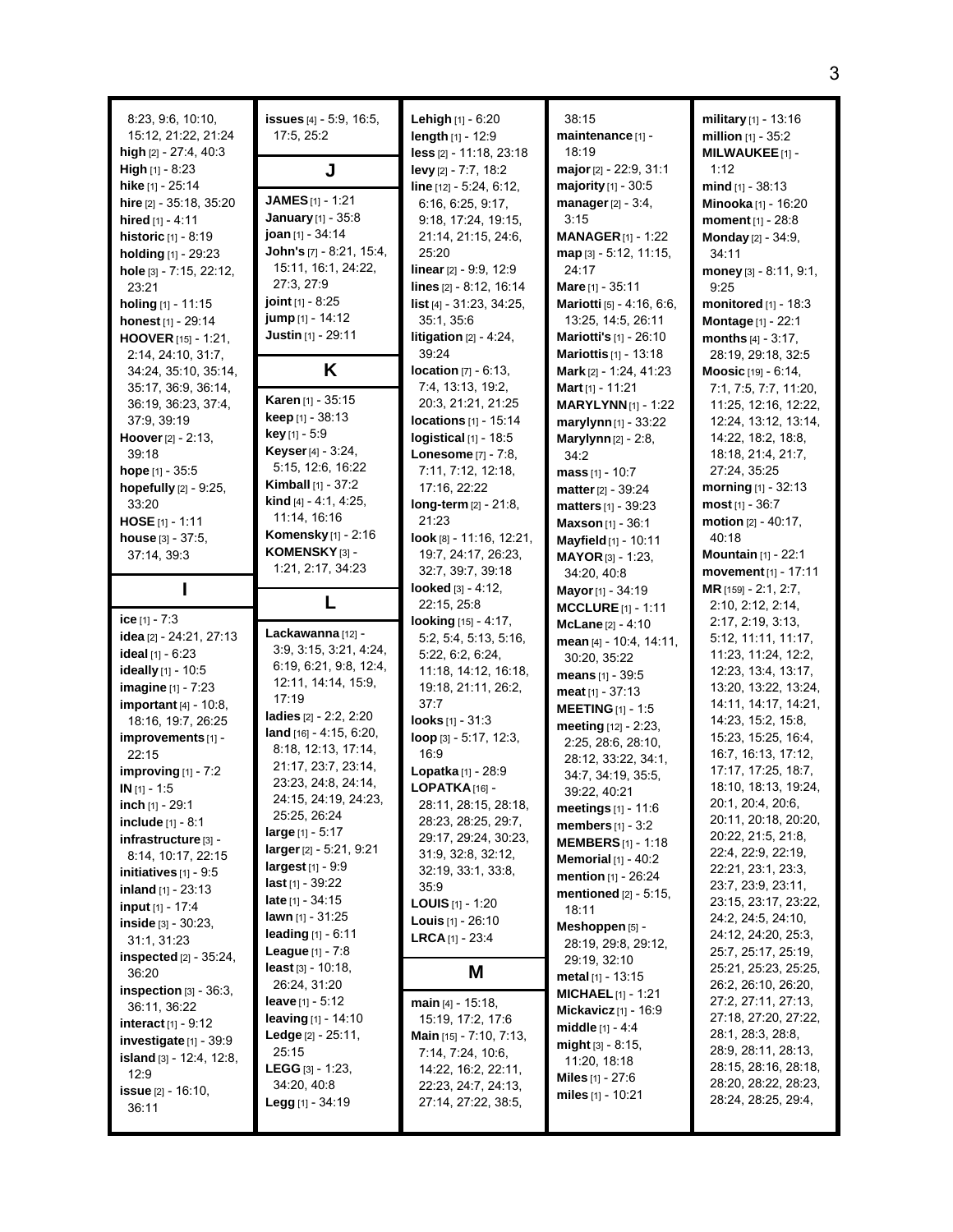| 29:7, 29:14, 29:17,<br>29:22, 29:24, 30:11,<br>30:20, 30:23, 31:5,<br>31:7, 31:9, 32:2,<br>32:8, 32:9, 32:12,<br>32:15, 32:19, 32:23,<br>33:1, 33:5, 33:6,<br>33.8, 33.9, 33.12,<br>33:14, 33:15, 34:2,<br>34.6, 34.10, 34.14,<br>34:17, 34:21, 34:22,<br>34:23, 34:24, 35:9,<br>35:10, 35:14, 35:17,<br>36.9, 36.14, 36.19,<br>36:23, 37:4, 37:9,<br>37:15, 37:20, 38:1,<br>38:4, 38:11, 38:20,<br>38:23, 39:4, 39:7,<br>39:13, 39:16, 39:17,<br>39:19, 39:20, 39:25,<br>40:13, 40:15, 40:18,<br>40:19<br>MS [22] - 2:9, 2:11,<br>2:13, 2:15, 2:18,<br>30:17, 32:20, 34:4,<br>34.8, 34.12, 34.16,<br>35:12, 35:16, 37:12,<br>37:16, 38:7, 38:13,<br>38:17, 38:18, 39:2, | Northern [4] - 4:21,<br>4:23, 6:16, 18:12<br><b>NOTARI</b> $[46] - 1:20$ ,<br>2:12, 11:17, 11:24,<br>12:23, 13:17, 14:11,<br>14:21, 15:2, 15:23,<br>17:12, 18:7, 19:24,<br>20:4, 23:1, 23:7,<br>23:17, 24:12, 25:7,<br>25:21, 25:25, 26:10,<br>27:2, 27:13, 27:22,<br>28:13, 28:22, 29:4,<br>29:14, 29:22, 30:11,<br>30:20, 31:5, 32:2,<br>32.9, 32.15, 32.23,<br>33.5, 34.22, 38.4,<br>38:23, 39:7, 39:13,<br>39:25, 40:13, 40:18<br>Notari [2] - 2:11, 40:20<br>notes $[1] - 41.5$<br>nothing $[8] - 28:8$ ,<br>28:11, 33:6, 33:8,<br>34:20, 34:21, 34:22,<br>34:23<br>November [2] - 2:21,<br>3:1<br>nowhere [1] - 38:24<br>number [1] - 35:11 | 21:16, 24:4, 25:7,<br>29:9, 36:25<br>ones $[1] - 37:10$<br>open [3] - 3:19, 10:24,<br>40:7<br>opened [1] - 8:11<br>opinion [1] - 15:20<br>opportunities [5] -<br>8:10, 8:16, 8:17,<br>11:9, 16:8<br>opportunity [1] -<br>25:22<br>option [5] - 5:20, 6:15,<br>6:23, 17:13, 18:17<br>options [6] - 5:14, 6:5,<br>9:4, 13:21, 19:13,<br>27:16<br>Orchard [2] - 26:12,<br>26:18<br>Orchards [1] - 18:22<br>order [3] - 2:3, 7:25,<br>16:14<br>ordered [2] - 28:18,<br>31.9<br>orders [2] - 32:24,<br>32:25<br>ordinance [1] - 33:20<br>originally [2] - 4:20,<br>31:16 | 25:10, 25:16, 27:4,<br>27:6, 27:8<br>park [2] - 22:13, 24:11<br>parking [5] - 8:4,<br>25:16, 38:7, 39:5,<br>39:11<br>parks [1] - 15:6<br>part [10] - 4:17, 9:3,<br>19:7, 20:9, 23:20,<br>24:21, 30:18, 31:17,<br>31:18, 35:20<br><b>part-time</b> [1] - 35:20<br>participate [1] - 40:5<br>particular $[1]$ - 35:7<br>partner [1] - 21:3<br>partnership [1] - 9:1<br>pass [1] - 33:25<br>passed [1] - 33:19<br>past [4] - 4:1, 10:21,<br>19:14, 26:11<br>pathway [1] - 27:5<br>Paul $[4] - 4.9, 5.8$<br>5:11, 11:14<br>paving [2] - 34:25,<br>35:1<br>pedestrian $[2] - 12:7$ ,<br>18:1<br>PennDOT [3] - 27:20,<br>27:23, 27:25 | 15:8, 16:3, 19:18,<br>21:23, 22:7, 24:6,<br>27:3<br>planned [1] - 4:21<br>planning [1] - 22:5<br>plans [3] - 10:21, 21:8,<br>23:4<br><b>planting</b> $[1]$ - 17:18<br><b>plate</b> $[1] - 36:22$<br>plates [3] - 36:4,<br>36:13, 36:18<br>plaza [1] - 11:22<br>Pledge [2] - 2:3, 2:5<br>Pocono <sup>[1]</sup> - 21:20<br>Poconos [1] - 21:19<br>point $[7] - 11:19$ ,<br>11:25, 15:16, 19:3,<br>31:21, 31:22<br>pole [1] - 25:20<br>police [1] - 33:20<br>Popple [4] - 7:19,<br>8:18, 9:16, 20:3<br>Popple's [3] - 20:7,<br>20:11, 20:13<br>portion [3] - 12:10,<br>12:12, 31:17<br><b>portions</b> $[2] - 8:21$ ,<br>21:13<br>possible [3] - 4:22, |
|--------------------------------------------------------------------------------------------------------------------------------------------------------------------------------------------------------------------------------------------------------------------------------------------------------------------------------------------------------------------------------------------------------------------------------------------------------------------------------------------------------------------------------------------------------------------------------------------------------------------------------------------------------------------------|---------------------------------------------------------------------------------------------------------------------------------------------------------------------------------------------------------------------------------------------------------------------------------------------------------------------------------------------------------------------------------------------------------------------------------------------------------------------------------------------------------------------------------------------------------------------------------------------------------------------------------------------------|---------------------------------------------------------------------------------------------------------------------------------------------------------------------------------------------------------------------------------------------------------------------------------------------------------------------------------------------------------------------------------------------------------------------------------------------------------------------------------------------------------------------------------------------------------------------|---------------------------------------------------------------------------------------------------------------------------------------------------------------------------------------------------------------------------------------------------------------------------------------------------------------------------------------------------------------------------------------------------------------------------------------------------------------------------------------------------------------------------------------------------------------------------------------------------------------------------------|-----------------------------------------------------------------------------------------------------------------------------------------------------------------------------------------------------------------------------------------------------------------------------------------------------------------------------------------------------------------------------------------------------------------------------------------------------------------------------------------------------------------------------------------------------------------------------------------------------------------------------------------------------|
| 40.11, 40.14<br>municipal $[1]$ - 8:13                                                                                                                                                                                                                                                                                                                                                                                                                                                                                                                                                                                                                                   | O                                                                                                                                                                                                                                                                                                                                                                                                                                                                                                                                                                                                                                                 | outside [3] - 24:24,                                                                                                                                                                                                                                                                                                                                                                                                                                                                                                                                                | PENNSYLVANIA[2] -                                                                                                                                                                                                                                                                                                                                                                                                                                                                                                                                                                                                               | 5:3, 38:10                                                                                                                                                                                                                                                                                                                                                                                                                                                                                                                                                                                                                                          |
| municipalities [1] -                                                                                                                                                                                                                                                                                                                                                                                                                                                                                                                                                                                                                                                     | occupying [1] - 30:15                                                                                                                                                                                                                                                                                                                                                                                                                                                                                                                                                                                                                             | 31:24, 32:7<br>overall [1] - 19:7                                                                                                                                                                                                                                                                                                                                                                                                                                                                                                                                   | 1:2, 1:13<br>Pennsylvania[1] -                                                                                                                                                                                                                                                                                                                                                                                                                                                                                                                                                                                                  | possibly [3] - 14:22,<br>14:23, 34:9                                                                                                                                                                                                                                                                                                                                                                                                                                                                                                                                                                                                                |
| 9:11                                                                                                                                                                                                                                                                                                                                                                                                                                                                                                                                                                                                                                                                     | <b>OCTOBER</b> $[1] - 1:9$                                                                                                                                                                                                                                                                                                                                                                                                                                                                                                                                                                                                                        | overlooks [1] - 25:12                                                                                                                                                                                                                                                                                                                                                                                                                                                                                                                                               | 21:10                                                                                                                                                                                                                                                                                                                                                                                                                                                                                                                                                                                                                           | <b>potential</b> $[3] - 17:21$ ,                                                                                                                                                                                                                                                                                                                                                                                                                                                                                                                                                                                                                    |
|                                                                                                                                                                                                                                                                                                                                                                                                                                                                                                                                                                                                                                                                          | OF $[1] - 1.5$                                                                                                                                                                                                                                                                                                                                                                                                                                                                                                                                                                                                                                    | overseas $[1]$ - $38:2$                                                                                                                                                                                                                                                                                                                                                                                                                                                                                                                                             | people [8] - 5:1, 8:5,                                                                                                                                                                                                                                                                                                                                                                                                                                                                                                                                                                                                          | 18:17, 21:18                                                                                                                                                                                                                                                                                                                                                                                                                                                                                                                                                                                                                                        |
| N                                                                                                                                                                                                                                                                                                                                                                                                                                                                                                                                                                                                                                                                        | offer [1] - 16:23<br>officer [1] - 28:7                                                                                                                                                                                                                                                                                                                                                                                                                                                                                                                                                                                                           | Owen [3] - 3:9, 3:13,                                                                                                                                                                                                                                                                                                                                                                                                                                                                                                                                               | 9:11, 17:9, 19:3,                                                                                                                                                                                                                                                                                                                                                                                                                                                                                                                                                                                                               |                                                                                                                                                                                                                                                                                                                                                                                                                                                                                                                                                                                                                                                     |
|                                                                                                                                                                                                                                                                                                                                                                                                                                                                                                                                                                                                                                                                          |                                                                                                                                                                                                                                                                                                                                                                                                                                                                                                                                                                                                                                                   |                                                                                                                                                                                                                                                                                                                                                                                                                                                                                                                                                                     |                                                                                                                                                                                                                                                                                                                                                                                                                                                                                                                                                                                                                                 | potentially [3] - 5:17,                                                                                                                                                                                                                                                                                                                                                                                                                                                                                                                                                                                                                             |
| name [2] - 3:10, 3:13                                                                                                                                                                                                                                                                                                                                                                                                                                                                                                                                                                                                                                                    |                                                                                                                                                                                                                                                                                                                                                                                                                                                                                                                                                                                                                                                   | 5:15                                                                                                                                                                                                                                                                                                                                                                                                                                                                                                                                                                | 20:13, 25:14, 35:23                                                                                                                                                                                                                                                                                                                                                                                                                                                                                                                                                                                                             | 16:8, 22:2                                                                                                                                                                                                                                                                                                                                                                                                                                                                                                                                                                                                                                          |
| narrow [5] - 7:23,                                                                                                                                                                                                                                                                                                                                                                                                                                                                                                                                                                                                                                                       | <b>Official</b> [2] - 1:25,<br>41:24                                                                                                                                                                                                                                                                                                                                                                                                                                                                                                                                                                                                              | owen [1] - 15:2                                                                                                                                                                                                                                                                                                                                                                                                                                                                                                                                                     | perhaps [2] - 6:8,                                                                                                                                                                                                                                                                                                                                                                                                                                                                                                                                                                                                              | pots $[1] - 8:10$                                                                                                                                                                                                                                                                                                                                                                                                                                                                                                                                                                                                                                   |
| 7:24, 22:13, 23:4,                                                                                                                                                                                                                                                                                                                                                                                                                                                                                                                                                                                                                                                       | offshoot [1] - 24:4                                                                                                                                                                                                                                                                                                                                                                                                                                                                                                                                                                                                                               | own [1] - 26:8                                                                                                                                                                                                                                                                                                                                                                                                                                                                                                                                                      | 18:20                                                                                                                                                                                                                                                                                                                                                                                                                                                                                                                                                                                                                           | PPL [2] - 9:17, 25:13                                                                                                                                                                                                                                                                                                                                                                                                                                                                                                                                                                                                                               |
| 35:3                                                                                                                                                                                                                                                                                                                                                                                                                                                                                                                                                                                                                                                                     | old $[11] - 4.4, 5.24,$                                                                                                                                                                                                                                                                                                                                                                                                                                                                                                                                                                                                                           | owned [3] - 6:18, 14:3                                                                                                                                                                                                                                                                                                                                                                                                                                                                                                                                              | permits [1] - 35:19                                                                                                                                                                                                                                                                                                                                                                                                                                                                                                                                                                                                             | preliminary [1] - 33:22                                                                                                                                                                                                                                                                                                                                                                                                                                                                                                                                                                                                                             |
| near $[1]$ - 17:16                                                                                                                                                                                                                                                                                                                                                                                                                                                                                                                                                                                                                                                       | 6:20, 8:19, 9:15,                                                                                                                                                                                                                                                                                                                                                                                                                                                                                                                                                                                                                                 | owner [1] - 5:21                                                                                                                                                                                                                                                                                                                                                                                                                                                                                                                                                    | permitting $[1] - 40:3$                                                                                                                                                                                                                                                                                                                                                                                                                                                                                                                                                                                                         | present [3] - 2:10,                                                                                                                                                                                                                                                                                                                                                                                                                                                                                                                                                                                                                                 |
| <b>neat</b> $[1] - 40:6$                                                                                                                                                                                                                                                                                                                                                                                                                                                                                                                                                                                                                                                 | 12:24, 13:7, 15:8,                                                                                                                                                                                                                                                                                                                                                                                                                                                                                                                                                                                                                                | owners [4] - 6:10, 8:3,<br>14:18, 20:17                                                                                                                                                                                                                                                                                                                                                                                                                                                                                                                             | Pero [1] - 27:8<br><b>person</b> [1] - 35:20                                                                                                                                                                                                                                                                                                                                                                                                                                                                                                                                                                                    | 2:12, 4:7<br>presentation [1] -                                                                                                                                                                                                                                                                                                                                                                                                                                                                                                                                                                                                                     |
| need [7] - 10:16,                                                                                                                                                                                                                                                                                                                                                                                                                                                                                                                                                                                                                                                        | 16:3, 23:4, 23:12                                                                                                                                                                                                                                                                                                                                                                                                                                                                                                                                                                                                                                 | owning [1] - 19:22                                                                                                                                                                                                                                                                                                                                                                                                                                                                                                                                                  | personnel [1] - 39:24                                                                                                                                                                                                                                                                                                                                                                                                                                                                                                                                                                                                           | 3:12                                                                                                                                                                                                                                                                                                                                                                                                                                                                                                                                                                                                                                                |
| 16:25, 22:5, 34:6,                                                                                                                                                                                                                                                                                                                                                                                                                                                                                                                                                                                                                                                       | OLD $[3] - 1:1, 1:2,$                                                                                                                                                                                                                                                                                                                                                                                                                                                                                                                                                                                                                             | owns [2] - 18:10, 26:3                                                                                                                                                                                                                                                                                                                                                                                                                                                                                                                                              | <b>pertinence</b> $[1] - 21:12$                                                                                                                                                                                                                                                                                                                                                                                                                                                                                                                                                                                                 | <b>preserve</b> $[2] - 9:23$ ,                                                                                                                                                                                                                                                                                                                                                                                                                                                                                                                                                                                                                      |
| 35:18, 36:10, 36:21<br><b>never</b> [2] $- 25.3$ , 25.5                                                                                                                                                                                                                                                                                                                                                                                                                                                                                                                                                                                                                  | 1:13                                                                                                                                                                                                                                                                                                                                                                                                                                                                                                                                                                                                                                              |                                                                                                                                                                                                                                                                                                                                                                                                                                                                                                                                                                     | <b>phase</b> $[1] - 22.5$                                                                                                                                                                                                                                                                                                                                                                                                                                                                                                                                                                                                       | 9:25                                                                                                                                                                                                                                                                                                                                                                                                                                                                                                                                                                                                                                                |
| $new$ [6] - 8:1, 16:15,                                                                                                                                                                                                                                                                                                                                                                                                                                                                                                                                                                                                                                                  | Old [18] - 2:22, 3:17,                                                                                                                                                                                                                                                                                                                                                                                                                                                                                                                                                                                                                            | P                                                                                                                                                                                                                                                                                                                                                                                                                                                                                                                                                                   | Picc's $[4] - 7:3, 12:20,$                                                                                                                                                                                                                                                                                                                                                                                                                                                                                                                                                                                                      | <b>PRESIDENT</b> $[2] - 1:19$                                                                                                                                                                                                                                                                                                                                                                                                                                                                                                                                                                                                                       |
| 17:12, 17:13, 20:24,                                                                                                                                                                                                                                                                                                                                                                                                                                                                                                                                                                                                                                                     | 5:3, 5:6, 7:13, 7:15,<br>8:23, 10:3, 12:21,                                                                                                                                                                                                                                                                                                                                                                                                                                                                                                                                                                                                       |                                                                                                                                                                                                                                                                                                                                                                                                                                                                                                                                                                     | 13.3, 13.13                                                                                                                                                                                                                                                                                                                                                                                                                                                                                                                                                                                                                     | 1:20                                                                                                                                                                                                                                                                                                                                                                                                                                                                                                                                                                                                                                                |
| 32:4                                                                                                                                                                                                                                                                                                                                                                                                                                                                                                                                                                                                                                                                     | 13:19, 14:14, 14:24,                                                                                                                                                                                                                                                                                                                                                                                                                                                                                                                                                                                                                              | $P.M$ [1] - 1:10                                                                                                                                                                                                                                                                                                                                                                                                                                                                                                                                                    | piece [5] - 17:14,                                                                                                                                                                                                                                                                                                                                                                                                                                                                                                                                                                                                              | pressure [1] - 19:12                                                                                                                                                                                                                                                                                                                                                                                                                                                                                                                                                                                                                                |
| newest [1] - 19:20                                                                                                                                                                                                                                                                                                                                                                                                                                                                                                                                                                                                                                                       | 15:14, 20:20, 21:3,                                                                                                                                                                                                                                                                                                                                                                                                                                                                                                                                                                                                                               | packing [1] - 37:13<br><b>pages</b> $[1] - 41.6$                                                                                                                                                                                                                                                                                                                                                                                                                                                                                                                    | 17:23, 20:15, 21:17,<br>26:7                                                                                                                                                                                                                                                                                                                                                                                                                                                                                                                                                                                                    | pretty [5] - 15:5, 21:1,                                                                                                                                                                                                                                                                                                                                                                                                                                                                                                                                                                                                                            |
| next [10] - 2:25, 20:15,                                                                                                                                                                                                                                                                                                                                                                                                                                                                                                                                                                                                                                                 | 21:6, 25:1, 27:24                                                                                                                                                                                                                                                                                                                                                                                                                                                                                                                                                                                                                                 | Pagnotti [9] - 9:14,                                                                                                                                                                                                                                                                                                                                                                                                                                                                                                                                                | <b>pieces</b> [1] - 28:22                                                                                                                                                                                                                                                                                                                                                                                                                                                                                                                                                                                                       | 24:25, 26:3, 40:6<br><b>prime</b> $[1] - 21:25$                                                                                                                                                                                                                                                                                                                                                                                                                                                                                                                                                                                                     |
| 28:6, 28:10, 29:10,                                                                                                                                                                                                                                                                                                                                                                                                                                                                                                                                                                                                                                                      | Olyphant $[1] - 10.9$                                                                                                                                                                                                                                                                                                                                                                                                                                                                                                                                                                                                                             | 9:19, 14:25, 15:1,                                                                                                                                                                                                                                                                                                                                                                                                                                                                                                                                                  | <b>piles</b> $[1]$ - 23:12                                                                                                                                                                                                                                                                                                                                                                                                                                                                                                                                                                                                      | <b>Prints</b> $[2] - 12:24, 13:8$                                                                                                                                                                                                                                                                                                                                                                                                                                                                                                                                                                                                                   |
| 30:7, 32:14, 33:22,<br>34:19, 35:13                                                                                                                                                                                                                                                                                                                                                                                                                                                                                                                                                                                                                                      | once $[8] - 2.19, 6.14,$                                                                                                                                                                                                                                                                                                                                                                                                                                                                                                                                                                                                                          | 15:15, 23:25, 25:10,                                                                                                                                                                                                                                                                                                                                                                                                                                                                                                                                                | <b>Pittston</b> $[10] - 4.3, 4.9,$                                                                                                                                                                                                                                                                                                                                                                                                                                                                                                                                                                                              | <b>private</b> $[5] - 4.14, 9.1,$                                                                                                                                                                                                                                                                                                                                                                                                                                                                                                                                                                                                                   |
| <b>nice</b> $[1] - 27:9$                                                                                                                                                                                                                                                                                                                                                                                                                                                                                                                                                                                                                                                 | 7:5, 14:6, 20:7,                                                                                                                                                                                                                                                                                                                                                                                                                                                                                                                                                                                                                                  | 25:16, 27:4                                                                                                                                                                                                                                                                                                                                                                                                                                                                                                                                                         | 5:7, 10:2, 10:20,                                                                                                                                                                                                                                                                                                                                                                                                                                                                                                                                                                                                               | 11:8, 25:13, 26:18                                                                                                                                                                                                                                                                                                                                                                                                                                                                                                                                                                                                                                  |
| north $[3]$ - 10:2, 14:2,                                                                                                                                                                                                                                                                                                                                                                                                                                                                                                                                                                                                                                                | 20:25, 30:6, 31:14<br>one [19] - 3:20, 4:6,                                                                                                                                                                                                                                                                                                                                                                                                                                                                                                                                                                                                       | <b>pagnotti's</b> [1] - 23:25                                                                                                                                                                                                                                                                                                                                                                                                                                                                                                                                       | 10:22, 20:24, 21:2,                                                                                                                                                                                                                                                                                                                                                                                                                                                                                                                                                                                                             | problematic [2] -                                                                                                                                                                                                                                                                                                                                                                                                                                                                                                                                                                                                                                   |
| 21:20                                                                                                                                                                                                                                                                                                                                                                                                                                                                                                                                                                                                                                                                    | 5:20, 5:21, 7:22,                                                                                                                                                                                                                                                                                                                                                                                                                                                                                                                                                                                                                                 | <b>paid</b> $[1]$ - 32:16                                                                                                                                                                                                                                                                                                                                                                                                                                                                                                                                           | 24:3, 25:10                                                                                                                                                                                                                                                                                                                                                                                                                                                                                                                                                                                                                     | 16:12, 17:23                                                                                                                                                                                                                                                                                                                                                                                                                                                                                                                                                                                                                                        |
| <b>North</b> [3] - 7:9, 12:19,                                                                                                                                                                                                                                                                                                                                                                                                                                                                                                                                                                                                                                           | 9:10, 12:17, 13:20,                                                                                                                                                                                                                                                                                                                                                                                                                                                                                                                                                                                                                               | <b>painted</b> $[1] - 30.8$                                                                                                                                                                                                                                                                                                                                                                                                                                                                                                                                         | pizza [1] - 10:7                                                                                                                                                                                                                                                                                                                                                                                                                                                                                                                                                                                                                | proceeding $[1] - 41.5$                                                                                                                                                                                                                                                                                                                                                                                                                                                                                                                                                                                                                             |
| 13:6                                                                                                                                                                                                                                                                                                                                                                                                                                                                                                                                                                                                                                                                     | 14:1, 16:20, 17:2,                                                                                                                                                                                                                                                                                                                                                                                                                                                                                                                                                                                                                                | Panel [2] - 12:24, 13:7                                                                                                                                                                                                                                                                                                                                                                                                                                                                                                                                             | <b>place</b> [2] - 22:3, 37:13                                                                                                                                                                                                                                                                                                                                                                                                                                                                                                                                                                                                  | <b>process</b> $[2] - 3:18$ ,                                                                                                                                                                                                                                                                                                                                                                                                                                                                                                                                                                                                                       |
| northeast $[1]$ - 29:5                                                                                                                                                                                                                                                                                                                                                                                                                                                                                                                                                                                                                                                   | 17:4, 17:6, 17:10,                                                                                                                                                                                                                                                                                                                                                                                                                                                                                                                                                                                                                                | parcel [1] - 6:7<br><b>Park</b> [7] - 14:25, 15:1,                                                                                                                                                                                                                                                                                                                                                                                                                                                                                                                  | places [2] - 10:7, 29:5<br>plan [10] - 3:19, 14:9,                                                                                                                                                                                                                                                                                                                                                                                                                                                                                                                                                                              | 9:23<br><b>Project</b> [8] - 23:7,                                                                                                                                                                                                                                                                                                                                                                                                                                                                                                                                                                                                                  |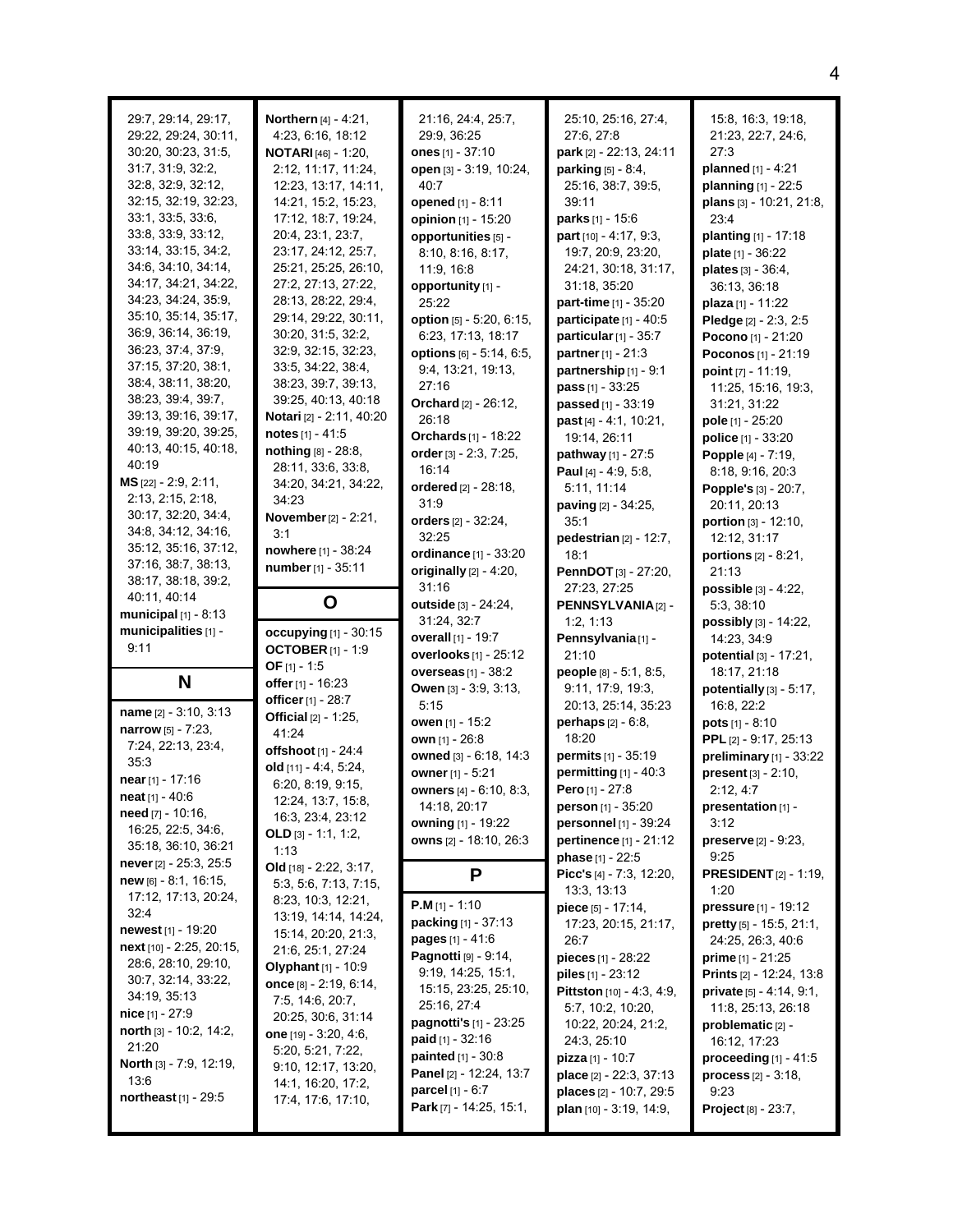| 23:14, 23:23, 24:1,<br>24:7, 24:19, 24:23,<br>26:24<br>$project_{[5]} - 3:15,$<br>31:4, 31:17, 31:18,<br>33.2<br>projects [1] - 22:8<br>properties $[3] - 4:15$ ,<br>11:8, 16:21<br>Property [1] - 39:14<br>property [24] - 5:21,<br>6:10, 6:18, 8:3,<br>13:18, 13:25, 14:2,<br>14.5, 14.18, 16.9,<br>17:23, 18:6, 18:9,<br>19:22, 20:13, 20:17,<br>23.8, 23.14, 23.23,<br>24:14, 25:13, 37:7,<br>39:1<br><b>proposal</b> $[1]$ - 17:13<br>proposed [1] - 31:19<br>proposing $[2] - 7:20$ ,<br>20:2<br>public [8] - 3:5, 3:6,<br>3.19, 8.8, 9.1, 11.6,<br>39:21, 40:7<br>public-private [1] -<br>9:1<br>punch $[1] - 31:22$<br>purchased [2] - 6:21, | 4:23, 6:16, 18:12<br>really $[11] - 9.7, 9.8$ ,<br>10:13, 10:16, 10:20,<br>18:16, 27:8, 29:25,<br>30:24, 31:24, 38:23<br>Realty [1] - 20:15<br>received $[2] - 19.19$ ,<br>19:20<br>recited [1] - 2:6<br>record [1] - 9:7<br>recreation $[4] - 3.19$ ,<br>8:15, 9:2, 15:14<br>recreational [1] - 9:9<br>rectangular $[1]$ - 29:2<br>Red [1] - 8:20<br>redevelop [1] - 27:15<br>region [1] - 22:2<br>regular [2] - 2:25, 34:1<br><b>REGULAR</b> $[1]$ - 1:5<br>related $[1] - 8:7$<br>remember [2] - 26:2,<br>36:14<br>remind [1] - 39:25<br>report [2] - 9:3, 11:12<br>Reporter [2] - 1:25,<br>41:24<br>Repp [2] - 13:22, 14:1<br>required [1] - 37:21<br>researched $[1]$ - 15:6<br>restoration $[1] - 9:3$ | 25:12<br>road [14] - 7:18, 7:24,<br>18:19, 25:9, 26:4,<br>26.8, 26.12, 26:18,<br>27:21, 27:23, 32:5,<br>37:1, 39:16<br>Road [18] - 6:14, 7:1,<br>7:9, 7:11, 7:12, 12:1,<br>12:18, 12:24, 13:12,<br>13:14, 17:16, 18:8,<br>18:18, 20:12, 20:23,<br>22:22, 22:23, 36:1<br>roads $[3] - 9:15$ ,<br>15:18, 27:25<br>Roaring [1] - 21:20<br><b>ROBERT</b> $[1]$ - 1:23<br>Rocco [1] - 14:4<br>rock [1] - $25:4$<br>roll $[1]$ - 2:7<br>room $[1]$ - 30:25<br>rough [1] - 29:2<br><b>Run</b> [1] - 8:20<br><b>running</b> [1] - 19:5<br><b>RUSSEL</b> [1] - 28:9<br><b>RUSSELL</b> [29] - 1:19,<br>2:1, 2:7, 2:19, 20:6,<br>20:18, 21:5, 22:19,<br>23:15, 23:22, 25:19,<br>28:3, 33:6, 33:9,<br>33:12, 33:15, 34:2, | seem [2] - 6:22, 26:9<br>Semenza [1] - 39:13<br>Semenza's [1] - 39:1<br>senior [9] - 30:4,<br>30:14, 30:16, 31:5,<br>31:8, 31:10, 31:13,<br>31:16, 32:3<br>sense [1] - 15:21<br>sent [2] - 11:12, 34:25<br>session [5] - 2:3, 2:21,<br>33:25, 39:23, 40:17<br><b>set</b> [1] - 21:1<br>several $[1] - 8.6$<br>sewer [1] - 33:19<br>share [1] - 11:13<br>sheet $[1] - 3.5$<br>show [4] - 15:11, 24:6,<br>26.6, 26.25<br>shown [1] - 14:9<br>Sibley [3] - 15:18,<br>16:1, 27:8<br>side $[18] - 6:1, 6:2$<br>6:10, 11:21, 13:7,<br>13.8, 13.13, 14.2,<br>14:14, 14:19, 14:20,<br>15:1, 17:15, 23:11,<br>30:4, 30:5, 31:10,<br>37:5<br>sides [2] - 5:18, 38:8<br>sidewalk [1] - 22:14 | spot [2] - 26:7, 26:17<br>Spring [3] - 8:20,<br>21:14, 21:21<br>spur $[6] - 7.6, 8.22,$<br>9:13, 10:1, 10:5,<br>10:13<br>spurs $[1]$ - 15:12<br>Stadium [1] - 40:2<br><b>start</b> $[5] - 29:15$<br>30:14, 31:20, 34:13,<br>37:19<br>started [3] - 16:25,<br>30:18, 33:2<br>starting [1] - 15:15<br>state [2] - 3:10, 21:23<br>station [2] - 26:13,<br>26:15<br>stay [1] - 14:18<br>staying [1] - 15:20<br>steep [3] - 6:11, 23:10,<br>26:5<br>stenographic [1] -<br>41.5<br>Steve [1] - 36:12<br>stickers [3] - 36:2,<br>36:3, 36:4<br>still [7] - 7:22, 8:4,<br>15:13, 15:16, 22:4,<br>27:18, 30:15<br><b>stone</b> [11] - 28:13, |
|------------------------------------------------------------------------------------------------------------------------------------------------------------------------------------------------------------------------------------------------------------------------------------------------------------------------------------------------------------------------------------------------------------------------------------------------------------------------------------------------------------------------------------------------------------------------------------------------------------------------------------------------------|--------------------------------------------------------------------------------------------------------------------------------------------------------------------------------------------------------------------------------------------------------------------------------------------------------------------------------------------------------------------------------------------------------------------------------------------------------------------------------------------------------------------------------------------------------------------------------------------------------------------------------------------------------------------------------------------------------------|---------------------------------------------------------------------------------------------------------------------------------------------------------------------------------------------------------------------------------------------------------------------------------------------------------------------------------------------------------------------------------------------------------------------------------------------------------------------------------------------------------------------------------------------------------------------------------------------------------------------------------------------------------------------------------------------------------------|-----------------------------------------------------------------------------------------------------------------------------------------------------------------------------------------------------------------------------------------------------------------------------------------------------------------------------------------------------------------------------------------------------------------------------------------------------------------------------------------------------------------------------------------------------------------------------------------------------------------------------------------------------------------------------------|-------------------------------------------------------------------------------------------------------------------------------------------------------------------------------------------------------------------------------------------------------------------------------------------------------------------------------------------------------------------------------------------------------------------------------------------------------------------------------------------------------------------------------------------------------------------------------------------------------------------------------------|
| 20:13<br><b>purpose</b> $[1] - 2:22$<br><b>push</b> $[2] - 8:15, 9:2$                                                                                                                                                                                                                                                                                                                                                                                                                                                                                                                                                                                | Rick [3] - 3:16, 11:12,<br>34:25                                                                                                                                                                                                                                                                                                                                                                                                                                                                                                                                                                                                                                                                             | 34.6, 34.10, 34.14,<br>34:17, 37:20, 38:11,<br>38:20, 39:4, 39:17,                                                                                                                                                                                                                                                                                                                                                                                                                                                                                                                                                                                                                                            | sidewalks $[1] - 8.2$<br>sign [3] - 3.5, 37:17,<br>37:19                                                                                                                                                                                                                                                                                                                                                                                                                                                                                                                                                                                                                          | 28:17, 28:21, 29:1,<br>29.2, 29.3, 29.5,<br>30:10, 30:13, 32:13,                                                                                                                                                                                                                                                                                                                                                                                                                                                                                                                                                                    |
| put [8] - 10:25, 15:3,<br>24:14, 35:7, 37:7,<br>37:16, 37:18, 38:20                                                                                                                                                                                                                                                                                                                                                                                                                                                                                                                                                                                  | <b>RICK</b> $[1]$ - 1:20<br>right-of-way [1] - 8:9<br>RINALDI [32] - 1:19,                                                                                                                                                                                                                                                                                                                                                                                                                                                                                                                                                                                                                                   | 39:20, 40:15, 40:19<br>S                                                                                                                                                                                                                                                                                                                                                                                                                                                                                                                                                                                                                                                                                      | sign-in [1] - 3:5<br>signs [1] - 38:21                                                                                                                                                                                                                                                                                                                                                                                                                                                                                                                                                                                                                                            | 32:16<br><b>Stone</b> [2] - 28:19,<br>32:10                                                                                                                                                                                                                                                                                                                                                                                                                                                                                                                                                                                         |
| putting [1] - 17:21                                                                                                                                                                                                                                                                                                                                                                                                                                                                                                                                                                                                                                  | 1:22, 2:1, 2:7, 2:19,<br>20:6, 20:18, 21:5,<br>22:19, 23:15, 23:22,                                                                                                                                                                                                                                                                                                                                                                                                                                                                                                                                                                                                                                          | safe [1] - 26:9                                                                                                                                                                                                                                                                                                                                                                                                                                                                                                                                                                                                                                                                                               | Simpson [1] - 10:22<br>site [2] - 7:20, 22:5<br>$\sin$ [2] - 29:20, 32:5                                                                                                                                                                                                                                                                                                                                                                                                                                                                                                                                                                                                          | stopped [1] - 36:25<br>stops $[1] - 3:24$                                                                                                                                                                                                                                                                                                                                                                                                                                                                                                                                                                                           |
| Q                                                                                                                                                                                                                                                                                                                                                                                                                                                                                                                                                                                                                                                    | 25:19, 28:3, 28:9,                                                                                                                                                                                                                                                                                                                                                                                                                                                                                                                                                                                                                                                                                           | safely [2] - 8:1, 16:15<br>safety [2] - 8:5, 15:22                                                                                                                                                                                                                                                                                                                                                                                                                                                                                                                                                                                                                                                            | sixth $[1] - 40.5$                                                                                                                                                                                                                                                                                                                                                                                                                                                                                                                                                                                                                                                                | store [2] - 37:8, 38:14                                                                                                                                                                                                                                                                                                                                                                                                                                                                                                                                                                                                             |
| quarry [1] - 28:21<br><b>quarters</b> $[1]$ - 30:21<br>questions $[3] - 5:10$ ,<br>10:24, 20:5<br>quick [2] - 19:2, 30:24                                                                                                                                                                                                                                                                                                                                                                                                                                                                                                                            | 33.6, 33.9, 33.12,<br>33:15, 33:17, 34:2,<br>34 6, 34 10, 34 14,<br>34:17, 37:20, 38:11,<br>38:20, 39:4, 39:17,<br>39:20, 40:15, 40:19                                                                                                                                                                                                                                                                                                                                                                                                                                                                                                                                                                       | Saint [7] - 8:21, 15:4,<br>15:11, 16:1, 24:22,<br>27:3, 27:9<br>saw $[1] - 8:17$<br>scheduled $[1]$ - 3:1                                                                                                                                                                                                                                                                                                                                                                                                                                                                                                                                                                                                     | sizes [1] - 28:24<br>slag [1] - 23:12<br><b>slate</b> [1] - 23:12<br>slope [1] - 27:1<br>small [3] - 12:8, 30:24,<br>38:17                                                                                                                                                                                                                                                                                                                                                                                                                                                                                                                                                        | stream [1] - 8:19<br>street [6] - 36:2,<br>36:24, 37:22, 38:24,<br>38:25, 39:3<br>Street [43] - 6.5, 7:10,<br>7:13, 7:14, 7:17,                                                                                                                                                                                                                                                                                                                                                                                                                                                                                                     |
| R                                                                                                                                                                                                                                                                                                                                                                                                                                                                                                                                                                                                                                                    | <b>Rinaldi</b> [3] - 2:18,<br>5:22, 33:16                                                                                                                                                                                                                                                                                                                                                                                                                                                                                                                                                                                                                                                                    | school [2] - 27:5, 40:4<br>School [1] - 8:24                                                                                                                                                                                                                                                                                                                                                                                                                                                                                                                                                                                                                                                                  | <b>soccer</b> $[1] - 23.6$<br>solicitor $[1] - 3.4$                                                                                                                                                                                                                                                                                                                                                                                                                                                                                                                                                                                                                               | 7:24, 10:6, 12:5,<br>12:12, 12:19, 13:6,                                                                                                                                                                                                                                                                                                                                                                                                                                                                                                                                                                                            |
| rail $[8] - 5.24, 6.12,$<br>6:16, 6:25, 16:14,<br>17:24, 19:15, 21:2<br><b>Railroad</b> [1] - 4:22<br><b>railroad</b> $[5] - 6:24$ ,<br>13:8, 13:10, 18:10,<br>18:11<br><b>railroads</b> $[1]$ - 16:17<br>ramp [2] - 12:15,<br>26:22<br>$RE[1] - 1.5$<br><b>Reading</b> $[4] - 4.21$ ,                                                                                                                                                                                                                                                                                                                                                               | <b>Rinaldi's</b> $[1]$ - 12:13<br>ripping $[1] - 24:25$<br>Ripple [3] - 7:17,<br>19:21, 24:13<br>river $[21] - 5.19, 5.25,$<br>6.4, 7.4, 7.19, 10.16,<br>11:19, 13:2, 14:19,<br>15:1, 15:21, 16:20,<br>17:16, 18:1, 22:23,<br>23:11, 23:12, 23:20,<br>24:4, 24:24<br>River [6] - 3:22, 12:5,<br>12:11, 15:9, 17:14,                                                                                                                                                                                                                                                                                                                                                                                          | <b>Scranton</b> [2] - 11:20,<br>17:7<br>section [6] - 21:4,<br>21:20, 23:3, 23:5,<br>27:14, 30:3<br>security [1] - 17:7<br>see $[15] - 2:24, 3:2,$<br>10:25, 11:1, 18:21,<br>19:8, 22:9, 25:9,<br>26:21, 27:2, 28:5,<br>34:18, 35:22, 37:3,<br>37:10<br>seeing $[1] - 4:18$                                                                                                                                                                                                                                                                                                                                                                                                                                   | <b>SOLICITOR</b> $[1]$ - 1:22<br><b>someplace</b> [1] - 28:16<br>somewhere [1] -<br>32:18<br><b>south</b> $[4] - 3.25, 10.2,$<br>16:22, 17:8<br>space $[1] - 3.19$<br>speaking $[1]$ - 22:20<br><b>specific</b> $[1]$ - 35:10<br><b>spine</b> $[1] - 9.8$<br>sponsoring [1] -<br>40:13                                                                                                                                                                                                                                                                                                                                                                                            | 13:23, 14:1, 14:22,<br>15:24, 16:2, 16:6,<br>16:10, 16:11, 16:19,<br>22:11, 22:23, 23:18,<br>24.7, 24.8, 24.13,<br>24:17, 24:18, 26:12,<br>26:19, 27:6, 27:14,<br>27:15, 27:22, 35:24,<br>37:18, 38:5, 38:16,<br>38:25, 39:12<br><b>streets</b> [5] - 15:20,<br>18:25, 27:23, 35:2,<br>35:7                                                                                                                                                                                                                                                                                                                                         |